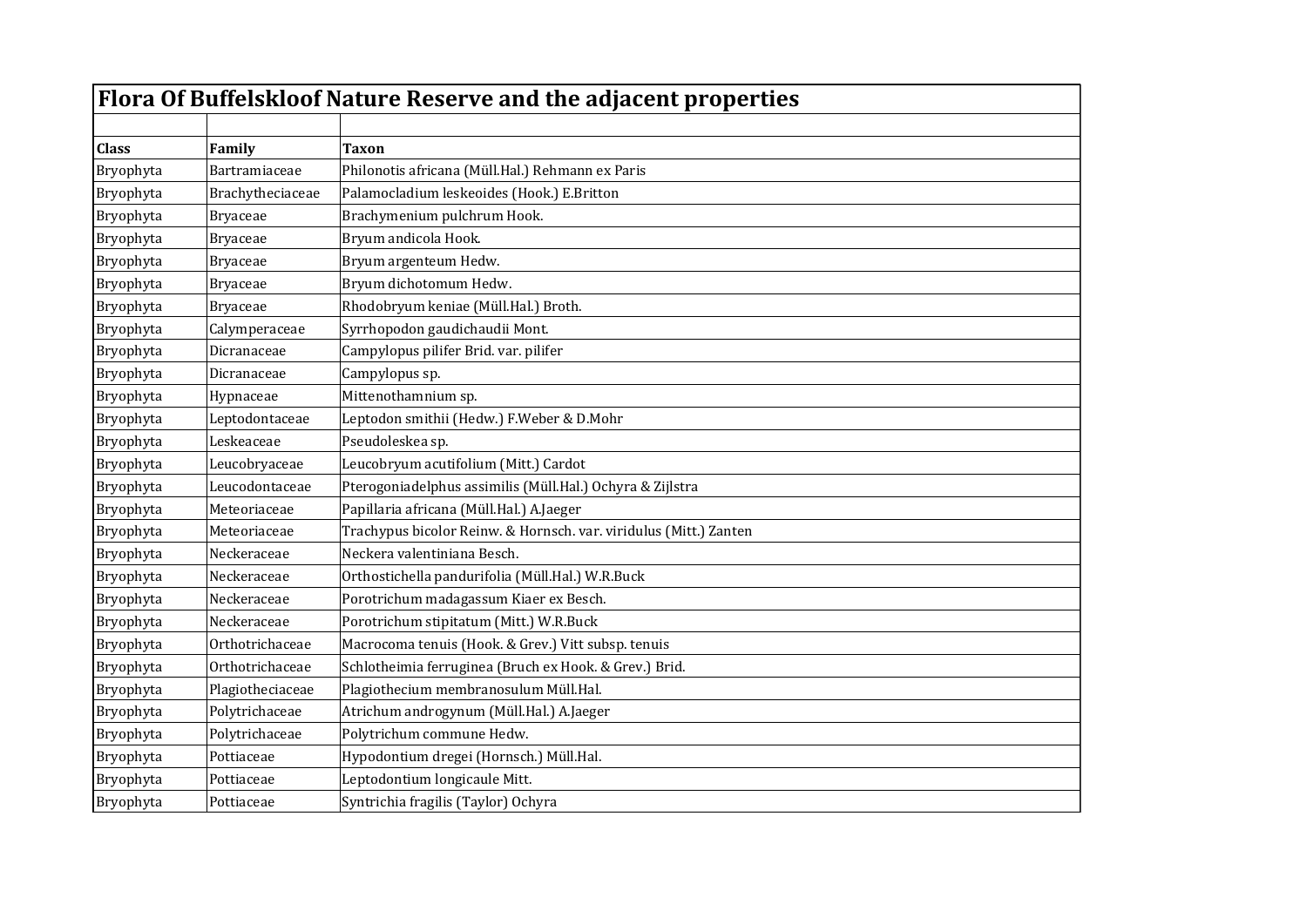| Bryophyta    | Pottiaceae       | Tortella humilis (Hedw.) Jenn.                                             |
|--------------|------------------|----------------------------------------------------------------------------|
| Bryophyta    | Pottiaceae       | Trichostomum brachydontium Bruch                                           |
| Bryophyta    | Pottiaceae       | Trichostomum tenuirostre (Hook. & Taylor) Lindb.                           |
| Bryophyta    | Ptychomitriaceae | Ptychomitrium subcrispatum Thér. & P.de la Varde                           |
| Bryophyta    | Sphagnaceae      | Sphagnum capense Hornsch.                                                  |
| Bryophyta    | Thuidiaceae      | Haplocladium angustifolium (Hampe & Müll.Hal.) Broth.                      |
| Bryophyta    | Thuidiaceae      | Thuidium matarumense Besch.                                                |
| Hepatophyta  | Lejeuneaceae     | Acanthocoleus chrysophyllus (Lehm.) Kruijt                                 |
| Hepatophyta  | Lejeuneaceae     | Ptychanthus striatus (Lehm. & Lindenb.) Nees                               |
| Hepatophyta  | Marchantiaceae   | Marchantia berteroana Lehm. & Lindenb.                                     |
| Hepatophyta  | Pallaviciniaceae | Symphyogyna podophylla (Thunb.) Nees & Mont.                               |
| Hepatophyta  | Radulaceae       | Radula lindenbergiana Gottsche ex C.Hartm.                                 |
| Pteridophyta | Adiantaceae      | Adiantum capillus-veneris L.                                               |
| Pteridophyta | Adiantaceae      | Adiantum poiretii Wikstr.                                                  |
| Pteridophyta | Adiantaceae      | Adiantum raddianum C.Presl                                                 |
| Pteridophyta | Anemiaceae       | Anemia dregeana Kunze                                                      |
| Pteridophyta | Anemiaceae       | Mohria marginalis (Savigny) J.P.Roux                                       |
| Pteridophyta | Anemiaceae       | Mohria vestita Baker                                                       |
| Pteridophyta | Aspleniaceae     | Asplenium adiantum-nigrum L. var. adiantum-nigrum                          |
| Pteridophyta | Aspleniaceae     | Asplenium aethiopicum (Burm.f.) Bech.                                      |
| Pteridophyta | Aspleniaceae     | Asplenium aethiopicum (Burm.f.) Bech. subsp. aethiopicum                   |
| Pteridophyta | Aspleniaceae     | Asplenium boltonii Hook. ex Brause & Hieron.                               |
| Pteridophyta | Aspleniaceae     | Asplenium erectum Bory ex Willd. var. erectum                              |
| Pteridophyta | Aspleniaceae     | Asplenium gemmiferum Schrad.                                               |
| Pteridophyta | Aspleniaceae     | Asplenium lobatum Pappe & Rawson var. lobatum                              |
| Pteridophyta | Aspleniaceae     | Asplenium monanthes L.                                                     |
| Pteridophyta | Aspleniaceae     | Asplenium protensum Schrad.                                                |
| Pteridophyta | Aspleniaceae     | Asplenium schelpei A.F.Braithw.                                            |
| Pteridophyta | Aspleniaceae     | Asplenium splendens Kunze subsp. splendens                                 |
| Pteridophyta | Aspleniaceae     | Asplenium theciferum (Humb., Bonpl. & Kunth) Mett.                         |
| Pteridophyta | Aspleniaceae     | Asplenium varians Wall. ex Hook. & Grev. subsp. fimbriatum (Kunze) Schelpe |
| Pteridophyta | Aspleniaceae     | Asplenium x flexuosum Schrad.                                              |
| Pteridophyta | Aspleniaceae     | Ceterach capense Kunze                                                     |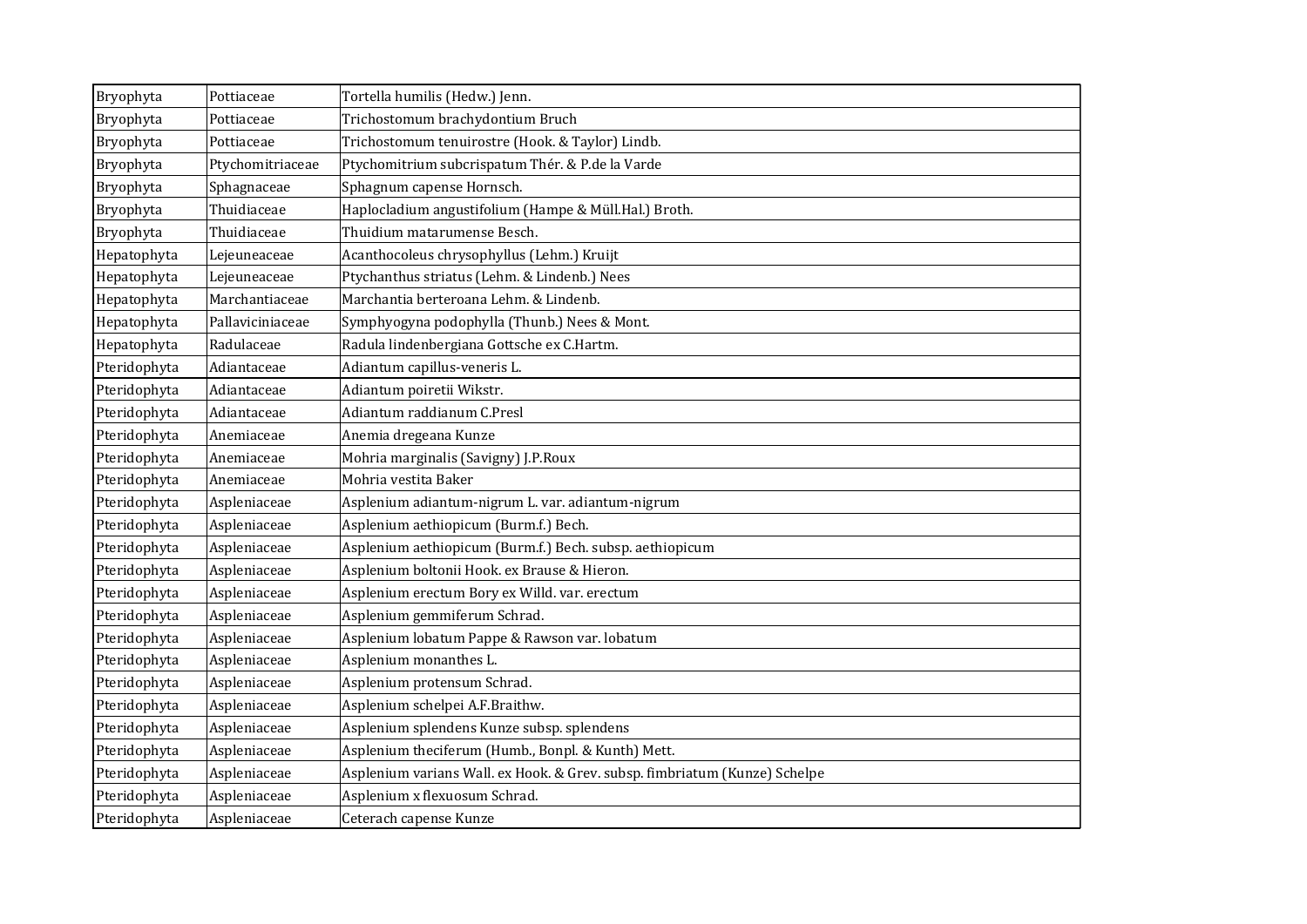| Pteridophyta | Blechnaceae      | Blechnum attenuatum (Sw.) Mett. var. attenuatum                   |
|--------------|------------------|-------------------------------------------------------------------|
| Pteridophyta | Blechnaceae      | Blechnum australe L.                                              |
| Pteridophyta | Blechnaceae      | Blechnum capense Burm.f.                                          |
| Pteridophyta | Blechnaceae      | Blechnum punctulatum Sw. var. atherstonei (Pappe & Rawson) Sim    |
| Pteridophyta | Blechnaceae      | Blechnum tabulare (Thunb.) Kuhn                                   |
| Pteridophyta | Dennstaedtiaceae | Blotiella natalensis (Hook.) R.M.Tryon                            |
| Pteridophyta | Dennstaedtiaceae | Histiopteris incisa (Thunb.) J.Sm.                                |
| Pteridophyta | Dennstaedtiaceae | Hypolepis villosa-viscida (Thouars) Tardieu                       |
| Pteridophyta | Dennstaedtiaceae | Pteridium aquilinum (L.) Kuhn subsp. capense (Thunb.) C.Chr.      |
| Pteridophyta | Dryopteridaceae  | Cyrtomium micropterum (Kunze) Ching                               |
| Pteridophyta | Dryopteridaceae  | Dryopteris athamantica (Kunze) Kuntze                             |
| Pteridophyta | Dryopteridaceae  | Dryopteris lewalleana Pic.Serm.                                   |
| Pteridophyta | Dryopteridaceae  | Dryopteris pentheri (Krasser) C.Chr.                              |
| Pteridophyta | Dryopteridaceae  | Polystichum luctuosum (Kunze) T.Moore                             |
| Pteridophyta | Dryopteridaceae  | Polystichum transvaalense N.C.Anthony                             |
| Pteridophyta | Elaphoglossaceae | Elaphoglossum acrostichoides (Hook. & Grev.) Schelpe              |
| Pteridophyta | Elaphoglossaceae | Elaphoglossum hybridum (Bory) Brack.                              |
| Pteridophyta | Elaphoglossaceae | Elaphoglossum spathulatum (Bory) T.Moore var. spathulatum         |
| Pteridophyta | Equisetaceae     | Equisetum ramosissimum Desf. subsp. ramosissimum                  |
| Pteridophyta | Gleicheniaceae   | Dicranopteris linearis (Burm.f.) Underw.                          |
| Pteridophyta | Gleicheniaceae   | Gleichenia polypodioides (L.) Sm.                                 |
| Pteridophyta | Gleicheniaceae   | Sticherus umbraculiferus (Kunze) Ching                            |
| Pteridophyta | Hymenophyllaceae | Abrodictyum rigidum (Sw.) Ebihara & Dubuisson                     |
| Pteridophyta | Hymenophyllaceae | Crepidomanes melanotrichum (Schltdl.) J.P.Roux                    |
| Pteridophyta | Hymenophyllaceae | Hymenophyllum tunbrigense (L.) Sm.                                |
| Pteridophyta | Hymenophyllaceae | Polyphlebium borbonicum (Bosch) Ebihara & Dubuisson               |
| Pteridophyta | Lycopodiaceae    | Huperzia verticillata (L.f.) Trevis.                              |
| Pteridophyta | Lycopodiaceae    | Lycopodiella cernua (L.) Pic.Serm.                                |
| Pteridophyta | Lycopodiaceae    | Lycopodiella sarcocaulon (A.Br. & Welw. ex Kuhn) Pic.Serm.        |
| Pteridophyta | Lycopodiaceae    | Lycopodium clavatum L.                                            |
| Pteridophyta | Marattiaceae     | Ptisana fraxinea (Sm.) Murdock var. salicifolia (Schrad.) Murdock |
| Pteridophyta | Ophioglossaceae  | Ophioglossum lusoafricanum Welw. ex Prantl                        |
| Pteridophyta | Ophioglossaceae  | Ophioglossum polyphyllum A.Braun ex Seub. var. polyphyllum        |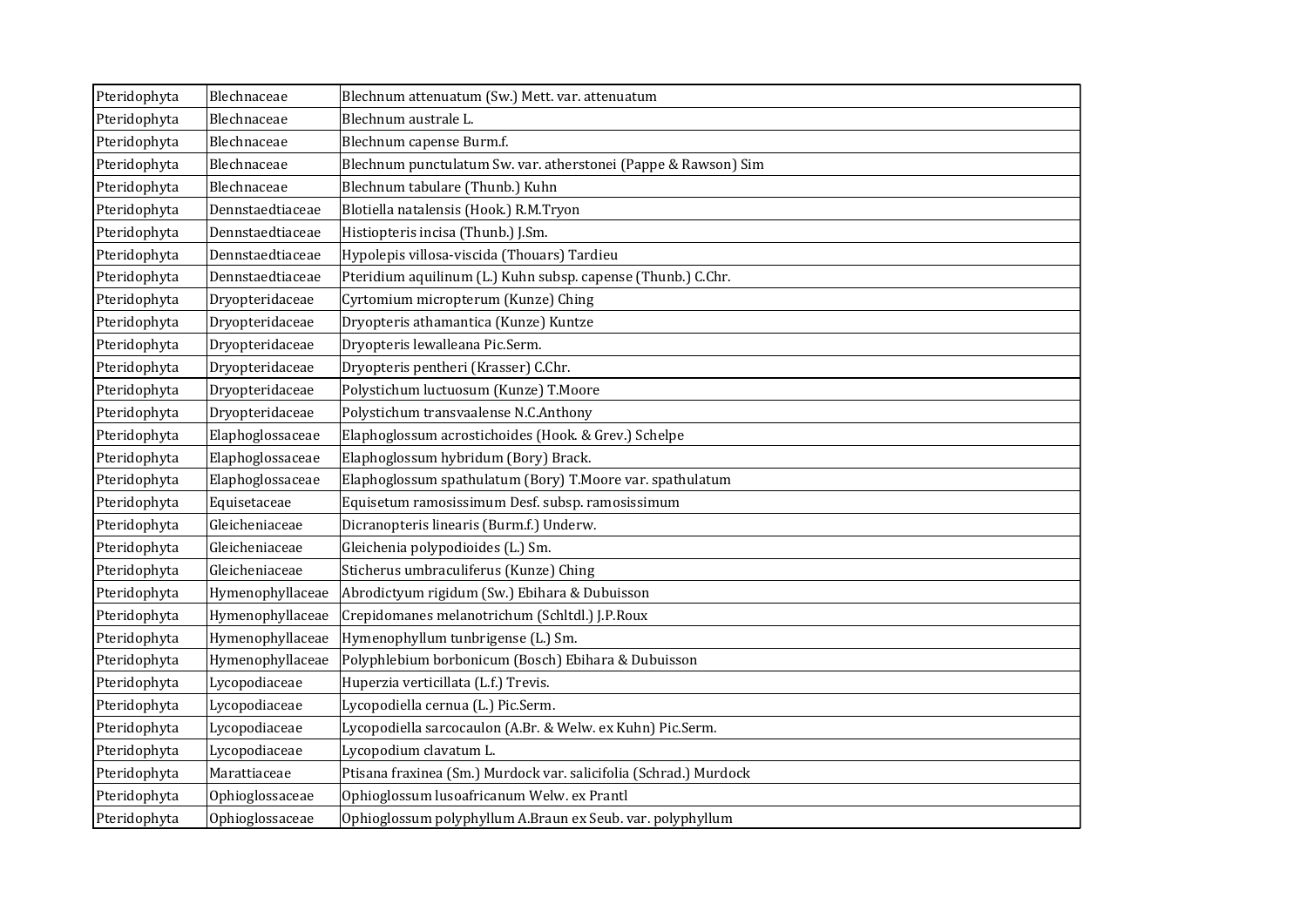| Pteridophyta | Ophioglossaceae  | Ophioglossum reticulatum L.                                                          |
|--------------|------------------|--------------------------------------------------------------------------------------|
| Pteridophyta | Ophioglossaceae  | Ophioglossum reticulatum L. subsp. reticulatum                                       |
| Pteridophyta | Ophioglossaceae  | Ophioglossum vulgatum L. subsp. africanum Pocock ex J.E.Burrows var. africanum       |
| Pteridophyta | Ophioglossaceae  | Ophioglossum vulgatum L. subsp. kilimandscharicum (Hieron.) J.E.Burrows              |
| Pteridophyta | Osmundaceae      | Osmunda regalis L.                                                                   |
| Pteridophyta | Osmundaceae      | Todea barbara (L.) T.Moore                                                           |
| Pteridophyta | Polypodiaceae    | Lepisorus schraderi (Mett.) Ching                                                    |
| Pteridophyta | Polypodiaceae    | Loxogramme abyssinica (Baker) M.G.Price                                              |
| Pteridophyta | Polypodiaceae    | Pleopeltis macrocarpa (Bory ex Willd.) Kaulf.                                        |
| Pteridophyta | Polypodiaceae    | Pleopeltis polypodioides (L.) E.G.Andrews & Windham subsp. ecklonii (Kunze) J.P.Roux |
| Pteridophyta | Polypodiaceae    | Pleopeltis x simiana (Schelpe & N.C.Anthony) N.R.Crouch & Klopper subsp. simiana     |
| Pteridophyta | Pteridaceae      | Pityrogramma argentea (Willd.) Domin                                                 |
| Pteridophyta | Pteridaceae      | Pityrogramma calomelanos (L.) Link var. aureoflava (Hook.) Weath. ex Bailey          |
| Pteridophyta | Pteridaceae      | Pteris catoptera Kunze var. catoptera                                                |
| Pteridophyta | Pteridaceae      | Pteris cretica L.                                                                    |
| Pteridophyta | Pteridaceae      | Pteris dentata Forssk.                                                               |
| Pteridophyta | Pteridaceae      | Pteris vittata L.                                                                    |
| Pteridophyta | Schizaeaceae     | Schizaea pectinata (L.) Sw.                                                          |
| Pteridophyta | Selaginellaceae  | Selaginella caffrorum (Milde) Hieron. var. caffrorum                                 |
| Pteridophyta | Selaginellaceae  | Selaginella dregei (C.Presl) Hieron.                                                 |
| Pteridophyta | Selaginellaceae  | Selaginella mittenii Baker                                                           |
| Pteridophyta | Sinopteridaceae  | Cheilanthes eckloniana (Kunze) Mett.                                                 |
| Pteridophyta | Sinopteridaceae  | Cheilanthes hirta Sw. var. nemorosa W.Jacobsen & N.Jacobsen                          |
| Pteridophyta | Sinopteridaceae  | Cheilanthes multifida (Sw.) Sw. subsp. lacerata N.C.Anthony & Schelpe                |
| Pteridophyta | Sinopteridaceae  | Cheilanthes quadripinnata (Forssk.) Kuhn                                             |
| Pteridophyta | Sinopteridaceae  | Cheilanthes viridis (Forssk.) Sw. var. viridis                                       |
| Pteridophyta | Sinopteridaceae  | Doryopteris concolor (Langsd. & Fisch.) Kuhn                                         |
| Pteridophyta | Sinopteridaceae  | Pellaea calomelanos (Sw.) Link var. calomelanos                                      |
| Pteridophyta | Sinopteridaceae  | Pellaea dura (Willd.) Hook. var. dura                                                |
| Pteridophyta | Sinopteridaceae  | Pellaea pectiniformis Baker                                                          |
| Pteridophyta | Tectariaceae     | Tectaria gemmifera (Fée) Alston                                                      |
| Pteridophyta | Thelypteridaceae | Amauropelta bergiana (Schltdl.) Holttum var. bergiana                                |
| Pteridophyta | Thelypteridaceae | Christella dentata (Forssk.) Brownsey & Jermy                                        |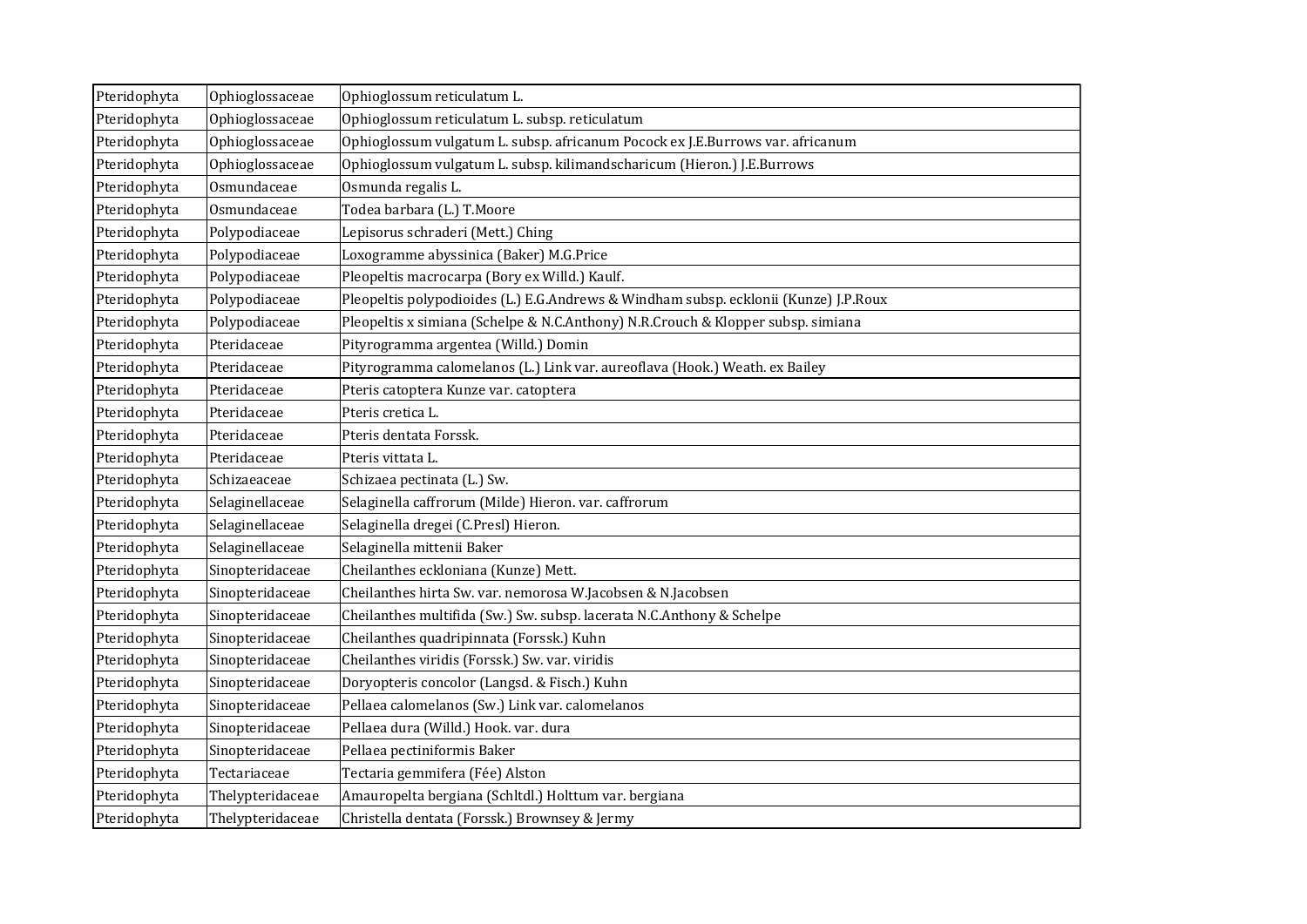| Pteridophyta  | Thelypteridaceae | Stegnogramma pozoi (Lag.) K.Iwats.                           |
|---------------|------------------|--------------------------------------------------------------|
| Pteridophyta  | Thelypteridaceae | Thelypteris confluens (Thunb.) C.V.Morton                    |
| Pteridophyta  | Woodsiaceae      | Athyrium newtonii Baker                                      |
| Pteridophyta  | Woodsiaceae      | Cystopteris fragilis (L.) Bernh.                             |
| Pteridophyta  | Woodsiaceae      | Deparia japonica (Thunb.) M.Kato                             |
| Gymnosperm    | Podocarpaceae    | Podocarpus latifolius (Thunb.) R.Br. ex Mirb.                |
| Gymnosperm    | Podocarpaceae    | Afrocarpus falcatus (Thunb.) C.N.Page                        |
| Monocotyledon | Agapanthaceae    | Agapanthus inapertus P.Beauv. subsp. inapertus               |
| Monocotyledon | Alliaceae        | Tulbaghia acutiloba Harv.                                    |
| Monocotyledon | Amaryllidaceae   | Apodolirion buchananii Baker                                 |
| Monocotyledon | Amaryllidaceae   | Brunsvigia radulosa Herb.                                    |
| Monocotyledon | Amaryllidaceae   | Clivia caulescens R.A.Dyer                                   |
| Monocotyledon | Amaryllidaceae   | Cyrtanthus bicolor R.A.Dyer                                  |
| Monocotyledon | Amaryllidaceae   | Cyrtanthus stenanthus Baker var. major R.A.Dyer              |
| Monocotyledon | Amaryllidaceae   | Cyrtanthus tuckii Baker var. transvaalensis I.Verd.          |
| Monocotyledon | Amaryllidaceae   | Nerine angustifolia (Baker) Baker                            |
| Monocotyledon | Anthericaceae    | Chlorophytum angulicaule (Baker) Kativu                      |
| Monocotyledon | Anthericaceae    | Chlorophytum comosum (Thunb.) Jacques                        |
| Monocotyledon | Anthericaceae    | Chlorophytum cooperi (Baker) Nordal                          |
| Monocotyledon | Anthericaceae    | Chlorophytum haygarthii J.M.Wood & M.S.Evans                 |
| Monocotyledon | Anthericaceae    | Chlorophytum krookianum Zahlbr.                              |
| Monocotyledon | Aponogetonaceae  | Aponogeton natalensis Oliv.                                  |
| Monocotyledon | Araceae          | Zantedeschia aethiopica (L.) Spreng.                         |
| Monocotyledon | Araceae          | Zantedeschia albomaculata (Hook.) Baill. subsp. albomaculata |
| Monocotyledon | Araceae          | Zantedeschia rehmannii Engl.                                 |
| Monocotyledon | Asparagaceae     | Asparagus angusticladus (Jessop) J.-P.Lebrun & Stork         |
| Monocotyledon | Asparagaceae     | Asparagus asparagoides (L.) Druce                            |
| Monocotyledon | Asparagaceae     | Asparagus cooperi Baker s.s.                                 |
| Monocotyledon | Asparagaceae     | Asparagus laricinus Burch.                                   |
| Monocotyledon | Asparagaceae     | Asparagus ramosissimus Baker                                 |
| Monocotyledon | Asparagaceae     | Asparagus setaceus (Kunth) Jessop                            |
| Monocotyledon | Asparagaceae     | Asparagus virgatus Baker                                     |
| Monocotyledon | Asphodelaceae    | Aloe affinis A.Berger                                        |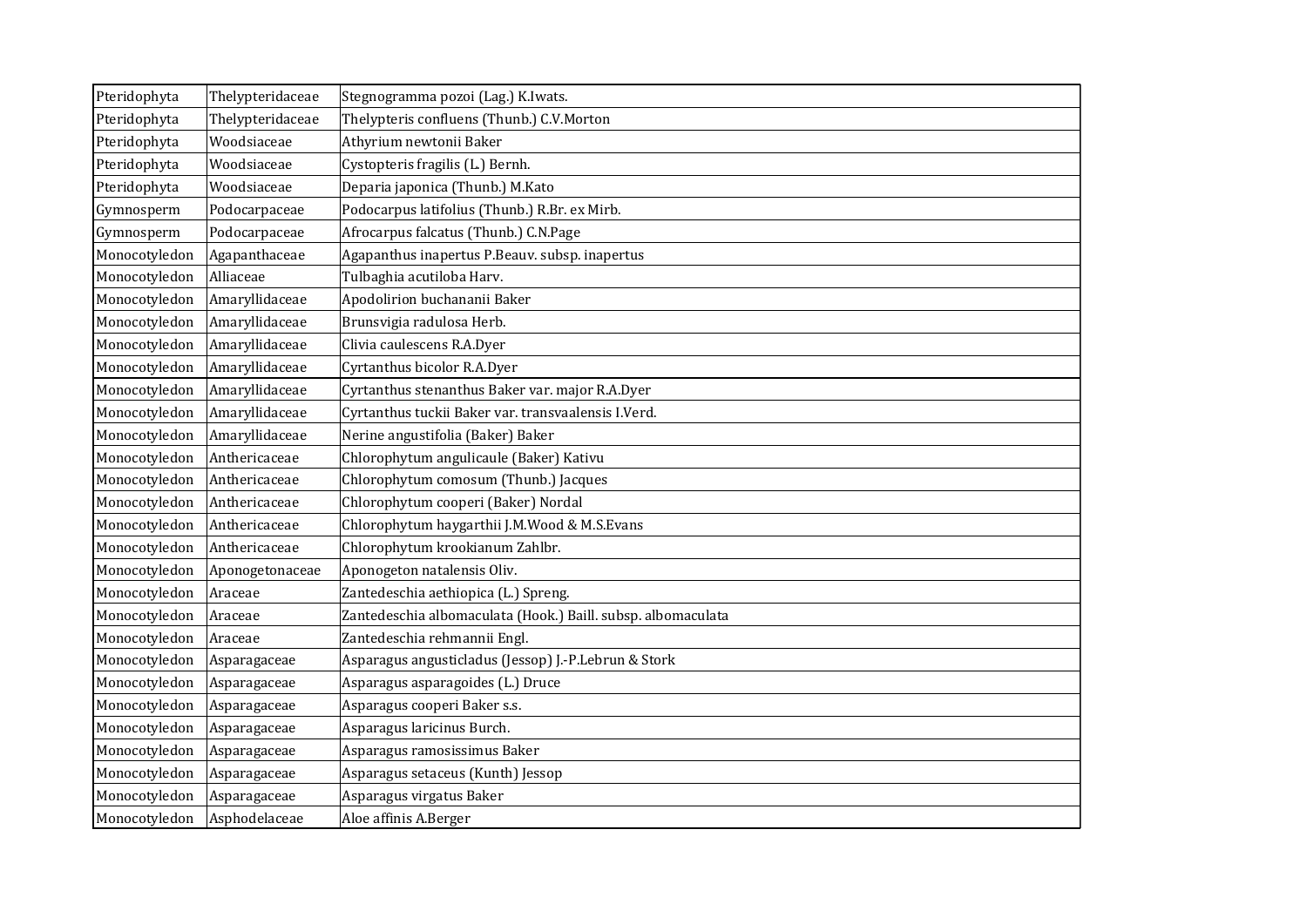| Monocotyledon | Asphodelaceae | Aloe arborescens Mill.                                                     |
|---------------|---------------|----------------------------------------------------------------------------|
| Monocotyledon | Asphodelaceae | Aloe boylei Baker                                                          |
| Monocotyledon | Asphodelaceae | Aloe chortilirioides A.Berger var. woolliana (Pole Evans) Glen & Hardy.    |
| Monocotyledon | Asphodelaceae | Aloe dyeri Schonland                                                       |
| Monocotyledon | Asphodelaceae | Aloe longibraceata Pole Evans                                              |
| Monocotyledon | Asphodelaceae | Aloe marlothii A.Berger subsp. marlothii                                   |
| Monocotyledon | Asphodelaceae | Aloe pretoriensis Pole-Evans                                               |
| Monocotyledon | Asphodelaceae | Aloe spicata L.f.                                                          |
| Monocotyledon | Asphodelaceae | Chortolirion angolense (Baker) A.Berger                                    |
| Monocotyledon | Asphodelaceae | Kniphofia linearifolia Baker                                               |
| Monocotyledon | Asphodelaceae | Kniphofia porphyrantha Baker                                               |
| Monocotyledon | Asphodelaceae | Kniphofia triangularis Kunth subsp. obtusiloba (A.Berger) Codd             |
| Monocotyledon | Asphodelaceae | Trachyandra reflexipilosa (Kuntze) Oberm.                                  |
| Monocotyledon | Behniaceae    | Behnia reticulata (Thunb.) Didr.                                           |
| Monocotyledon | Cannaceae     | Canna indica L.                                                            |
| Monocotyledon | Colchicaceae  | Colchicum burkei Baker                                                     |
| Monocotyledon | Colchicaceae  | Colchicum striatum (Hochst. ex A.Rich.) J.C.Manning & Vinn.                |
| Monocotyledon | Colchicaceae  | Littonia modesta Hook.                                                     |
| Monocotyledon | Commelinaceae | Commelina africana L.                                                      |
| Monocotyledon | Commelinaceae | Commelina africana L. var. africana                                        |
| Monocotyledon | Commelinaceae | Commelina africana L. var. krebsiana (Kunth) C.B.Clarke                    |
| Monocotyledon | Commelinaceae | Commelina africana L. var. lancispatha C.B.Clarke                          |
| Monocotyledon | Commelinaceae | Commelina benghalensis L.                                                  |
| Monocotyledon | Commelinaceae | Commelina diffusa Burm.f. subsp. diffusa                                   |
| Monocotyledon | Commelinaceae | Commelina eckloniana Kunth subsp. eckloniana                               |
| Monocotyledon | Commelinaceae | Commelina erecta L. subsp. erecta                                          |
| Monocotyledon | Commelinaceae | Commelina erecta L. subsp. livingstonii (C.B.Clarke) J.K.Morton            |
| Monocotyledon | Commelinaceae | Commelina livingstonii C.B.Clarke                                          |
| Monocotyledon | Commelinaceae | Cyanotis lapidosa E.Phillips                                               |
| Monocotyledon | Commelinaceae | Cyanotis speciosa (L.f.) Hassk.                                            |
| Monocotyledon | Commelinaceae | Floscopa glomerata (Willd. ex Schult. & Schult.f.) Hassk. subsp. glomerata |
| Monocotyledon | Cyperaceae    | Ascolepis capensis (Kunth) Ridl.                                           |
| Monocotyledon | Cyperaceae    | Bulbostylis burchellii (Ficalho & Hiern) C.B.Clarke                        |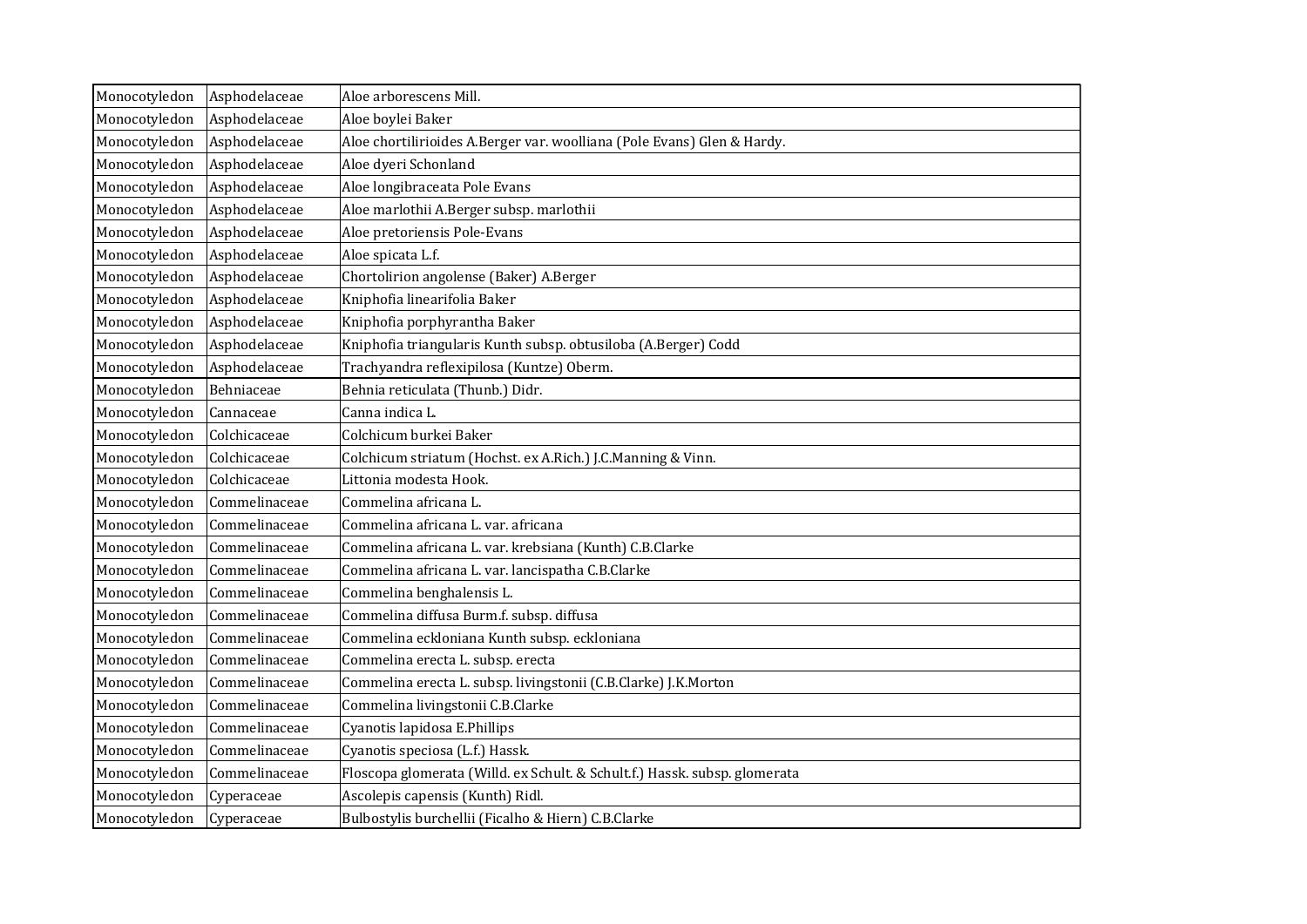| Monocotyledon | Cyperaceae | Bulbostylis contexta (Nees) M.Bodard                           |
|---------------|------------|----------------------------------------------------------------|
| Monocotyledon | Cyperaceae | Bulbostylis humilis (Kunth) C.B.Clarke                         |
| Monocotyledon | Cyperaceae | Bulbostylis oritrephes (Ridl.) C.B.Clarke                      |
| Monocotyledon | Cyperaceae | Bulbostylis scabricaulis Cherm.                                |
| Monocotyledon | Cyperaceae | Bulbostylis schoenoides (Kunth) C.B.Clarke                     |
| Monocotyledon | Cyperaceae | Carex austro-africana (Kük.) Raymond                           |
| Monocotyledon | Cyperaceae | Carex cognata Kunth                                            |
| Monocotyledon | Cyperaceae | Carex spicato-paniculata C.B.Clarke                            |
| Monocotyledon | Cyperaceae | Coleochloa setifera (Ridl.) Gilly                              |
| Monocotyledon | Cyperaceae | Costularia natalensis C.B.Clarke                               |
| Monocotyledon | Cyperaceae | Cyperus albostriatus Schrad.                                   |
| Monocotyledon | Cyperaceae | Cyperus austro-africanus C.Archer & Goetgh.                    |
| Monocotyledon | Cyperaceae | Cyperus congestus Vahl                                         |
| Monocotyledon | Cyperaceae | Cyperus cyperoides (L.) Kuntze subsp. cyperoides               |
| Monocotyledon | Cyperaceae | Cyperus esculentus L. var. esculentus                          |
| Monocotyledon | Cyperaceae | Cyperus keniensis Kük.                                         |
| Monocotyledon | Cyperaceae | Cyperus leptocladus Kunth                                      |
| Monocotyledon | Cyperaceae | Cyperus obtusiflorus Vahl var. flavissimus (Schrad.) Boeckeler |
| Monocotyledon | Cyperaceae | Cyperus pseudoleptocladus Kük.                                 |
| Monocotyledon | Cyperaceae | Cyperus rupestris Kunth var. rupestris                         |
| Monocotyledon | Cyperaceae | Cyperus schlechteri C.B.Clarke                                 |
| Monocotyledon | Cyperaceae | Cyperus semitrifidus Schrad.                                   |
| Monocotyledon | Cyperaceae | Cyperus uitenhagensis (Steud.) C.Archer & Goetgh.              |
| Monocotyledon | Cyperaceae | Ficinia stolonifera Boeckeler                                  |
| Monocotyledon | Cyperaceae | Fimbristylis dichotoma (L.) Vahl                               |
| Monocotyledon | Cyperaceae | Fuirena pubescens (Poir.) Kunth                                |
| Monocotyledon | Cyperaceae | Fuirena stricta Steud.                                         |
| Monocotyledon | Cyperaceae | Isolepis cernua (Vahl) Roem. & Schult. var. cernua             |
| Monocotyledon | Cyperaceae | Isolepis costata Hochst. ex A.Rich.                            |
| Monocotyledon | Cyperaceae | Isolepis inyangensis Muasya & Goetgh.                          |
| Monocotyledon | Cyperaceae | Kyllinga alba Nees                                             |
| Monocotyledon | Cyperaceae | Kyllinga melanosperma Nees                                     |
| Monocotyledon | Cyperaceae | Kyllinga odorata Vahl                                          |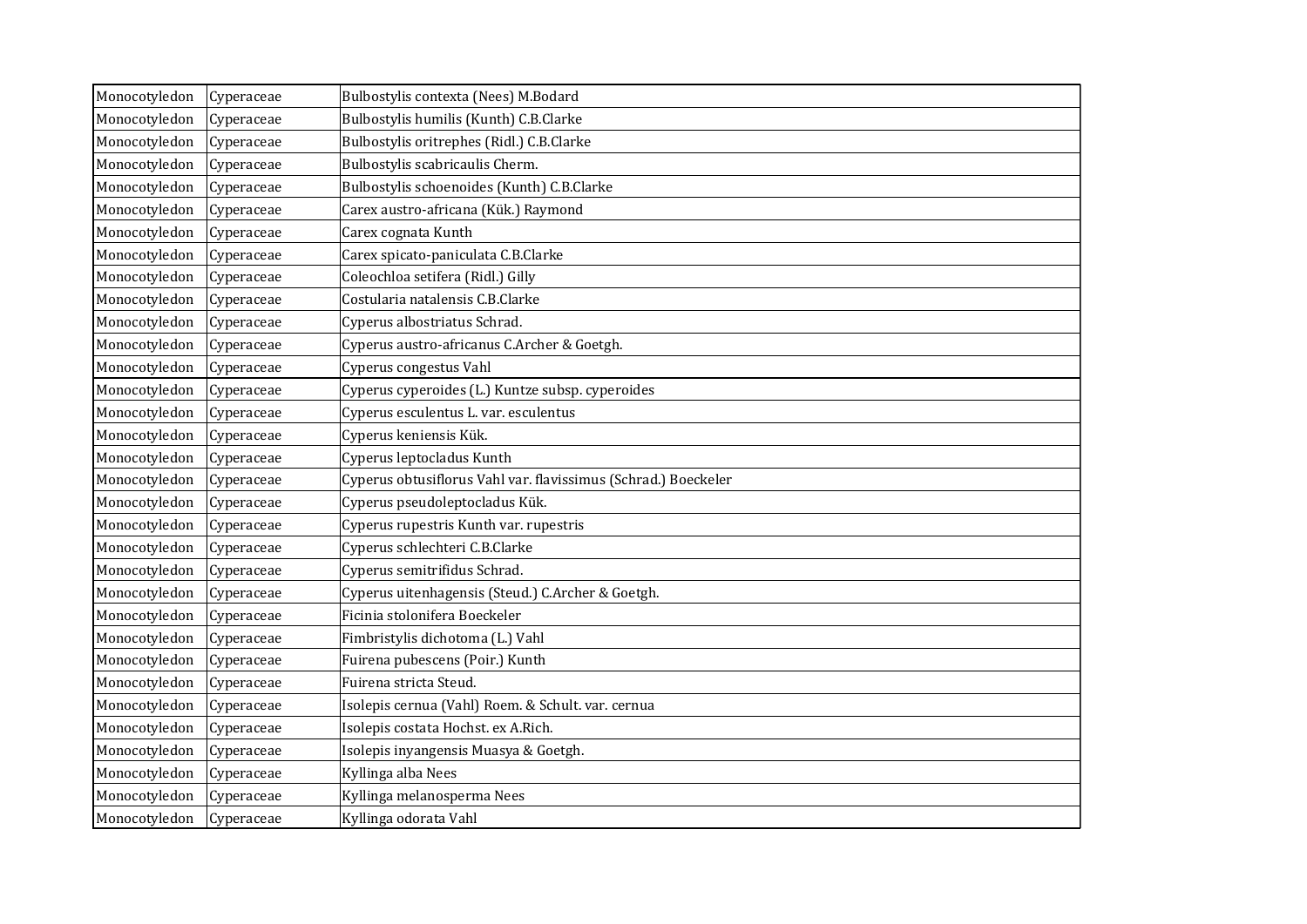| Monocotyledon | Cyperaceae     | Pycreus mundii Nees                                              |
|---------------|----------------|------------------------------------------------------------------|
| Monocotyledon | Cyperaceae     | Pycreus muricatus (Kük.) Napper                                  |
| Monocotyledon | Cyperaceae     | Rhynchospora brownii Roem. & Schult.                             |
| Monocotyledon | Cyperaceae     | Schoenoplectus confusus (N.E.Br.) Lye                            |
| Monocotyledon | Cyperaceae     | Schoenoplectus corymbosus (Roth ex Roem. & Schult.) J.Raynal     |
| Monocotyledon | Cyperaceae     | Schoenoxiphium lehmannii (Nees) Steud.                           |
| Monocotyledon | Cyperaceae     | Schoenoxiphium madagascariense Cherm.                            |
| Monocotyledon | Cyperaceae     | Schoenoxiphium sparteum (Wahlenb.) C.B.Clarke                    |
| Monocotyledon | Cyperaceae     | Scleria angusta Nees ex Kunth                                    |
| Monocotyledon | Cyperaceae     | Scleria bulbifera Hochst. ex A.Rich.                             |
| Monocotyledon | Cyperaceae     | Scleria nutans Willd. ex Kunth                                   |
| Monocotyledon | Cyperaceae     | Scleria woodii C.B.Clarke                                        |
| Monocotyledon | Dioscoreaceae  | Dioscorea cotinifolia Kunth                                      |
| Monocotyledon | Dioscoreaceae  | Dioscorea dregeana (Kunth) T.Durand & Schinz                     |
| Monocotyledon | Dioscoreaceae  | Dioscorea dregeana (Kunth) T.Durand & Schinz var. dregeana       |
| Monocotyledon | Dioscoreaceae  | Dioscorea marlothii R.Knuth                                      |
| Monocotyledon | Dioscoreaceae  | Dioscorea retusa Mast.                                           |
| Monocotyledon | Dioscoreaceae  | Dioscorea sylvatica Eckl.                                        |
| Monocotyledon | Dioscoreaceae  | Dioscorea sylvatica Eckl. var. rehmannii (Baker) Burkill         |
| Monocotyledon | Dracaenaceae   | Sansevieria hyacinthoides (L.) Druce                             |
| Monocotyledon | Eriocaulaceae  | Eriocaulon sonderianum Körn.                                     |
| Monocotyledon | Eriospermaceae | Eriospermum flagelliforme (Baker) J.C.Manning                    |
| Monocotyledon | Eriospermaceae | Eriospermum ornithogaloides Baker                                |
| Monocotyledon | Hyacinthaceae  | Albuca setosa Jacq.                                              |
| Monocotyledon | Hyacinthaceae  | Albuca shawii Baker                                              |
| Monocotyledon | Hyacinthaceae  | Dipcadi gracillimum Baker                                        |
| Monocotyledon | Hyacinthaceae  | Dipcadi viride (L.) Moench                                       |
| Monocotyledon | Hyacinthaceae  | Drimia altissima (L.f.) Ker Gawl.                                |
| Monocotyledon | Hyacinthaceae  | Drimia depressa (Baker) Jessop                                   |
| Monocotyledon | Hyacinthaceae  | Drimia sphaerocephala Baker                                      |
| Monocotyledon | Hyacinthaceae  | Drimiopsis atropurpurea N.E.Br.                                  |
| Monocotyledon | Hyacinthaceae  | Eucomis autumnalis (Mill.) Chitt. subsp. clavata (Baker) Reyneke |
| Monocotyledon | Hyacinthaceae  | Ledebouria leptophylla (Baker) S.Venter                          |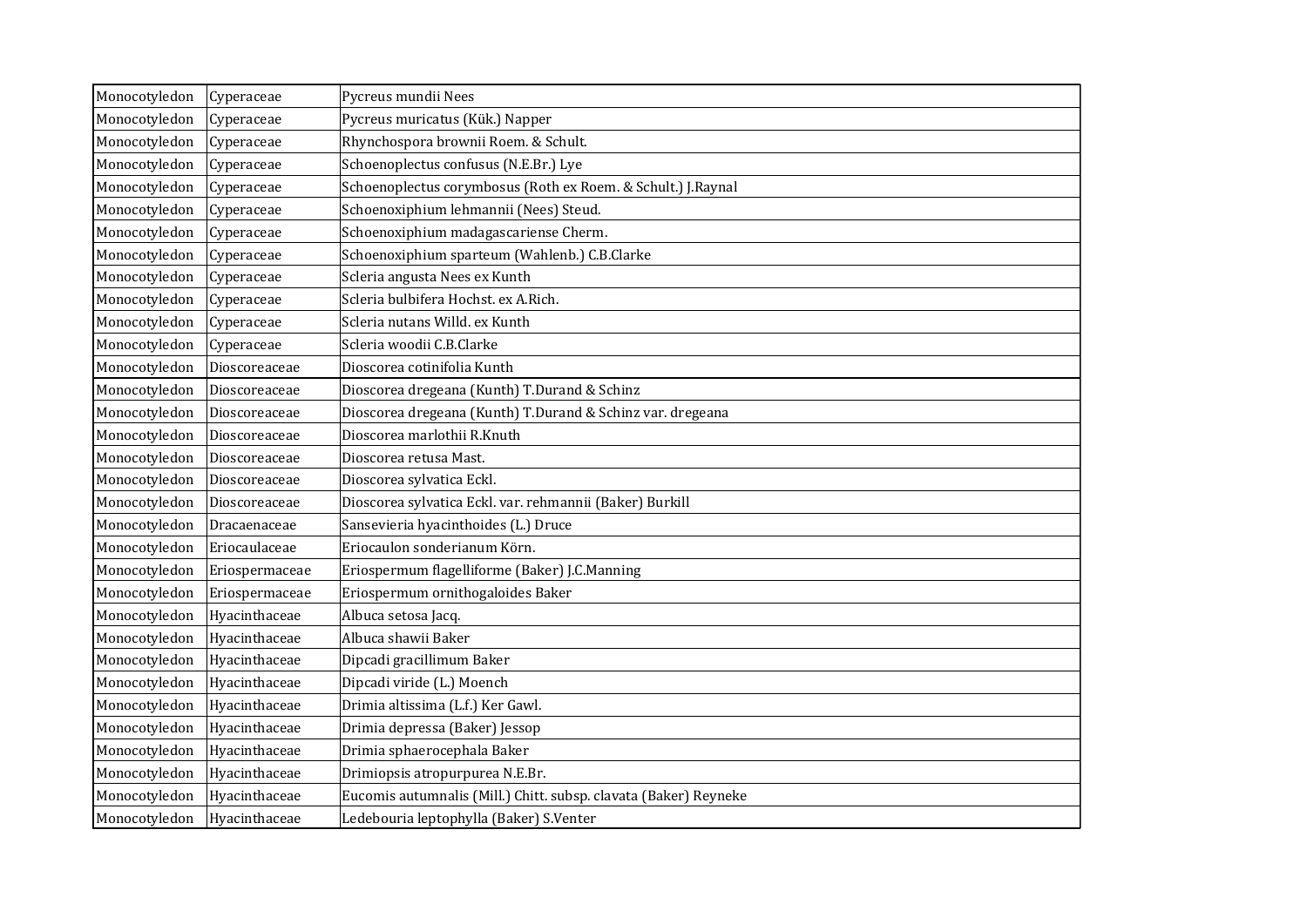| Monocotyledon | Hyacinthaceae | Ledebouria revoluta (L.f.) Jessop                         |
|---------------|---------------|-----------------------------------------------------------|
| Monocotyledon | Hyacinthaceae | Litanthus pusillus Harv.                                  |
| Monocotyledon | Hyacinthaceae | Ornithogalum tenuifolium F.Delaroche subsp. tenuifolium   |
| Monocotyledon | Hyacinthaceae | Schizobasis intricata (Baker) Baker                       |
| Monocotyledon | Hyacinthaceae | Schizocarphus gerrardii (Baker) Van der Merwe             |
| Monocotyledon | Hyacinthaceae | Schizocarphus nervosus (Burch.) Van der Merwe             |
| Monocotyledon | Hypoxidaceae  | Hypoxis acuminata Baker                                   |
| Monocotyledon | Hypoxidaceae  | Hypoxis costata Baker                                     |
| Monocotyledon | Hypoxidaceae  | Hypoxis filiformis Baker                                  |
| Monocotyledon | Hypoxidaceae  | Hypoxis galpinii Baker                                    |
| Monocotyledon | Hypoxidaceae  | Hypoxis hemerocallidea Fisch., C.A.Mey. & Avé-Lall.       |
| Monocotyledon | Hypoxidaceae  | Hypoxis limicola B.L.Burtt                                |
| Monocotyledon | Hypoxidaceae  | Hypoxis ludwigii Baker                                    |
| Monocotyledon | Hypoxidaceae  | Hypoxis multiceps Buchinger ex Baker                      |
| Monocotyledon | Hypoxidaceae  | Hypoxis obtusa Burch. ex Ker Gawl.                        |
| Monocotyledon | Hypoxidaceae  | Hypoxis parvifolia Baker                                  |
| Monocotyledon | Hypoxidaceae  | Hypoxis rigidula Baker var. pilosissima Baker             |
| Monocotyledon | Hypoxidaceae  | Hypoxis rigidula Baker var. rigidula                      |
| Monocotyledon | Iridaceae     | Aristea ecklonii Baker                                    |
| Monocotyledon | Iridaceae     | Aristea torulosa Klatt                                    |
| Monocotyledon | Iridaceae     | Crocosmia aurea (Pappe ex Hook.) Planch.                  |
| Monocotyledon | Iridaceae     | Crocosmia aurea (Pappe ex Hook.) Planch. subsp. aurea     |
| Monocotyledon | Iridaceae     | Crocosmia paniculata (Klatt) Goldblatt                    |
| Monocotyledon | Iridaceae     | Dierama formosum Hilliard                                 |
| Monocotyledon | Iridaceae     | Dierama insigne N.E.Br.                                   |
| Monocotyledon | Iridaceae     | Dierama mobile Hilliard                                   |
| Monocotyledon | Iridaceae     | Dietes iridioides (L.) Sweet ex Klatt                     |
| Monocotyledon | Iridaceae     | Freesia laxa (Thunb.) Goldblatt & J.C.Manning subsp. laxa |
| Monocotyledon | Iridaceae     | Gladiolus appendiculatus G.J.Lewis                        |
| Monocotyledon | Iridaceae     | Gladiolus crassifolius Baker                              |
| Monocotyledon | Iridaceae     | Gladiolus dalenii Van Geel                                |
| Monocotyledon | Iridaceae     | Gladiolus densiflorus Baker                               |
| Monocotyledon | Iridaceae     | Gladiolus ecklonii Lehm. subsp. ecklonii                  |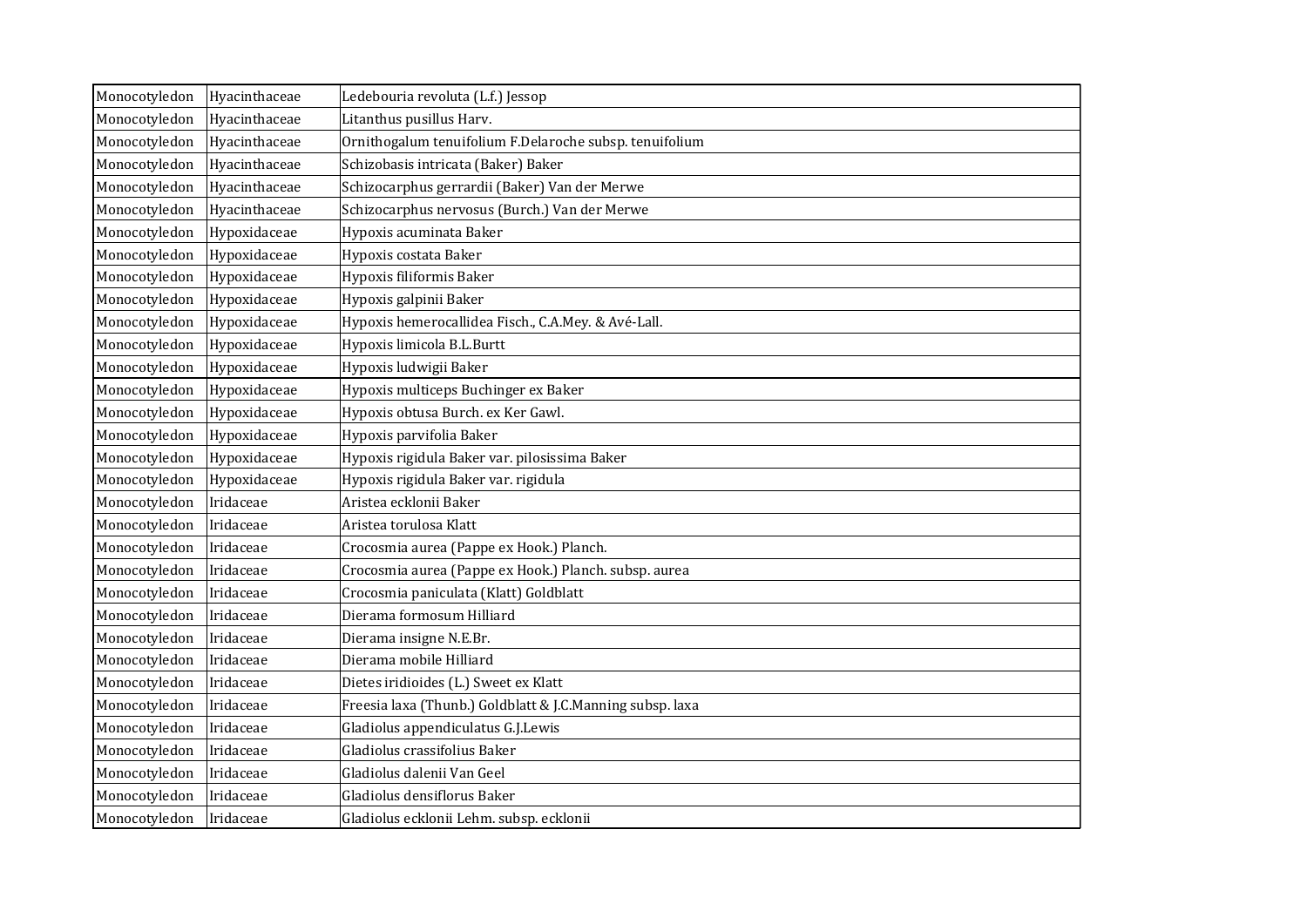| Monocotyledon | Iridaceae   | Gladiolus exiguus G.J.Lewis                                         |
|---------------|-------------|---------------------------------------------------------------------|
| Monocotyledon | Iridaceae   | Gladiolus ferrugineus Goldblatt & J.C.Manning                       |
| Monocotyledon | Iridaceae   | Gladiolus longicollis Baker                                         |
| Monocotyledon | Iridaceae   | Gladiolus papilio Hook.f.                                           |
| Monocotyledon | Iridaceae   | Gladiolus pubigerus G.J.Lewis                                       |
| Monocotyledon | Iridaceae   | Gladiolus sericeovillosus Hook.f. subsp. calvatus (Baker) Goldblatt |
| Monocotyledon | Iridaceae   | Gladiolus varius F.Bolus                                            |
| Monocotyledon | Iridaceae   | Gladiolus varius F.Bolus var. micranthus (Baker) Oberm.             |
| Monocotyledon | Iridaceae   | Gladiolus vernus Oberm.                                             |
| Monocotyledon | Iridaceae   | Hesperantha baurii Baker subsp. baurii                              |
| Monocotyledon | Iridaceae   | Hesperantha brevicaulis (Baker) G.J.Lewis                           |
| Monocotyledon | Iridaceae   | Moraea elliotii Baker                                               |
| Monocotyledon | Iridaceae   | Moraea galpinii (Baker) N.E.Br.                                     |
| Monocotyledon | Iridaceae   | Moraea marion N.E.Br.                                               |
| Monocotyledon | Iridaceae   | Moraea modesta Killick                                              |
| Monocotyledon | Iridaceae   | Moraea moggii N.E.Br. subsp. moggii                                 |
| Monocotyledon | Iridaceae   | Moraea muddii N.E.Br.                                               |
| Monocotyledon | Iridaceae   | Moraea pallida (Baker) Goldblatt                                    |
| Monocotyledon | Iridaceae   | Moraea spathulata (L.f.) Klatt subsp. saxosa Goldblatt              |
| Monocotyledon | Iridaceae   | Moraea stricta Baker                                                |
| Monocotyledon | Iridaceae   | Moraea cf. thomsonii Baker                                          |
| Monocotyledon | Iridaceae   | Radinosiphon leptostachya (Baker) N.E.Br.                           |
| Monocotyledon | Iridaceae   | Radinosiphon lomatensis (N.E.Br.) N.E.Br.                           |
| Monocotyledon | Iridaceae   | Watsonia pulchra N.E.Br. ex Goldblatt                               |
| Monocotyledon | Juncaceae   | Juncus dregeanus Kunth subsp. dregeanus                             |
| Monocotyledon | Juncaceae   | Juncus exsertus Buchenau                                            |
| Monocotyledon | Liliaceae   | Lilium formosanum (Baker) Wallace                                   |
| Monocotyledon | Orchidaceae | Angraecum chamaeanthus Schltr.                                      |
| Monocotyledon | Orchidaceae | Angraecum sacciferum Lindl.                                         |
| Monocotyledon | Orchidaceae | Brownleea coerulea Harv. ex Lindl.                                  |
| Monocotyledon | Orchidaceae | Brownleea galpinii Bolus subsp. galpinii                            |
| Monocotyledon | Orchidaceae | Brownleea parviflora Harv. ex Lindl.                                |
| Monocotyledon | Orchidaceae | Disa baurii Bolus                                                   |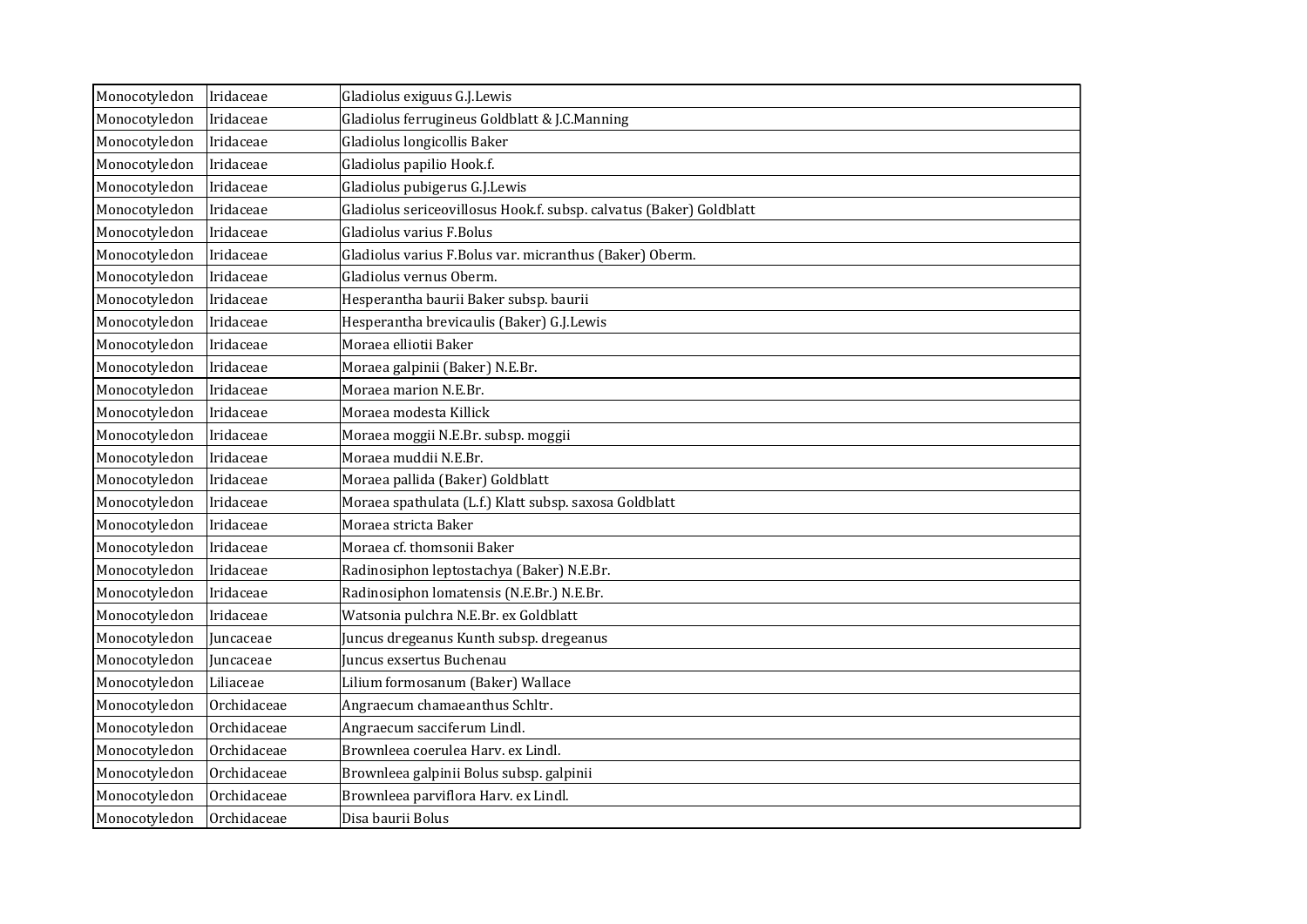| Monocotyledon | Orchidaceae | Disa patula Sond. var. transvaalensis Summerh.                         |
|---------------|-------------|------------------------------------------------------------------------|
| Monocotyledon | Orchidaceae | Disa stachyoides Rchb.f.                                               |
| Monocotyledon | Orchidaceae | Disperis anthoceros Rchb.f.                                            |
| Monocotyledon | Orchidaceae | Disperis anthoceros Rchb.f. var. anthoceros                            |
| Monocotyledon | Orchidaceae | Disperis fanniniae Harv.                                               |
| Monocotyledon | Orchidaceae | Disperis micrantha Lindl.                                              |
| Monocotyledon | Orchidaceae | Disperis virginalis Schltr.                                            |
| Monocotyledon | Orchidaceae | Eulophia clavicornis Lindl. var. clavicornis                           |
| Monocotyledon | Orchidaceae | Eulophia hians Spreng. form 'aestivalis'                               |
| Monocotyledon | Orchidaceae | Eulophia ovalis Lindl. var. bainesii (Rolfe) P.J.Cribb & la Croix      |
| Monocotyledon | Orchidaceae | Eulophia streptopetala Lindl.                                          |
| Monocotyledon | Orchidaceae | Habenaria cornuta Lindl.                                               |
| Monocotyledon | Orchidaceae | Habenaria culveri Schltr.                                              |
| Monocotyledon | Orchidaceae | Habenaria dives Rchb.f.                                                |
| Monocotyledon | Orchidaceae | Habenaria dregeana Lindl.                                              |
| Monocotyledon | Orchidaceae | Habenaria epipactidea Rchb.f.                                          |
| Monocotyledon | Orchidaceae | Habenaria filicornis Lindl.                                            |
| Monocotyledon | Orchidaceae | Habenaria nyikana Rchb.f.                                              |
| Monocotyledon | Orchidaceae | Habenaria petitiana (A.Rich.) T.Durand & Schinz                        |
| Monocotyledon | Orchidaceae | Habenaria pseudociliosa Schelpe ex J.C.Manning                         |
| Monocotyledon | Orchidaceae | Habenaria tysonii Bolus                                                |
| Monocotyledon | Orchidaceae | Holothrix orthoceras (Harv.) Rchb.f.                                   |
| Monocotyledon | Orchidaceae | Liparis bowkeri Harv.                                                  |
| Monocotyledon | Orchidaceae | Mystacidium capense (L.f.) Schltr.                                     |
| Monocotyledon | Orchidaceae | Mystacidium gracile (Rchb.f.) Harv.                                    |
| Monocotyledon | Orchidaceae | Nervilia lilacea Jum. & H.Perrier                                      |
| Monocotyledon | Orchidaceae | Orthochilus aculeatus (L.f.) Bytebier subsp. huttonii (Rolfe) Bytebier |
| Monocotyledon | Orchidaceae | Orthochilus foliosus (Lindl.) Bytebier                                 |
| Monocotyledon | Orchidaceae | Orthochilus leontoglossus (Rchb.f.) Bytebier                           |
| Monocotyledon | Orchidaceae | Polystachya ottoniana Rchb.f.                                          |
| Monocotyledon | Orchidaceae | Polystachya transvaalensis Schltr.                                     |
| Monocotyledon | Orchidaceae | Pterygodium hastatum Bolus                                             |
| Monocotyledon | Orchidaceae | Pterygodium magnum Rchb.f.                                             |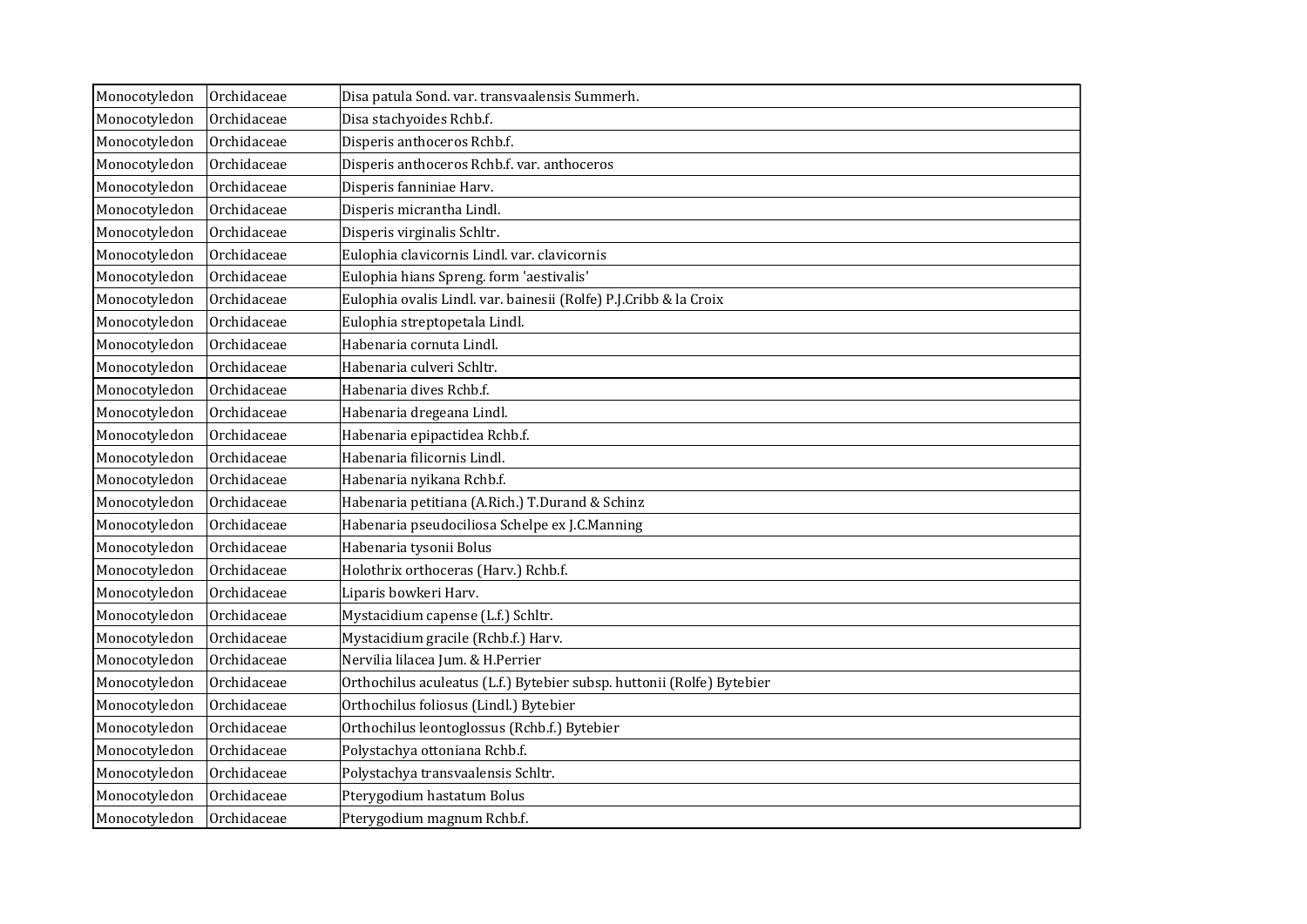| Monocotyledon | Orchidaceae | Pterygodium nigrescens (Sond.) Schltr.                                      |
|---------------|-------------|-----------------------------------------------------------------------------|
| Monocotyledon | Orchidaceae | Satyrium cristatum Sond.                                                    |
| Monocotyledon | Orchidaceae | Satyrium cristatum Sond. var. longilabiatum A.V.Hall                        |
| Monocotyledon | Orchidaceae | Satyrium longicauda Lindl. var. longicauda                                  |
| Monocotyledon | Orchidaceae | Satyrium neglectum Schltr. subsp. neglectum                                 |
| Monocotyledon | Orchidaceae | Schizochilus cecilii Rolfe subsp. culveri (Schltr.) H.P.Linder              |
| Monocotyledon | Orchidaceae | Schizochilus zeyheri Sond.                                                  |
| Monocotyledon | Orchidaceae | Stenoglottis fimbriata Lindl.                                               |
| Monocotyledon | Orchidaceae | Tridactyle tricuspis (Bolus) Schltr.                                        |
| Monocotyledon | Poaceae     | Agrostis barbuligera Stapf var. longipilosa Gooss. & Papendorf              |
| Monocotyledon | Poaceae     | Agrostis lachnantha Nees var. lachnantha                                    |
| Monocotyledon | Poaceae     | Agrostis montevidensis Spreng. ex Nees                                      |
| Monocotyledon | Poaceae     | Alloteropsis semialata (R.Br.) Hitchc. subsp. eckloniana (Nees) Gibbs-Russ. |
| Monocotyledon | Poaceae     | Andropogon appendiculatus Nees                                              |
| Monocotyledon | Poaceae     | Andropogon schirensis Hochst. ex A.Rich.                                    |
| Monocotyledon | Poaceae     | Aristida recta Franch.                                                      |
| Monocotyledon | Poaceae     | Bewsia biflora (Hack.) Gooss.                                               |
| Monocotyledon | Poaceae     | Bothriochloa insculpta (Hochst. ex A.Rich.) A.Camus                         |
| Monocotyledon | Poaceae     | Brachiaria brizantha (A.Rich.) Stapf                                        |
| Monocotyledon | Poaceae     | Brachiaria serrata (Thunb.) Stapf                                           |
| Monocotyledon | Poaceae     | Brachypodium flexum Nees                                                    |
| Monocotyledon | Poaceae     | Briza maxima L.                                                             |
| Monocotyledon | Poaceae     | Bromus catharticus Vahl                                                     |
| Monocotyledon | Poaceae     | Chloris diluta Renvoize                                                     |
| Monocotyledon | Poaceae     | Cymbopogon nardus (L.) Rendle                                               |
| Monocotyledon | Poaceae     | Danthoniopsis pruinosa C.E.Hubb.                                            |
| Monocotyledon | Poaceae     | Digitaria debilis (Desf.) Willd.                                            |
| Monocotyledon | Poaceae     | Digitaria diagonalis (Nees) Stapf                                           |
| Monocotyledon | Poaceae     | Digitaria tricholaenoides Stapf                                             |
| Monocotyledon | Poaceae     | Diheteropogon filifolius (Nees) Clayton                                     |
| Monocotyledon | Poaceae     | Ehrharta erecta Lam. var. erecta                                            |
| Monocotyledon | Poaceae     | Ehrharta erecta Lam. var. natalensis Stapf                                  |
| Monocotyledon | Poaceae     | Eragrostis capensis (Thunb.) Trin.                                          |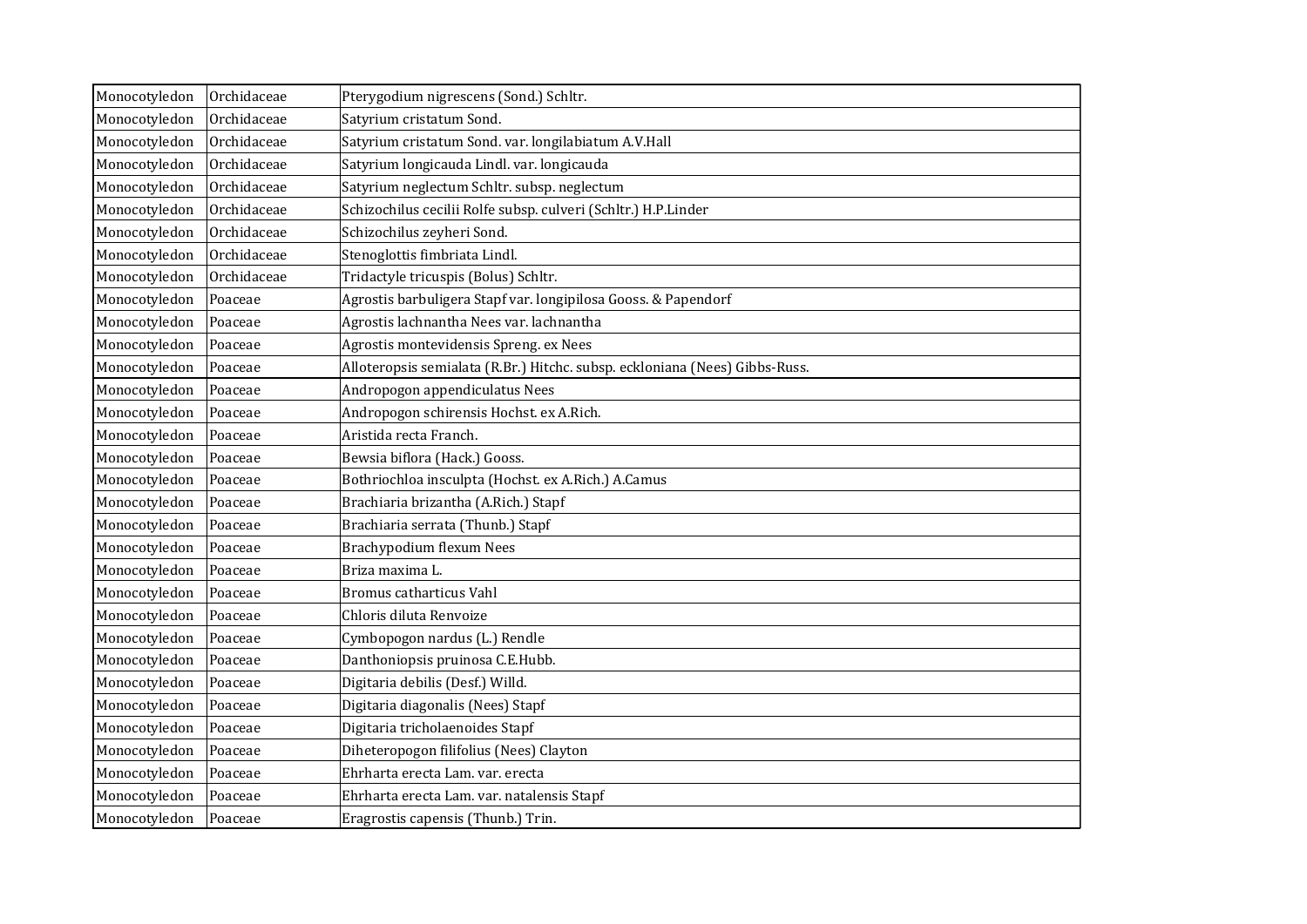| Monocotyledon | Poaceae | Eragrostis chloromelas Steud.                  |
|---------------|---------|------------------------------------------------|
| Monocotyledon | Poaceae | Eragrostis curvula (Schrad.) Nees              |
| Monocotyledon | Poaceae | Eragrostis racemosa (Thunb.) Steud.            |
| Monocotyledon | Poaceae | Eulalia villosa (Thunb.) Nees                  |
| Monocotyledon | Poaceae | Festuca caprina Nees var. caprina              |
| Monocotyledon | Poaceae | Festuca costata Nees                           |
| Monocotyledon | Poaceae | Harpochloa falx (L.f.) Kuntze                  |
| Monocotyledon | Poaceae | Helictotrichon turgidulum (Stapf) Schweick.    |
| Monocotyledon | Poaceae | Heteropogon contortus (L.) Roem. & Schult.     |
| Monocotyledon | Poaceae | Hyparrhenia cymbaria (L.) Stapf                |
| Monocotyledon | Poaceae | Hyparrhenia quarrei Robyns                     |
| Monocotyledon | Poaceae | Hyperthelia dissoluta (Nees ex Steud.) Clayton |
| Monocotyledon | Poaceae | Ischaemum fasciculatum Brongn.                 |
| Monocotyledon | Poaceae | Koeleria capensis (Steud.) Nees                |
| Monocotyledon | Poaceae | Loudetia camerunensis (Stapf) C.E.Hubb.        |
| Monocotyledon | Poaceae | Loudetia simplex (Nees) C.E.Hubb.              |
| Monocotyledon | Poaceae | Melica racemosa Thunb.                         |
| Monocotyledon | Poaceae | Melinis nerviglumis (Franch.) Zizka            |
| Monocotyledon | Poaceae | Melinis repens (Willd.) Zizka subsp. repens    |
| Monocotyledon | Poaceae | Oplismenus hirtellus (L.) P.Beauv.             |
| Monocotyledon | Poaceae | Panicum deustum Thunb.                         |
| Monocotyledon | Poaceae | Panicum ecklonii Nees                          |
| Monocotyledon | Poaceae | Panicum maximum Jacq.                          |
| Monocotyledon | Poaceae | Panicum natalense Hochst.                      |
| Monocotyledon | Poaceae | Paspalum urvillei Steud.                       |
| Monocotyledon | Poaceae | Pennisetum macrourum Trin.                     |
| Monocotyledon | Poaceae | Pennisetum natalense Stapf                     |
| Monocotyledon | Poaceae | Phragmites australis (Cav.) Steud.             |
| Monocotyledon | Poaceae | Poa annua L.                                   |
| Monocotyledon | Poaceae | Prosphytochloa prehensilis (Nees) Schweick.    |
| Monocotyledon | Poaceae | Rendlia altera (Rendle) Chiov.                 |
| Monocotyledon | Poaceae | Rottboellia cochinchinensis (Lour.) Clayton    |
| Monocotyledon | Poaceae | Schizachyrium sanguineum (Retz.) Alston        |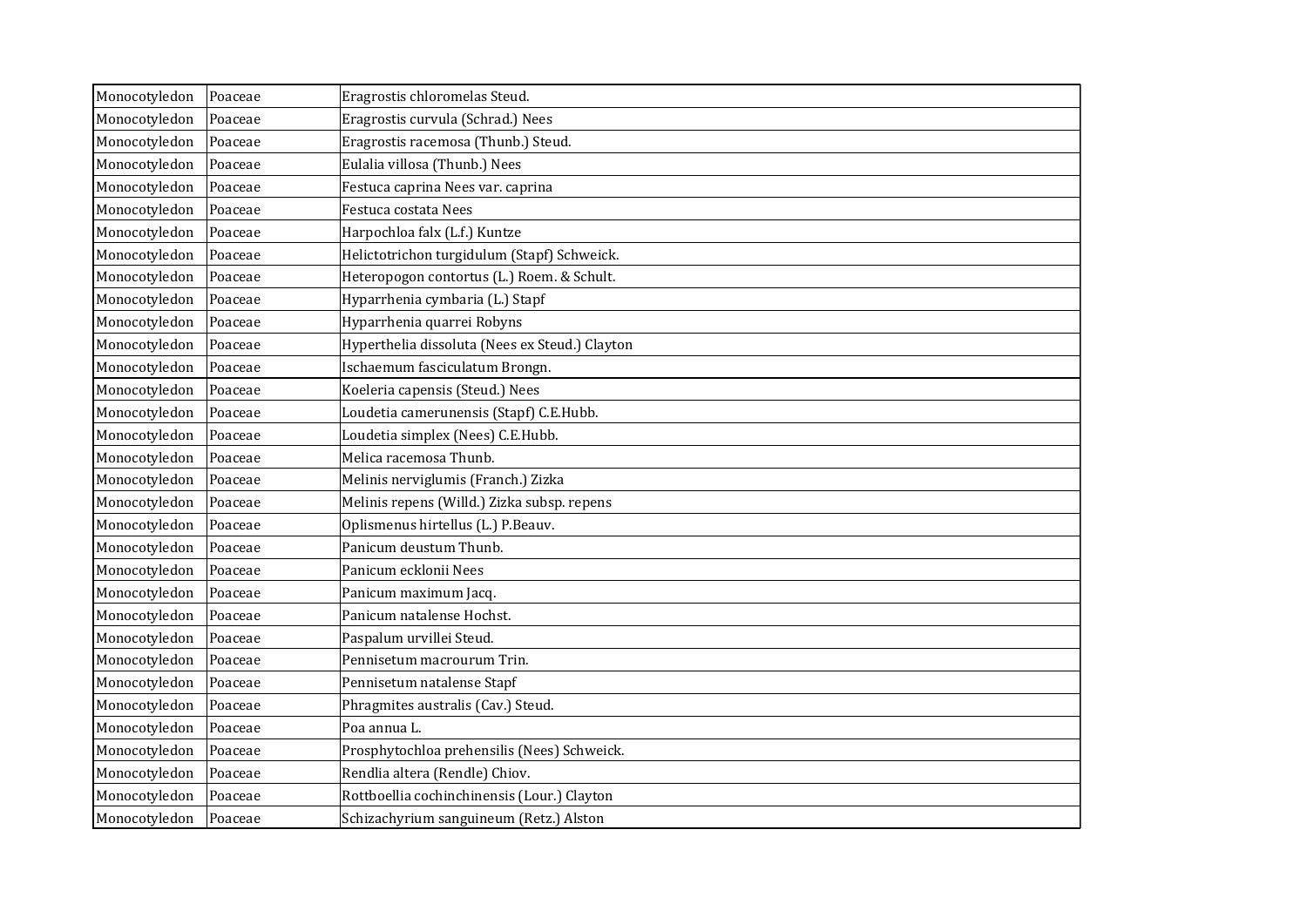| Monocotyledon | Poaceae      | Setaria lindenbergiana (Nees) Stapf                                                       |
|---------------|--------------|-------------------------------------------------------------------------------------------|
| Monocotyledon | Poaceae      | Setaria megaphylla (Steud.) T.Durand & Schinz                                             |
| Monocotyledon | Poaceae      | Setaria pumila (Poir.) Roem. & Schult.                                                    |
| Monocotyledon | Poaceae      | Setaria sphacelata (Schumach.) Stapf & C.E.Hubb. ex M.B.Moss var. sericea (Stapf) Clayton |
| Monocotyledon | Poaceae      | Sporobolus pectinatus Hack.                                                               |
| Monocotyledon | Poaceae      | Sporobolus sanguineus Rendle                                                              |
| Monocotyledon | Poaceae      | Stiburus alopecuroides (Hack.) Stapf                                                      |
| Monocotyledon | Poaceae      | Themeda triandra Forssk.                                                                  |
| Monocotyledon | Poaceae      | Trachypogon spicatus (L.f.) Kuntze                                                        |
| Monocotyledon | Poaceae      | Trichopteryx dregeana Nees                                                                |
| Monocotyledon | Poaceae      | Tristachya biseriata Stapf                                                                |
| Monocotyledon | Poaceae      | Tristachya leucothrix Trin. ex Nees                                                       |
| Monocotyledon | Restionaceae | Ischyrolepis schoenoides (Kunth) H.P.Linder                                               |
| Monocotyledon | Smilacaceae  | Smilax anceps Willd.                                                                      |
| Monocotyledon | Velloziaceae | Xerophyta purpurascens Behnke                                                             |
| Monocotyledon | Velloziaceae | Xerophyta schlechteri (Baker) N.L.Menezes                                                 |
| Monocotyledon | Xyridaceae   | Xyris capensis Thunb.                                                                     |
| Monocotyledon | Xyridaceae   | Xyris gerrardii N.E.Br.                                                                   |
| Dicotyledon   | Acanthaceae  | Barleria ovata E.Mey. ex Nees                                                             |
| Dicotyledon   | Acanthaceae  | Crabbea acaulis N.E.Br.                                                                   |
| Dicotyledon   | Acanthaceae  | Crabbea hirsuta Harv.                                                                     |
| Dicotyledon   | Acanthaceae  | Crabbea nana Nees                                                                         |
| Dicotyledon   | Acanthaceae  | Crabbea pedunculata N.E.Br.                                                               |
| Dicotyledon   | Acanthaceae  | Crossandra greenstockii S.Moore                                                           |
| Dicotyledon   | Acanthaceae  | Dicliptera clinopodia Nees                                                                |
| Dicotyledon   | Acanthaceae  | Dicliptera extenta S.Moore                                                                |
| Dicotyledon   | Acanthaceae  | Dyschoriste costata (Nees) Kuntze                                                         |
| Dicotyledon   | Acanthaceae  | Dyschoriste setigera (Pers.) J.C.Manning & Goldblatt                                      |
| Dicotyledon   | Acanthaceae  | Hypoestes aristata (Vahl) Sol. ex Roem. & Schult. var. alba K.Balkwill                    |
| Dicotyledon   | Acanthaceae  | Hypoestes forskaolii (Vahl) R.Br.                                                         |
| Dicotyledon   | Acanthaceae  | Hypoestes triflora (Forssk.) Roem. & Schult.                                              |
| Dicotyledon   | Acanthaceae  | Isoglossa cooperi C.B.Clarke                                                              |
| Dicotyledon   | Acanthaceae  | Isoglossa delicatula C.B.Clarke                                                           |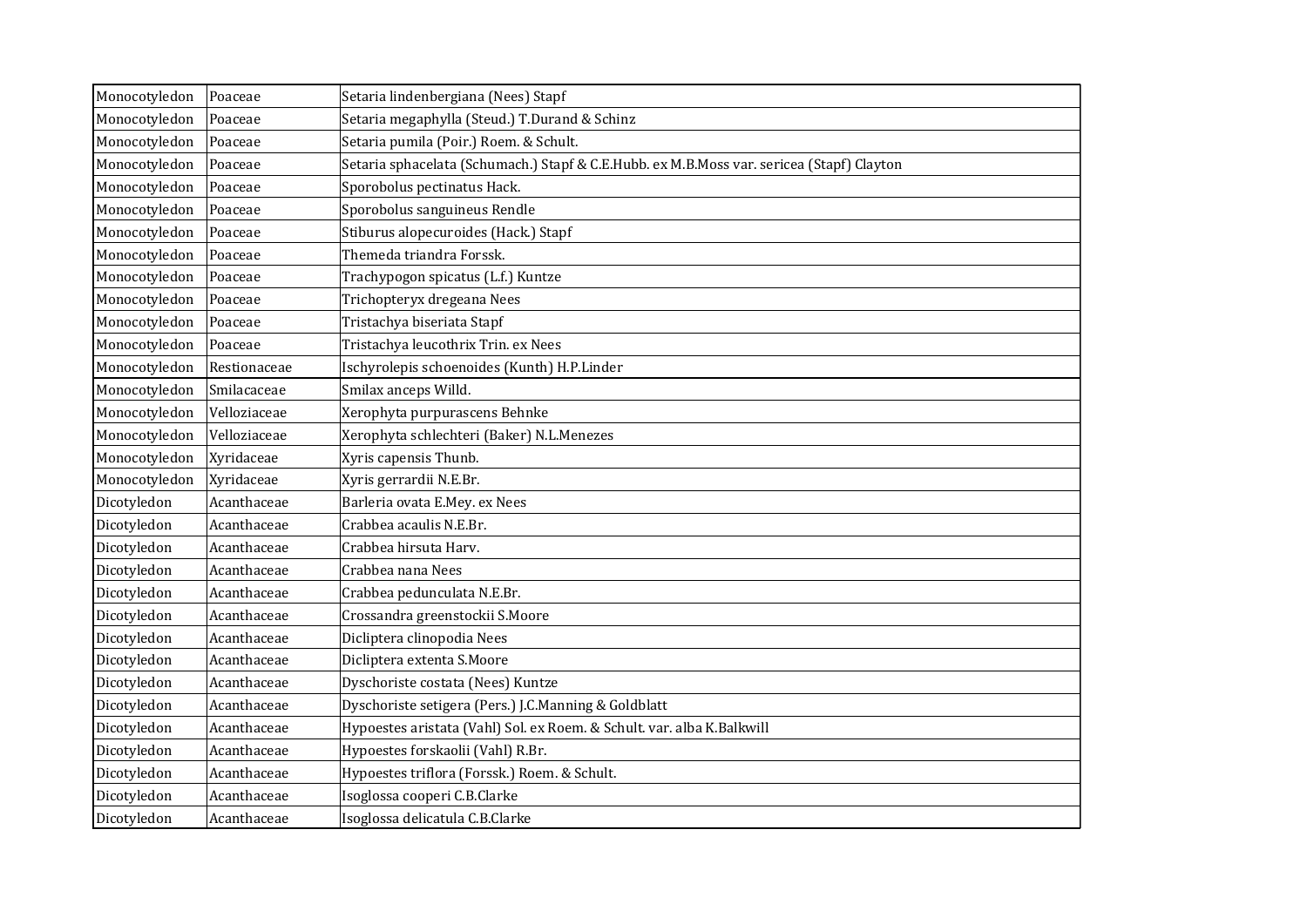| Dicotyledon | Acanthaceae   | Justicia anagalloides (Nees) T.Anderson                             |
|-------------|---------------|---------------------------------------------------------------------|
| Dicotyledon | Acanthaceae   | Justicia campylostemon (Nees) T.Anderson                            |
| Dicotyledon | Acanthaceae   | Ruellia cordata Thunb.                                              |
| Dicotyledon | Acanthaceae   | Ruellia malacophylla C.B.Clarke                                     |
| Dicotyledon | Acanthaceae   | Ruellia stenophylla C.B.Clarke                                      |
| Dicotyledon | Acanthaceae   | Ruttya ovata Harv.                                                  |
| Dicotyledon | Acanthaceae   | Sclerochiton harveyanus Nees                                        |
| Dicotyledon | Acanthaceae   | Thunbergia atriplicifolia E.Mey. ex Nees                            |
| Dicotyledon | Acanthaceae   | Thunbergia natalensis Hook.                                         |
| Dicotyledon | Acanthaceae   | Thunbergia pondoensis Lindau                                        |
| Dicotyledon | Amaranthaceae | Achyranthes aspera L. var. pubescens (Moq.) C.C.Towns.              |
| Dicotyledon | Amaranthaceae | Achyranthes aspera L. var. sicula L.                                |
| Dicotyledon | Amaranthaceae | Cyathula cylindrica Moq. var. cylindrica                            |
| Dicotyledon | Amaranthaceae | Cyathula uncinulata (Schrad.) Schinz                                |
| Dicotyledon | Amaranthaceae | Pupalia lappacea (L.) A.Juss.                                       |
| Dicotyledon | Amaranthaceae | Pupalia lappacea (L.) A.Juss. var. lappacea                         |
| Dicotyledon | Anacardiaceae | Harpephyllum caffrum Bernh. ex C.Krauss                             |
| Dicotyledon | Anacardiaceae | Lannea discolor (Sond.) Engl.                                       |
| Dicotyledon | Anacardiaceae | Lannea edulis (Sond.) Engl. var. edulis                             |
| Dicotyledon | Anacardiaceae | Protorhus longifolia (Bernh.) Engl.                                 |
| Dicotyledon | Anacardiaceae | Searsia chirindensis (Baker f.) Moffett                             |
| Dicotyledon | Anacardiaceae | Searsia dentata (Thunb.) F.A.Barkley                                |
| Dicotyledon | Anacardiaceae | Searsia discolor (E.Mey. ex Sond.) Moffett                          |
| Dicotyledon | Anacardiaceae | Searsia lucida (L.) F.A.Barkley                                     |
| Dicotyledon | Anacardiaceae | Searsia pentheri (Zahlbr.) Moffett                                  |
| Dicotyledon | Anacardiaceae | Searsia pyroides (Burch.) Moffett var. gracilis (Engl.) Moffett     |
| Dicotyledon | Anacardiaceae | Searsia pyroides (Burch.) Moffett var. integrifolia (Engl.) Moffett |
| Dicotyledon | Anacardiaceae | Searsia pyroides (Burch.) Moffett var. pyroides                     |
| Dicotyledon | Anacardiaceae | Searsia rehmanniana (Engl.) Moffett                                 |
| Dicotyledon | Anacardiaceae | Searsia rehmanniana (Engl.) Moffett var. rehmanniana                |
| Dicotyledon | Anacardiaceae | Searsia rogersii (Schönland) Moffett                                |
| Dicotyledon | Anacardiaceae | Searsia tomentosa (L.) F.A.Barkley                                  |
| Dicotyledon | Anacardiaceae | Searsia transvaalensis (Engl.) Moffett                              |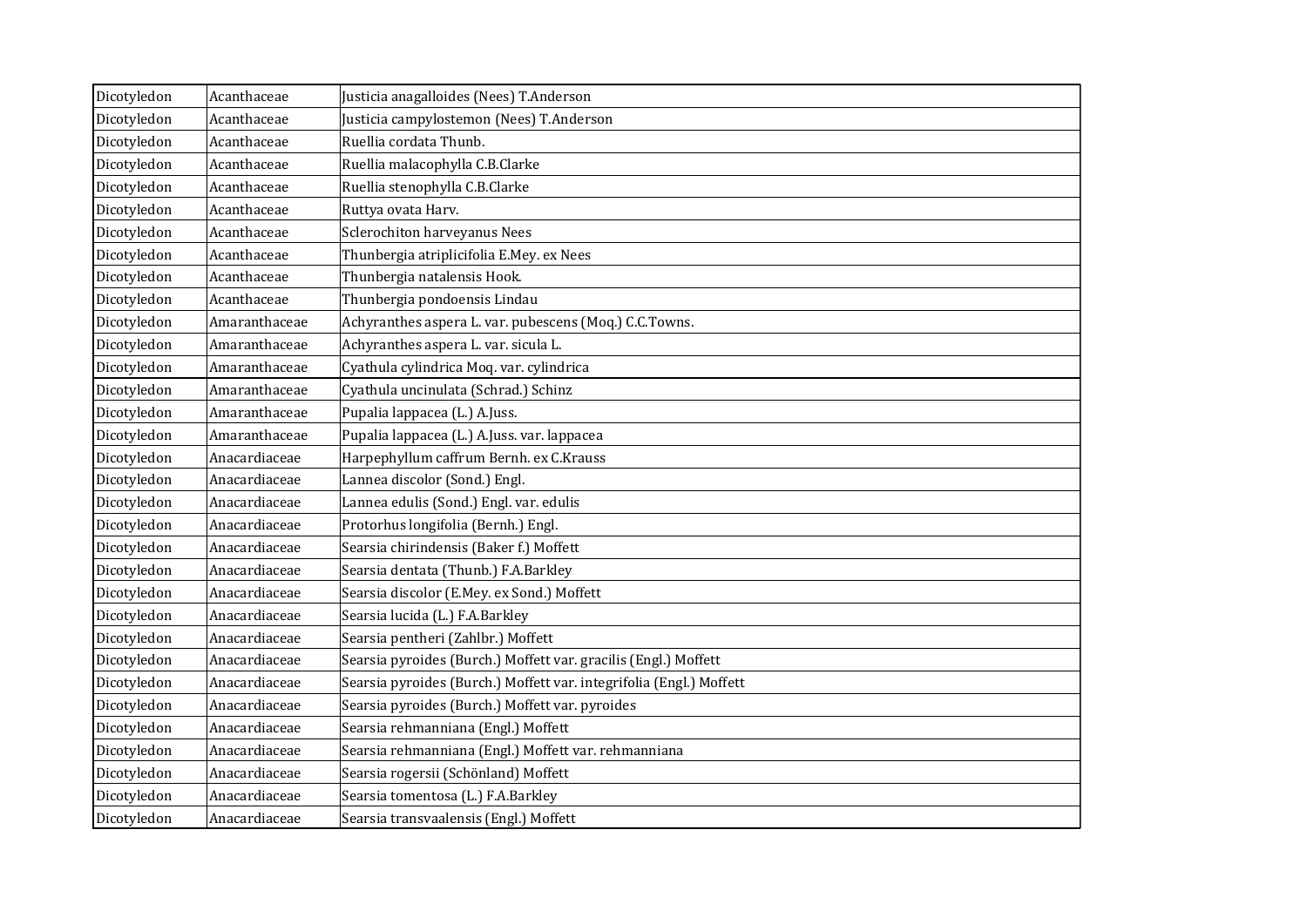| Dicotyledon | Anacardiaceae | Searsia tumulicola (S.Moore) Moffett var. meeuseana (R.Fern. & A.Fern.) Moffett f. meeuseana     |
|-------------|---------------|--------------------------------------------------------------------------------------------------|
| Dicotyledon | Anacardiaceae | Searsia tumulicola (S.Moore) Moffett var. meeuseana (R.Fern. & A.Fern.) Moffett f. pumila        |
| Dicotyledon | Anacardiaceae | Searsia tumulicola (S.Moore) Moffett var. tumulicola                                             |
| Dicotyledon | Anacardiaceae | Searsia tumulicola (S.Moore) Moffett var. tumulicola x S. dentata                                |
| Dicotyledon | Anacardiaceae | Searsia wilmsii (Diels) Moffett                                                                  |
| Dicotyledon | Annonaceae    | Annona senegalensis Pers. subsp. senegalensis                                                    |
| Dicotyledon | Apiaceae      | Afrosciadium platycarpum (Sond.) P.J.D.Winter                                                    |
| Dicotyledon | Apiaceae      | Alepidea peduncularis Steud. ex A.Rich.                                                          |
| Dicotyledon | Apiaceae      | Alepidea setifera N.E.Br.                                                                        |
| Dicotyledon | Apiaceae      | Annesorhiza flagellifolia Burtt Davy                                                             |
| Dicotyledon | Apiaceae      | Annesorhiza wilmsii H.Wolff                                                                      |
| Dicotyledon | Apiaceae      | Berula repanda (Welw. ex Hiern) Spalik & S.R.Downie                                              |
| Dicotyledon | Apiaceae      | Centella asiatica (L.) Urb.                                                                      |
| Dicotyledon | Apiaceae      | Centella graminifolia Adamson                                                                    |
| Dicotyledon | Apiaceae      | Cyclospermum leptophyllum (Pers.) Sprague ex Britton & P.Wilson                                  |
| Dicotyledon | Apiaceae      | Heteromorpha arborescens (Spreng.) Cham. & Schltdl. var. abyssinica (Hochst. ex A.Rich.) H.Wolff |
| Dicotyledon | Apiaceae      | Heteromorpha involucrata Conrath                                                                 |
| Dicotyledon | Apiaceae      | Heteromorpha pubescens Burtt Davy                                                                |
| Dicotyledon | Apiaceae      | Pimpinella transvaalensis H.Wolff                                                                |
| Dicotyledon | Apiaceae      | Sanicula elata Buch.-Ham. ex D.Don                                                               |
| Dicotyledon | Apocynaceae   | Anisotoma pedunculata N.E.Br.                                                                    |
| Dicotyledon | Apocynaceae   | Araujia sericifera Brot.                                                                         |
| Dicotyledon | Apocynaceae   | Asclepias albens (E.Mey.) Schltr.                                                                |
| Dicotyledon | Apocynaceae   | Asclepias aurea (Schltr.) Schltr.                                                                |
| Dicotyledon | Apocynaceae   | Asclepias brevipes (Schltr.) Schltr.                                                             |
| Dicotyledon | Apocynaceae   | Asclepias cucullata (Schltr.) Schltr. subsp. cucullata                                           |
| Dicotyledon | Apocynaceae   | Asclepias cultriformis (Harv. ex Schltr.) Schltr.                                                |
| Dicotyledon | Apocynaceae   | Asclepias fulva N.E.Br.                                                                          |
| Dicotyledon | Apocynaceae   | Brachystelma coddii R.A.Dyer                                                                     |
| Dicotyledon | Apocynaceae   | Brachystelma macropetalum (Schltr.) N.E.Br.                                                      |
| Dicotyledon | Apocynaceae   | Brachystelma pygmaeum (Schltr.) N.E.Br. subsp. pygmaeum                                          |
| Dicotyledon | Apocynaceae   | Brachystelma rubellum (E.Mey.) Peckover                                                          |
| Dicotyledon | Apocynaceae   | Carissa bispinosa (L.) Desv. ex Brenan subsp. zambesiensis Kupicha                               |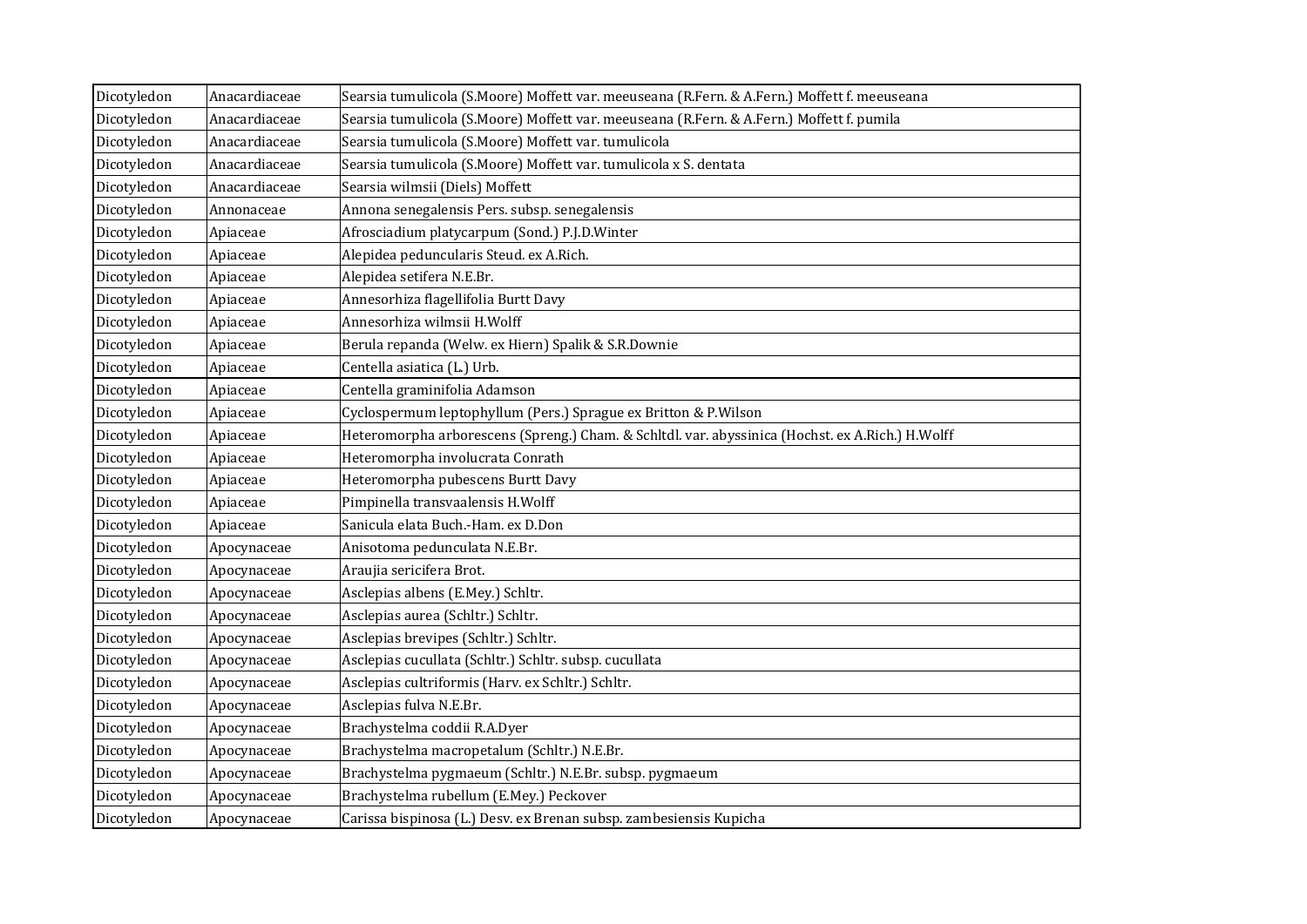| Dicotyledon | Apocynaceae | Ceropegia carnosa E.Mey.                                             |
|-------------|-------------|----------------------------------------------------------------------|
| Dicotyledon | Apocynaceae | Ceropegia linearis E.Mey. subsp. woodii (Schltr.) H.Huber            |
| Dicotyledon | Apocynaceae | Cryptolepis capensis Schltr.                                         |
| Dicotyledon | Apocynaceae | Cryptolepis cryptolepioides (Schltr.) Bullock                        |
| Dicotyledon | Apocynaceae | Cryptolepis oblongifolia (Meisn.) Schltr.                            |
| Dicotyledon | Apocynaceae | Gomphocarpus fruticosus (L.) W.T.Aiton                               |
| Dicotyledon | Apocynaceae | Gomphocarpus fruticosus (L.) W.T.Aiton subsp. fruticosus             |
| Dicotyledon | Apocynaceae | Gomphocarpus physocarpus E.Mey.                                      |
| Dicotyledon | Apocynaceae | Huernia stapelioides Schltr.                                         |
| Dicotyledon | Apocynaceae | Miraglossum pulchellum (Schltr.) Kupicha                             |
| Dicotyledon | Apocynaceae | Pachycarpus asperifolius Meisn.                                      |
| Dicotyledon | Apocynaceae | Pachycarpus campanulatus (Harv.) N.E.Br.                             |
| Dicotyledon | Apocynaceae | Pachycarpus campanulatus (Harv.) N.E.Br. subsp. sutherlandii N.E.Br. |
| Dicotyledon | Apocynaceae | Pachycarpus concolor E.Mey. subsp. transvaalensis (Schltr.) Goyder   |
| Dicotyledon | Apocynaceae | Pachycarpus decorus N.E.Br.                                          |
| Dicotyledon | Apocynaceae | Pachycarpus scaber (Harv.) N.E.Br.                                   |
| Dicotyledon | Apocynaceae | Pentarrhinum insipidum E.Mey.                                        |
| Dicotyledon | Apocynaceae | Petopentia natalensis (Schltr.) Bullock                              |
| Dicotyledon | Apocynaceae | Raphionacme galpinii Schltr.                                         |
| Dicotyledon | Apocynaceae | Raphionacme hirsuta (E.Mey.) R.A.Dyer                                |
| Dicotyledon | Apocynaceae | Riocreuxia picta Schltr.                                             |
| Dicotyledon | Apocynaceae | Sarcostemma viminale (L.) R.Br.                                      |
| Dicotyledon | Apocynaceae | Schizoglossum atropurpureum E.Mey. subsp. atropurpureum              |
| Dicotyledon | Apocynaceae | Schizoglossum bidens E.Mey. subsp. galpinii (Schltr.) Kupicha        |
| Dicotyledon | Apocynaceae | Schizoglossum cordifolium E.Mey.                                     |
| Dicotyledon | Apocynaceae | Secamone alpini Schult.                                              |
| Dicotyledon | Apocynaceae | Secamone filiformis (L.f.) J.H.Ross                                  |
| Dicotyledon | Apocynaceae | Secamone gerrardii Harv. ex Benth.                                   |
| Dicotyledon | Apocynaceae | Sisyranthus randii S.Moore                                           |
| Dicotyledon | Apocynaceae | Sphaerocodon natalense (Meisn.) Hook.f.                              |
| Dicotyledon | Apocynaceae | Tylophora flanaganii Schltr.                                         |
| Dicotyledon | Apocynaceae | Tylophora lycioides (E.Mey.) Decne.                                  |
| Dicotyledon | Apocynaceae | Vinca major L.                                                       |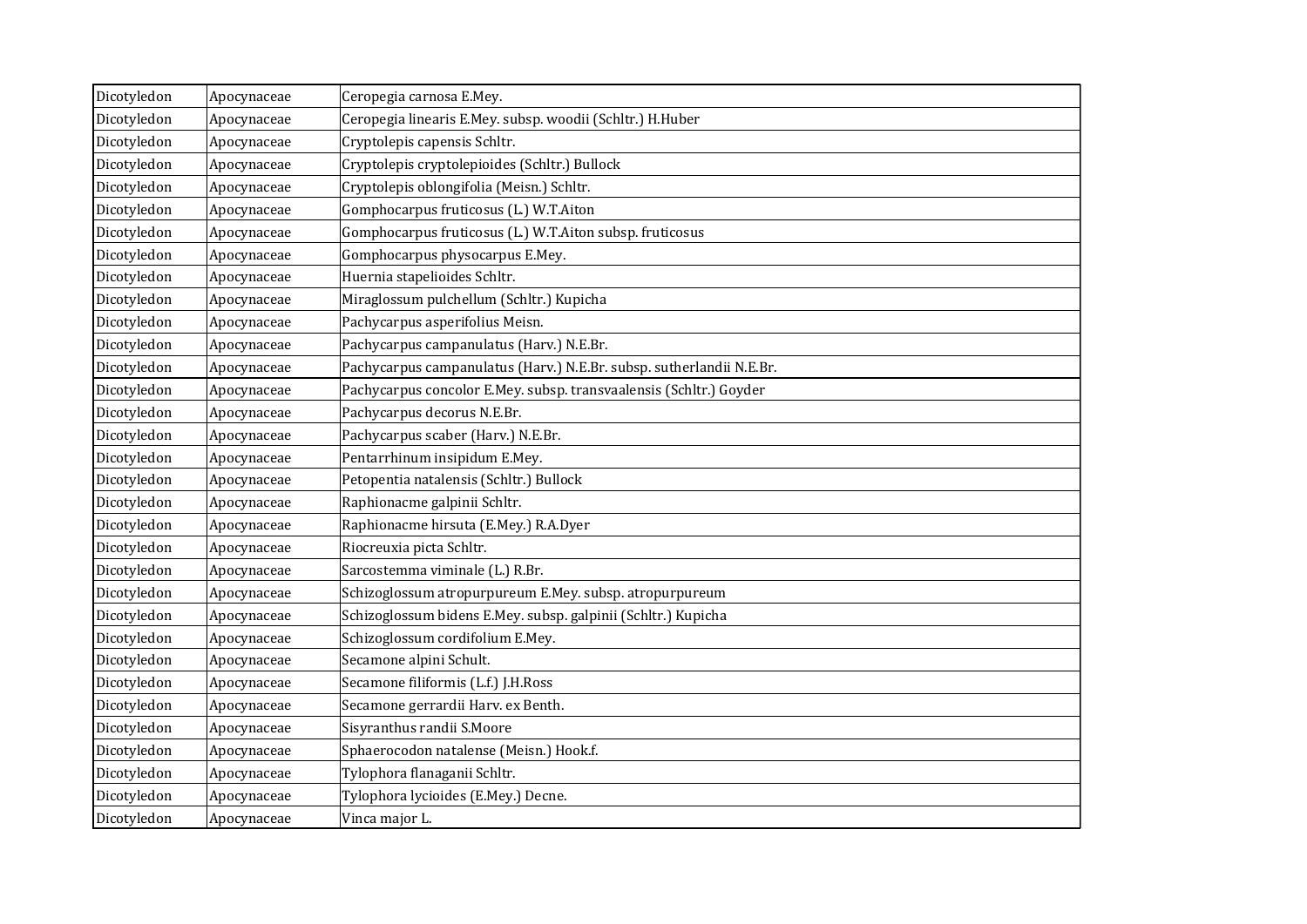| Dicotyledon | Apocynaceae   | Xysmalobium acerateoides (Schltr.) N.E.Br.                                    |
|-------------|---------------|-------------------------------------------------------------------------------|
| Dicotyledon | Aquifoliaceae | Ilex mitis (L.) Radlk. var. mitis                                             |
| Dicotyledon | Araliaceae    | Cussonia natalensis Sond.                                                     |
| Dicotyledon | Araliaceae    | Cussonia paniculata Eckl. & Zeyh. subsp. sinuata (Reyneke & Kok) De Winter    |
| Dicotyledon | Araliaceae    | Cussonia spicata Thunb.                                                       |
| Dicotyledon | Araliaceae    | Schefflera umbellifera (Sond.) Baill.                                         |
| Dicotyledon | Asteraceae    | Acanthospermum australe (Loefl.) Kuntze                                       |
| Dicotyledon | Asteraceae    | Adenostemma viscosum J.R.Forst. & G.Forst.                                    |
| Dicotyledon | Asteraceae    | Afroaster comptonii (W.Lippert) J.C.Manning & Goldblatt                       |
| Dicotyledon | Asteraceae    | Afroaster hispidus (Thunb.) J.C.Manning & Goldblatt                           |
| Dicotyledon | Asteraceae    | Afroaster lydenburgensis (W.Lippert) J.C.Manning & Goldblatt                  |
| Dicotyledon | Asteraceae    | Afroaster serrulatus (Harv.) J.C.Manning & Goldblatt                          |
| Dicotyledon | Asteraceae    | Ageratina adenophora (Spreng.) R.M.King & H.Rob.                              |
| Dicotyledon | Asteraceae    | Ageratum houstonianum Mill.                                                   |
| Dicotyledon | Asteraceae    | Ambrosia artemisiifolia L.                                                    |
| Dicotyledon | Asteraceae    | Anisopappus latifolius (S.Moore) B.L.Burtt                                    |
| Dicotyledon | Asteraceae    | Anisopappus smutsii Hutch.                                                    |
| Dicotyledon | Asteraceae    | Arrowsmithia tenuifolia (M.D.Hend.) N.G.Bergh                                 |
| Dicotyledon | Asteraceae    | Artemisia afra Jacq. ex Willd. var. afra                                      |
| Dicotyledon | Asteraceae    | Athrixia elata Sond.                                                          |
| Dicotyledon | Asteraceae    | Athrixia gerrardii Harv.                                                      |
| Dicotyledon | Asteraceae    | Athrixia phylicoides DC.                                                      |
| Dicotyledon | Asteraceae    | Berkheya bipinnatifida (Harv.) Roessler subsp. echinopsoides (Baker) Roessler |
| Dicotyledon | Asteraceae    | Berkheya echinacea (Harv.) O.Hoffm. ex Burtt Davy subsp. echinacea            |
| Dicotyledon | Asteraceae    | Berkheya insignis (Harv.) Thell.                                              |
| Dicotyledon | Asteraceae    | Berkheya latifolia J.M.Wood & M.S.Evans                                       |
| Dicotyledon | Asteraceae    | Berkheya subulata Harv. var. subulata                                         |
| Dicotyledon | Asteraceae    | Berkheya subulata Harv. var. wilmsiana Roessler                               |
| Dicotyledon | Asteraceae    | Berkheya zeyheri Oliv. & Hiern subsp. zeyheri                                 |
| Dicotyledon | Asteraceae    | Blumea dregeanoides Sch. Bip. ex A. Rich.                                     |
| Dicotyledon | Asteraceae    | Brachylaena rotundata S.Moore                                                 |
| Dicotyledon | Asteraceae    | Brachylaena transvaalensis Hutch. ex E.Phillips & Schweick.                   |
| Dicotyledon | Asteraceae    | Callilepis laureola DC.                                                       |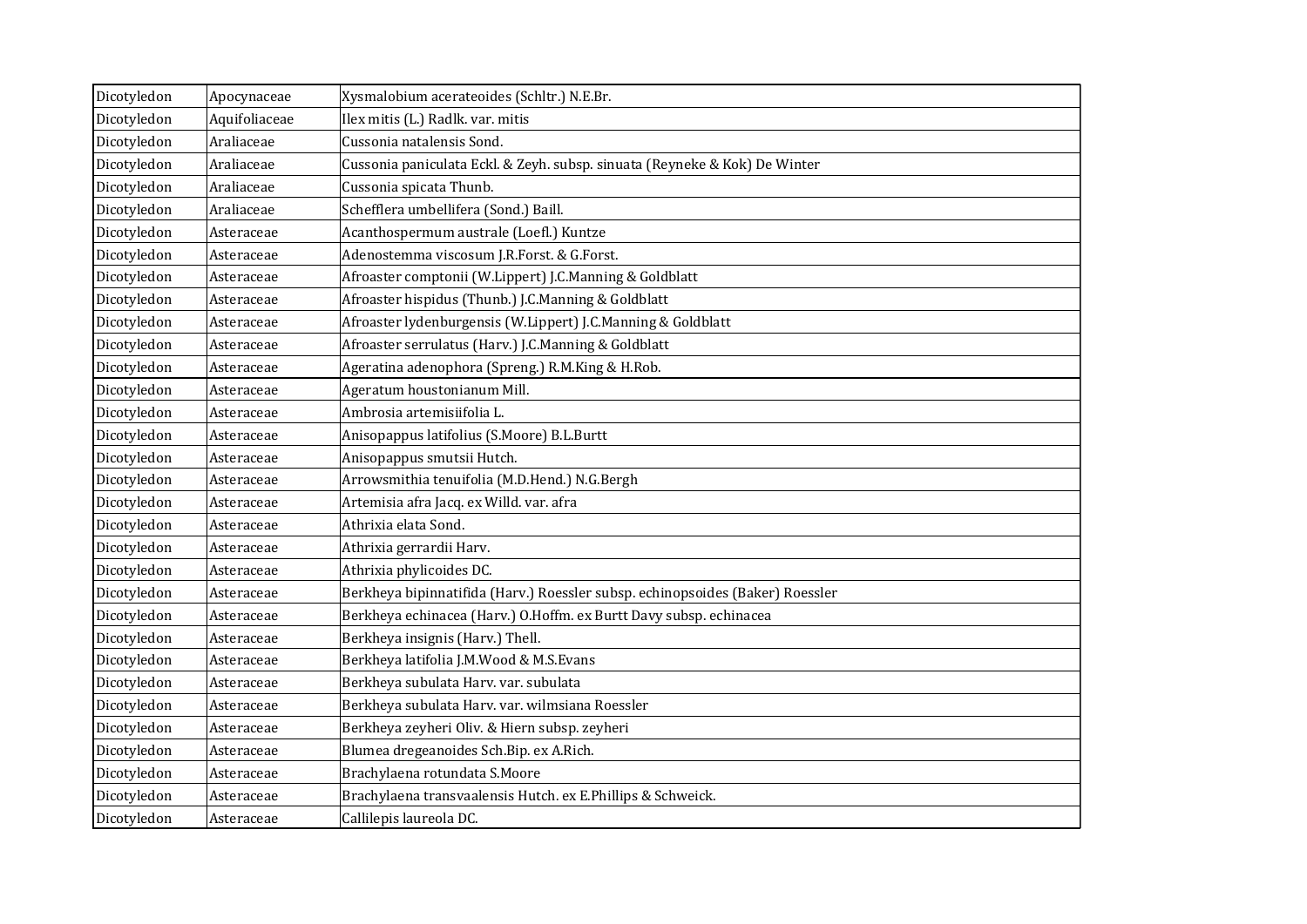| Dicotyledon | Asteraceae | Campuloclinium macrocephalum (Less.) DC.                                          |
|-------------|------------|-----------------------------------------------------------------------------------|
| Dicotyledon | Asteraceae | Conyza albida Spreng.                                                             |
| Dicotyledon | Asteraceae | Conyza pyrrhopappa Sch.Bip. ex A.Rich. subsp. pyrrhopappa                         |
| Dicotyledon | Asteraceae | Cosmos bipinnatus Cav.                                                            |
| Dicotyledon | Asteraceae | Cotula australis (Spreng.) Hook.f.                                                |
| Dicotyledon | Asteraceae | Crassocephalum crepidioides (Benth.) S.Moore                                      |
| Dicotyledon | Asteraceae | Crassocephalum x picridifolium (DC.) S.Moore                                      |
| Dicotyledon | Asteraceae | Crepis hypochaeridea (DC.) Thell.                                                 |
| Dicotyledon | Asteraceae | Cyanthillium wollastonii (S.Moore) H.Rob., Skvarla & V.A.Funk                     |
| Dicotyledon | Asteraceae | Dichrocephala integrifolia (L.f.) Kuntze subsp. integrifolia                      |
| Dicotyledon | Asteraceae | Dicoma anomala Sond. subsp. anomala                                               |
| Dicotyledon | Asteraceae | Dicoma anomala Sond. subsp. gerrardii (Harv. ex F.C.Wilson) S.Ortíz & Rodr.Oubiña |
| Dicotyledon | Asteraceae | Dimorphotheca jucunda E.Phillips                                                  |
| Dicotyledon | Asteraceae | Dimorphotheca spectabilis Schltr.                                                 |
| Dicotyledon | Asteraceae | Eriocephalus africanus L. var. paniculatus (Cass.) M.A.N.Müll.                    |
| Dicotyledon | Asteraceae | Euryops laxus (Harv.) Burtt Davy                                                  |
| Dicotyledon | Asteraceae | Euryops pedunculatus N.E.Br.                                                      |
| Dicotyledon | Asteraceae | Euryops transvaalensis Klatt subsp. setilobus (N.E.Br.) B.Nord.                   |
| Dicotyledon | Asteraceae | Felicia filifolia (Vent.) Burtt Davy subsp. filifolia                             |
| Dicotyledon | Asteraceae | Felicia muricata (Thunb.) Nees subsp. muricata                                    |
| Dicotyledon | Asteraceae | Felicia rosulata Yeo                                                              |
| Dicotyledon | Asteraceae | Galinsoga quadriradiata Ruiz & Pav.                                               |
| Dicotyledon | Asteraceae | Gazania krebsiana Less. subsp. serrulata (DC.) Roessler                           |
| Dicotyledon | Asteraceae | Geigeria burkei Harv. sens. lat.                                                  |
| Dicotyledon | Asteraceae | Geigeria burkei Harv. subsp. burkei var. burkei                                   |
| Dicotyledon | Asteraceae | Gerbera ambigua (Cass.) Sch.Bip.                                                  |
| Dicotyledon | Asteraceae | Gerbera jamesonii Bolus ex Adlam                                                  |
| Dicotyledon | Asteraceae | Gerbera piloselloides (L.) Cass.                                                  |
| Dicotyledon | Asteraceae | Gerbera viridifolia (DC.) Sch.Bip.                                                |
| Dicotyledon | Asteraceae | Gnaphalium coarctatum Willd.                                                      |
| Dicotyledon | Asteraceae | Gymnanthemum corymbosum (L.f.) H.Rob.                                             |
| Dicotyledon | Asteraceae | Gymnanthemum myrianthum (Hook.f.) H.Rob.                                          |
| Dicotyledon | Asteraceae | Haplocarpha nervosa (Thunb.) Beauverd                                             |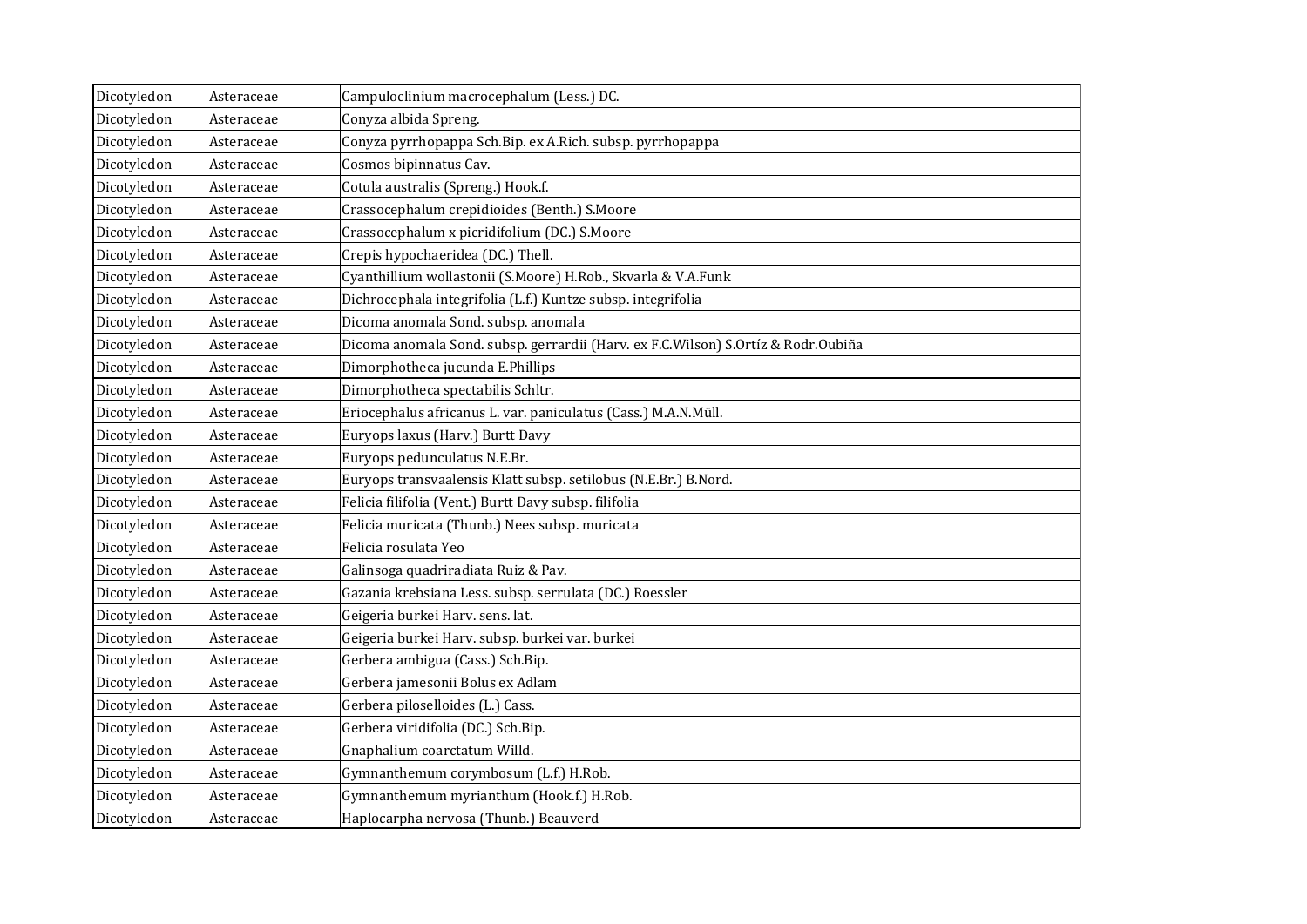| Dicotyledon | Asteraceae | Haplocarpha scaposa Harv.                                          |
|-------------|------------|--------------------------------------------------------------------|
| Dicotyledon | Asteraceae | Helichrysum acutatum DC.                                           |
| Dicotyledon | Asteraceae | Helichrysum adenocarpum DC. subsp. adenocarpum                     |
| Dicotyledon | Asteraceae | Helichrysum albilanatum Hilliard                                   |
| Dicotyledon | Asteraceae | Helichrysum athrixiifolium (Kuntze) Moeser                         |
| Dicotyledon | Asteraceae | Helichrysum aureolum Hilliard                                      |
| Dicotyledon | Asteraceae | Helichrysum aureonitens Sch.Bip.                                   |
| Dicotyledon | Asteraceae | Helichrysum aureum (Houtt.) Merr. var. mauchsbergensis J.E.Burrows |
| Dicotyledon | Asteraceae | Helichrysum aureum (Houtt.) Merr. var. monocephalum (DC.) Hilliard |
| Dicotyledon | Asteraceae | Helichrysum caespititium (DC.) Sond.                               |
| Dicotyledon | Asteraceae | Helichrysum callicomum Harv.                                       |
| Dicotyledon | Asteraceae | Helichrysum cephaloideum DC.                                       |
| Dicotyledon | Asteraceae | Helichrysum chionosphaerum DC.                                     |
| Dicotyledon | Asteraceae | Helichrysum chrysargyrum Moeser                                    |
| Dicotyledon | Asteraceae | Helichrysum confertifolium Klatt                                   |
| Dicotyledon | Asteraceae | Helichrysum difficile Hilliard                                     |
| Dicotyledon | Asteraceae | Helichrysum epapposum Bolus                                        |
| Dicotyledon | Asteraceae | Helichrysum gerberifolium Sch.Bip. ex A.Rich.                      |
| Dicotyledon | Asteraceae | Helichrysum herbaceum (Andrews) Sweet                              |
| Dicotyledon | Asteraceae | Helichrysum infuscum Burtt Davy                                    |
| Dicotyledon | Asteraceae | Helichrysum kraussii Sch.Bip.                                      |
| Dicotyledon | Asteraceae | Helichrysum lepidissimum S.Moore                                   |
| Dicotyledon | Asteraceae | Helichrysum lesliei Hilliard                                       |
| Dicotyledon | Asteraceae | Helichrysum mariepscopicum Hilliard                                |
| Dicotyledon | Asteraceae | Helichrysum miconiifolium DC.                                      |
| Dicotyledon | Asteraceae | Helichrysum milleri Hilliard                                       |
| Dicotyledon | Asteraceae | Helichrysum mimetes S.Moore                                        |
| Dicotyledon | Asteraceae | Helichrysum molestum Hilliard                                      |
| Dicotyledon | Asteraceae | Helichrysum monticola Hilliard                                     |
| Dicotyledon | Asteraceae | Helichrysum mundtii Harv.                                          |
| Dicotyledon | Asteraceae | Helichrysum mutabile Hilliard                                      |
| Dicotyledon | Asteraceae | Helichrysum nudifolium (L.) Less.                                  |
| Dicotyledon | Asteraceae | Helichrysum odoratissimum (L.) Sweet                               |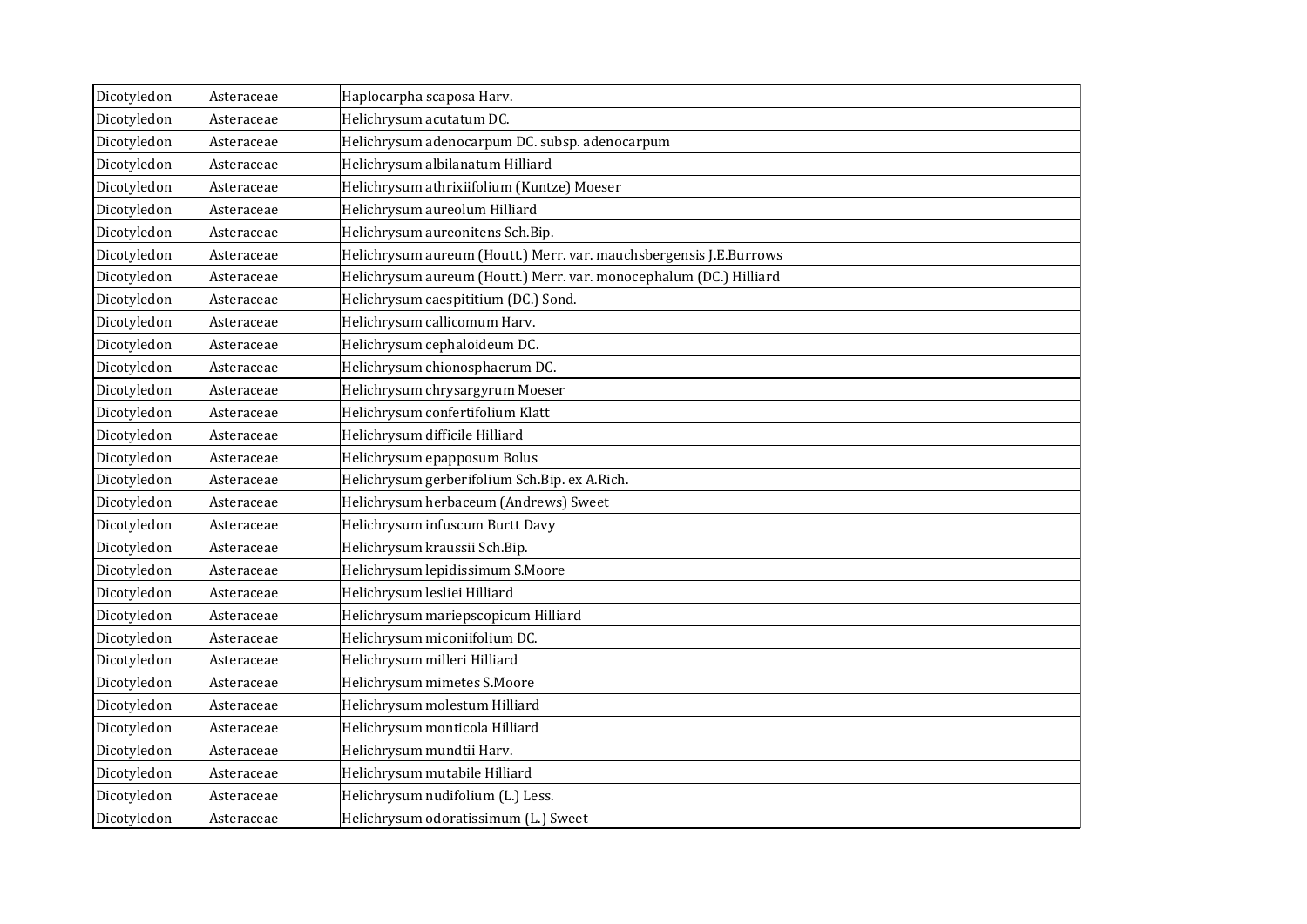| Dicotyledon | Asteraceae | Helichrysum opacum Klatt                                  |
|-------------|------------|-----------------------------------------------------------|
| Dicotyledon | Asteraceae | Helichrysum oreophilum Klatt                              |
| Dicotyledon | Asteraceae | Helichrysum oxyphyllum DC.                                |
| Dicotyledon | Asteraceae | Helichrysum pallidum DC.                                  |
| Dicotyledon | Asteraceae | Helichrysum panduratum O.Hoffm. var. transvaalense Moeser |
| Dicotyledon | Asteraceae | Helichrysum pilosellum (L.f.) Less.                       |
| Dicotyledon | Asteraceae | Helichrysum platypterum DC.                               |
| Dicotyledon | Asteraceae | Helichrysum polycladum Klatt                              |
| Dicotyledon | Asteraceae | Helichrysum quinquenerve (Thunb.) Less.                   |
| Dicotyledon | Asteraceae | Helichrysum reflexum N.E.Br.                              |
| Dicotyledon | Asteraceae | Helichrysum reflexum N.E.Br. x aureolum Hilliard          |
| Dicotyledon | Asteraceae | Helichrysum reflexum N.E.Br. x mutabile Hilliard          |
| Dicotyledon | Asteraceae | Helichrysum rugulosum Less.                               |
| Dicotyledon | Asteraceae | Helichrysum schlechteri Bolus                             |
| Dicotyledon | Asteraceae | Helichrysum spiralepis Hilliard & B.L.Burtt               |
| Dicotyledon | Asteraceae | Helichrysum splendidum (Thunb.) Less.                     |
| Dicotyledon | Asteraceae | Helichrysum cf. spodiophyllum Hilliard & B.L.Burtt        |
| Dicotyledon | Asteraceae | Helichrysum stenopterum DC.                               |
| Dicotyledon | Asteraceae | Helichrysum subluteum Burtt Davy                          |
| Dicotyledon | Asteraceae | Helichrysum thapsus (Kuntze) Moeser                       |
| Dicotyledon | Asteraceae | Helichrysum truncatum Burtt Davy                          |
| Dicotyledon | Asteraceae | Helichrysum umbraculigerum Less.                          |
| Dicotyledon | Asteraceae | Helichrysum wilmsii Moeser                                |
| Dicotyledon | Asteraceae | Hilliardiella aristata (DC.) H.Rob.                       |
| Dicotyledon | Asteraceae | Hilliardiella hirsuta (DC.) H.Rob.                        |
| Dicotyledon | Asteraceae | Hilliardiella oligocephala (DC.) H.Rob.                   |
| Dicotyledon | Asteraceae | Hilliardiella sutherlandii (Harv.) H.Rob.                 |
| Dicotyledon | Asteraceae | Inezia integrifolia (Klatt) E.Phillips                    |
| Dicotyledon | Asteraceae | Inula glomerata Oliv. & Hiern                             |
| Dicotyledon | Asteraceae | Inulanthera calva (Hutch.) Källersjö                      |
| Dicotyledon | Asteraceae | Laggera crispata (Vahl) Hepper & J.R.I.Wood               |
| Dicotyledon | Asteraceae | Lopholaena coriifolia (Sond.) E.Phillips & C.A.Sm.        |
| Dicotyledon | Asteraceae | Lopholaena disticha (N.E.Br.) S.Moore                     |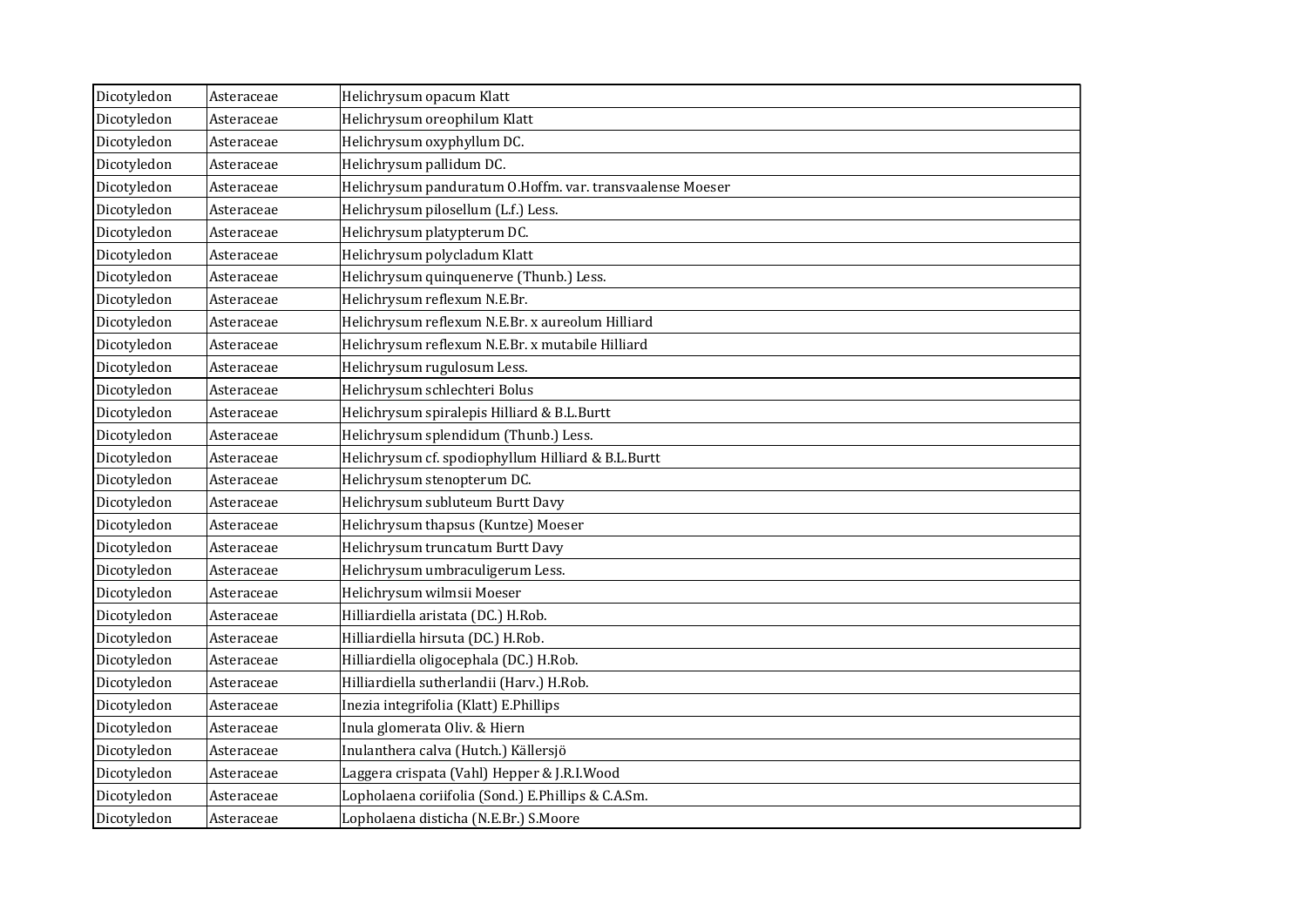| Dicotyledon | Asteraceae | Lopholaena segmentata (Oliv.) S.Moore                                             |
|-------------|------------|-----------------------------------------------------------------------------------|
| Dicotyledon | Asteraceae | Macledium zeyheri (Sond.) S.Ortíz subsp. zeyheri                                  |
| Dicotyledon | Asteraceae | Mikania capensis DC.                                                              |
| Dicotyledon | Asteraceae | Nidorella auriculata DC.                                                          |
| Dicotyledon | Asteraceae | Nidorella ivifolia (L.) J.C.Manning & Goldblatt                                   |
| Dicotyledon | Asteraceae | Nidorella pinnata (L.f.) J.C.Manning & Goldblatt                                  |
| Dicotyledon | Asteraceae | Nidorella ulmifolia (Burm.f.) J.C.Manning & Goldblatt                             |
| Dicotyledon | Asteraceae | Nolletia rarifolia (Turcz.) Steetz                                                |
| Dicotyledon | Asteraceae | Osteospermum moniliferum L. subsp. septentrionale (Norl.) J.C.Manning & Goldblatt |
| Dicotyledon | Asteraceae | Osteospermum striatum Burtt Davy                                                  |
| Dicotyledon | Asteraceae | Othonna natalensis Sch.Bip.                                                       |
| Dicotyledon | Asteraceae | Phymaspermum acerosum (DC.) Källersjö                                             |
| Dicotyledon | Asteraceae | Phymaspermum athanasioides (S.Moore) Källersjö                                    |
| Dicotyledon | Asteraceae | Plecostachys polifolia (Thunb.) Hilliard & B.L.Burtt                              |
| Dicotyledon | Asteraceae | Polydora poskeana (Vatke & Hildebr.) H.Rob.                                       |
| Dicotyledon | Asteraceae | Polydora steetziana (Oliv. & Hiern) H.Rob.                                        |
| Dicotyledon | Asteraceae | Printzia huttoni Harv.                                                            |
| Dicotyledon | Asteraceae | Pseudognaphalium oligandrum (DC.) Hilliard & B.L.Burtt                            |
| Dicotyledon | Asteraceae | Pseudognaphalium undulatum (L.) Hilliard & B.L.Burtt                              |
| Dicotyledon | Asteraceae | Pseudopegolettia tenella (DC.) H.Rob., Skvarla & V.A.Funk                         |
| Dicotyledon | Asteraceae | Schistostephium artemisiifolium Baker subsp. artemisiifolium                      |
| Dicotyledon | Asteraceae | Schistostephium crataegifolium (DC.) Fenzl ex Harv.                               |
| Dicotyledon | Asteraceae | Schistostephium rotundifolium (DC.) Fenzl ex Harv.                                |
| Dicotyledon | Asteraceae | Senecio affinis DC.                                                               |
| Dicotyledon | Asteraceae | Senecio barbatus DC.                                                              |
| Dicotyledon | Asteraceae | Senecio barbertonicus Klatt                                                       |
| Dicotyledon | Asteraceae | Senecio coronatus (Thunb.) Harv.                                                  |
| Dicotyledon | Asteraceae | Senecio deltoideus Less.                                                          |
| Dicotyledon | Asteraceae | Senecio digitalifolius DC.                                                        |
| Dicotyledon | Asteraceae | Senecio erubescens Aiton var. crepidifolius DC.                                   |
| Dicotyledon | Asteraceae | Senecio gerrardii Harv.                                                           |
| Dicotyledon | Asteraceae | Senecio glaberrimus DC.                                                           |
| Dicotyledon | Asteraceae | Senecio glanduloso-pilosus Volkens & Muschl.                                      |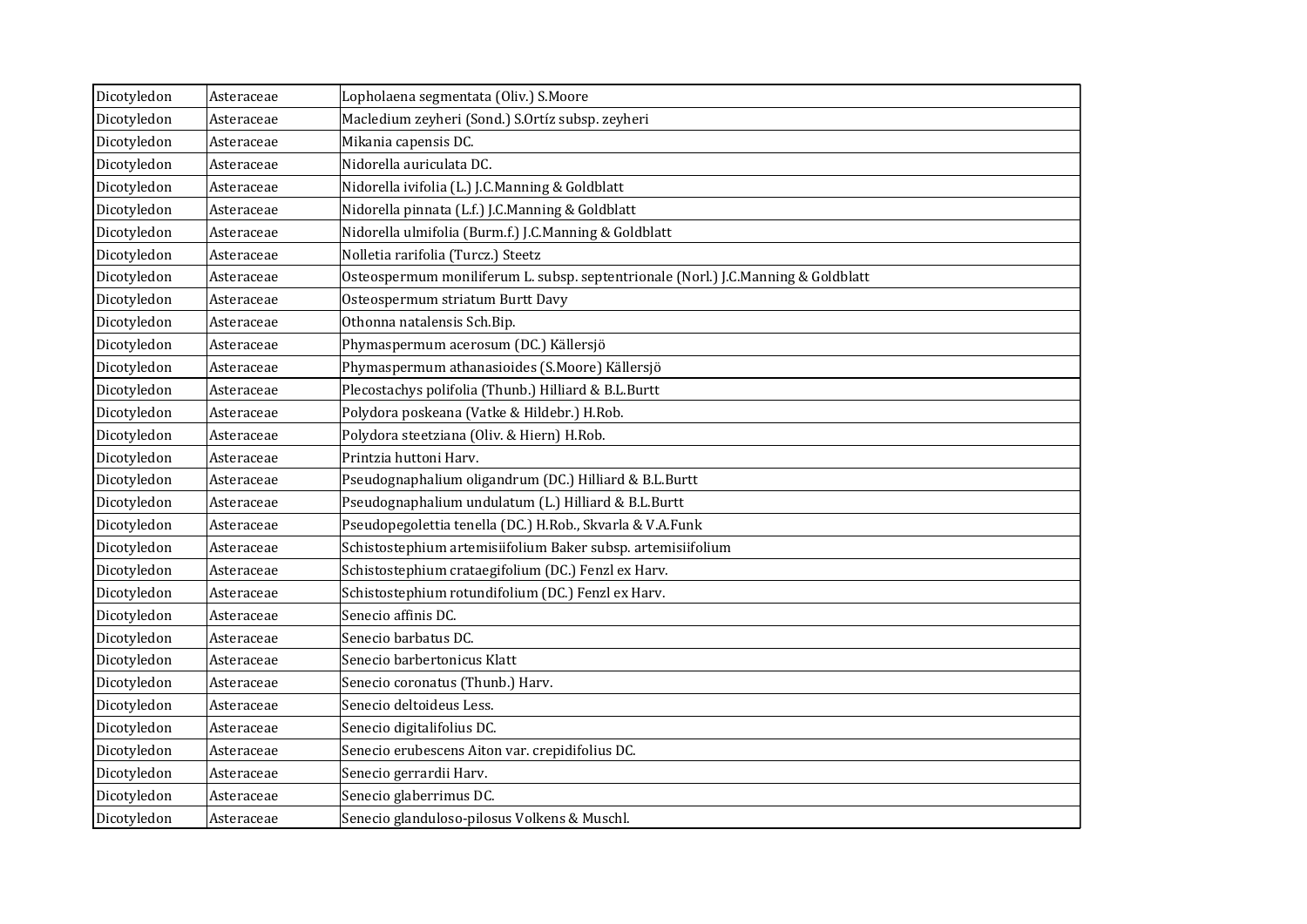| Dicotyledon | Asteraceae    | Senecio gramineus Harv.                                              |
|-------------|---------------|----------------------------------------------------------------------|
| Dicotyledon | Asteraceae    | Senecio gregatus Hilliard                                            |
| Dicotyledon | Asteraceae    | Senecio latifolius DC.                                               |
| Dicotyledon | Asteraceae    | Senecio lydenburgensis Hutch. & Burtt Davy                           |
| Dicotyledon | Asteraceae    | Senecio madagascariensis Poir.                                       |
| Dicotyledon | Asteraceae    | Senecio microglossus DC.                                             |
| Dicotyledon | Asteraceae    | Senecio oxyriifolius DC. subsp. oxyriifolius                         |
| Dicotyledon | Asteraceae    | Senecio panduriformis Hilliard                                       |
| Dicotyledon | Asteraceae    | Senecio pleistocephalus S.Moore                                      |
| Dicotyledon | Asteraceae    | Senecio polyanthemoides Sch.Bip.                                     |
| Dicotyledon | Asteraceae    | Senecio polyodon DC. var. polyodon                                   |
| Dicotyledon | Asteraceae    | Senecio rhyncholaenus DC.                                            |
| Dicotyledon | Asteraceae    | Senecio scitus Hutch. & Burtt Davy                                   |
| Dicotyledon | Asteraceae    | Senecio serratuloides DC.                                            |
| Dicotyledon | Asteraceae    | Senecio serratuloides DC. var. serratuloides                         |
| Dicotyledon | Asteraceae    | Senecio tamoides DC.                                                 |
| Dicotyledon | Asteraceae    | Senecio venosus Harv.                                                |
| Dicotyledon | Asteraceae    | Seriphium burrowsii Z.Shaik                                          |
| Dicotyledon | Asteraceae    | Seriphium plumosum L.                                                |
| Dicotyledon | Asteraceae    | Spilanthes mauritiana (Pers.) DC.                                    |
| Dicotyledon | Asteraceae    | Stomatanthes africanus (Oliv. & Hiern) R.M.King & H.Rob.             |
| Dicotyledon | Asteraceae    | Tagetes minuta L.                                                    |
| Dicotyledon | Asteraceae    | Tarchonanthus parvicapitulatus P.P.J.Herman                          |
| Dicotyledon | Asteraceae    | Tarchonanthus trilobus DC. var. galpinii (Hutch. & E.Phillips) Paiva |
| Dicotyledon | Asteraceae    | Tenrhynea phylicifolia (DC.) Hilliard & B.L.Burtt                    |
| Dicotyledon | Asteraceae    | Ursinia nana DC. subsp. leptophylla Prassler                         |
| Dicotyledon | Asteraceae    | Ursinia saxatilis N.E.Br.                                            |
| Dicotyledon | Balsaminaceae | Impatiens hochstetteri Warb. subsp. hochstetteri                     |
| Dicotyledon | Basellaceae   | Anredera cordifolia (Ten.) Steenis                                   |
| Dicotyledon | Begoniaceae   | Begonia sutherlandii Hook.f.                                         |
| Dicotyledon | Bignoniaceae  | Jacaranda mimosifolia D.Don                                          |
| Dicotyledon | Boraginaceae  | Cynoglossum lanceolatum Forssk.                                      |
| Dicotyledon | Boraginaceae  | Ehretia rigida (Thunb.) Druce subsp. nervifolia Retief & A.E.van Wyk |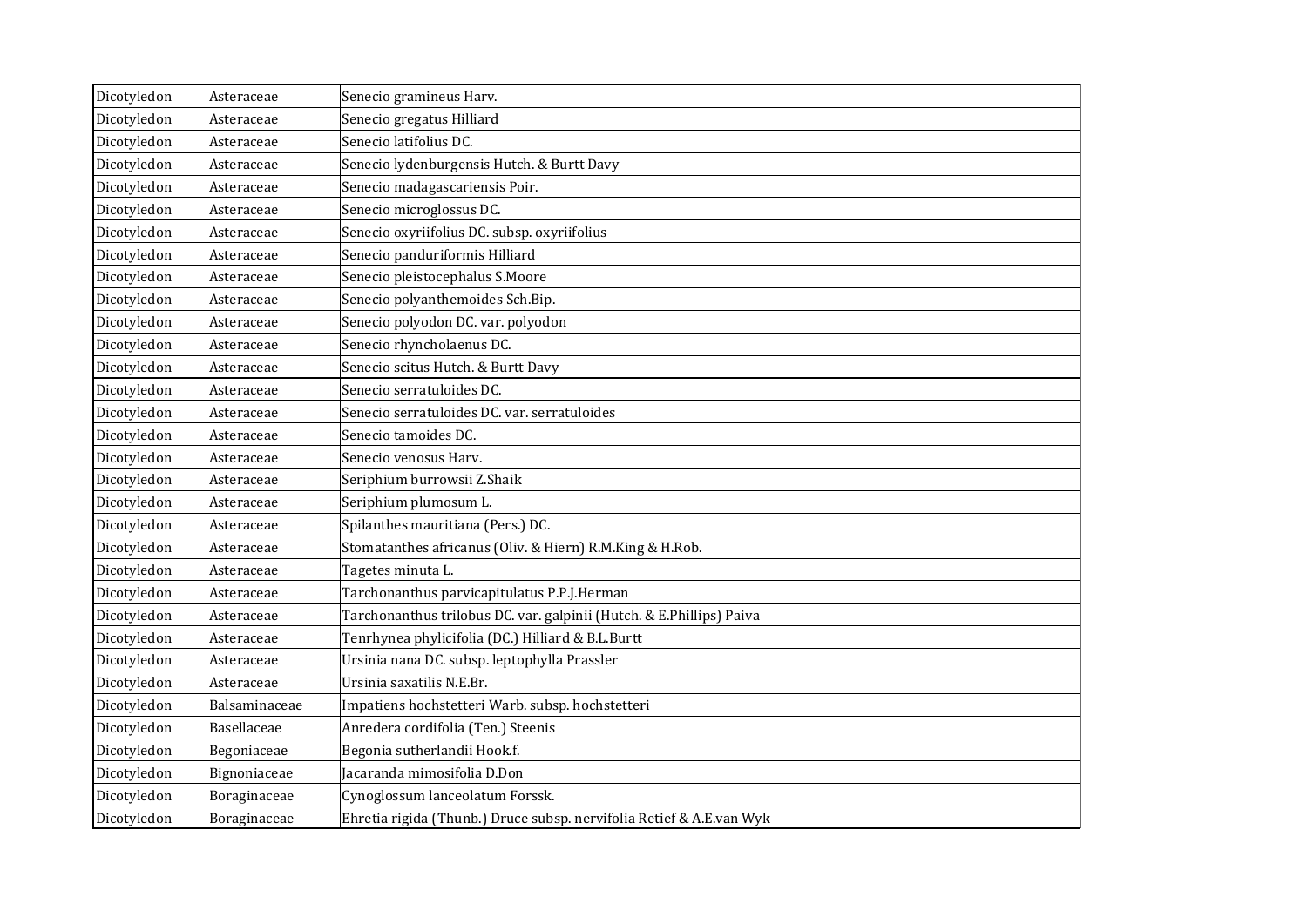| Dicotyledon | Boraginaceae        | Trichodesma physaloides (Fenzl) A.DC.                            |
|-------------|---------------------|------------------------------------------------------------------|
| Dicotyledon | <b>Brassicaceae</b> | Brassica rapa L.                                                 |
| Dicotyledon | <b>Brassicaceae</b> | Cardamine africana L.                                            |
| Dicotyledon | Brassicaceae        | Cardamine hirsuta L.                                             |
| Dicotyledon | <b>Brassicaceae</b> | Erucastrum austroafricanum Al-Shehbaz & S.I.Warwick              |
| Dicotyledon | <b>Brassicaceae</b> | Heliophila rigidiuscula Sond.                                    |
| Dicotyledon | Buddlejaceae        | Buddleja auriculata Benth.                                       |
| Dicotyledon | Buddlejaceae        | Buddleja saligna Willd.                                          |
| Dicotyledon | Buddlejaceae        | Buddleja salviifolia (L.) Lam.                                   |
| Dicotyledon | Buddlejaceae        | Nuxia congesta R.Br. ex Fresen.                                  |
| Dicotyledon | Buddlejaceae        | Nuxia floribunda Benth.                                          |
| Dicotyledon | Burseraceae         | Commiphora harveyi (Engl.) Engl.                                 |
| Dicotyledon | Byttneriaceae       | Hermannia cristata Bolus                                         |
| Dicotyledon | Byttneriaceae       | Hermannia montana N.E.Br.                                        |
| Dicotyledon | Campanulaceae       | Craterocapsa tarsodes Hilliard & B.L.Burtt                       |
| Dicotyledon | Campanulaceae       | Wahlenbergia huttonii (Sond.) Thulin                             |
| Dicotyledon | Campanulaceae       | Wahlenbergia lycopodioides Schltr. & Brehmer                     |
| Dicotyledon | Campanulaceae       | Wahlenbergia madagascariensis A.DC.                              |
| Dicotyledon | Campanulaceae       | Wahlenbergia magaliesbergensis Lammers                           |
| Dicotyledon | Campanulaceae       | Wahlenbergia rivularis Diels                                     |
| Dicotyledon | Campanulaceae       | Wahlenbergia squamifolia Brehmer                                 |
| Dicotyledon | Campanulaceae       | Wahlenbergia undulata (L.f.) A.DC.                               |
| Dicotyledon | Campanulaceae       | Wahlenbergia virgata Engl.                                       |
| Dicotyledon | Capparaceae         | Capparis fascicularis DC. var. fascicularis                      |
| Dicotyledon | Capparaceae         | Maerua cafra (DC.) Pax                                           |
| Dicotyledon | Caryophyllaceae     | Cerastium glomeratum Thuill.                                     |
| Dicotyledon | Caryophyllaceae     | Dianthus basuticus Burtt Davy                                    |
| Dicotyledon | Caryophyllaceae     | Dianthus mooiensis F.N.Williams subsp. mooiensis                 |
| Dicotyledon | Caryophyllaceae     | Dianthus mooiensis F.N. Williams subsp. mooiensis var. mooiensis |
| Dicotyledon | Caryophyllaceae     | Silene burchellii Otth var. angustifolia Sond.                   |
| Dicotyledon | Caryophyllaceae     | Stellaria media (L.) Vill.                                       |
| Dicotyledon | Celastraceae        | Cassine peragua L. subsp. peragua                                |
| Dicotyledon | Celastraceae        | Elaeodendron croceum (Thunb.) DC.                                |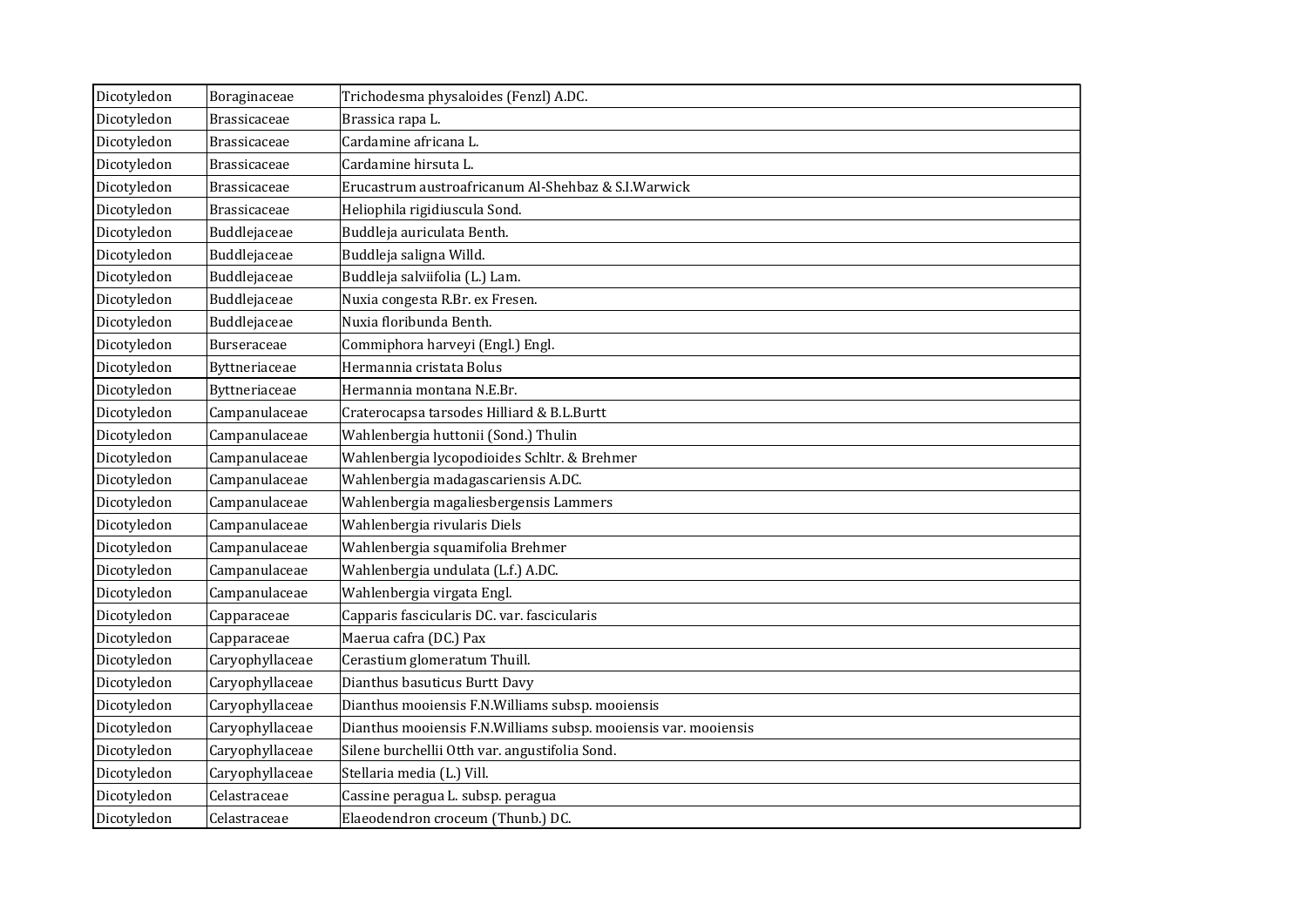| Dicotyledon | Celastraceae     | Gymnosporia buxifolia (L.) Szyszyl.                            |
|-------------|------------------|----------------------------------------------------------------|
| Dicotyledon | Celastraceae     | Gymnosporia grandifolia (Davison) Jordaan                      |
| Dicotyledon | Celastraceae     | Gymnosporia harveyana Loes. subsp. harveyana                   |
| Dicotyledon | Celastraceae     | Gymnosporia heterophylla (Eckl. & Zeyh.) Loes.                 |
| Dicotyledon | Celastraceae     | Maytenus acuminata (L.f.) Loes.                                |
| Dicotyledon | Celastraceae     | Maytenus albata (N.E.Br.) E.Schmidt & Jordaan                  |
| Dicotyledon | Celastraceae     | Maytenus deflexa (Sprague) E.J.D.Schmidt & Jordaan             |
| Dicotyledon | Celastraceae     | Maytenus peduncularis (Sond.) Loes.                            |
| Dicotyledon | Celastraceae     | Maytenus undata (Thunb.) Blakelock                             |
| Dicotyledon | Celastraceae     | Pleurostylia capensis (Turcz.) Loes.                           |
| Dicotyledon | Celastraceae     | Pterocelastrus echinatus N.E.Br.                               |
| Dicotyledon | Celastraceae     | Pterocelastrus rostratus (Thunb.) Walp.                        |
| Dicotyledon | Celastraceae     | Robsonodendron eucleiforme (Eckl. & Zeyh.) R.H.Archer          |
| Dicotyledon | Celtidaceae      | Celtis africana Burm.f.                                        |
| Dicotyledon | Celtidaceae      | Chaetacme aristata Planch.                                     |
| Dicotyledon | Celtidaceae      | Trema orientalis (L.) Blume                                    |
| Dicotyledon | Chrysobalanaceae | Parinari capensis Harv. subsp. capensis                        |
| Dicotyledon | Clusiaceae       | Garcinia gerrardii Harv. ex Sim                                |
| Dicotyledon | Clusiaceae       | Hypericum aethiopicum Thunb. subsp. sonderi (Bredell) N.Robson |
| Dicotyledon | Clusiaceae       | Hypericum lalandii Choisy                                      |
| Dicotyledon | Clusiaceae       | Hypericum revolutum Vahl subsp. revolutum                      |
| Dicotyledon | Combretaceae     | Combretum edwardsii Exell                                      |
| Dicotyledon | Combretaceae     | Combretum erythrophyllum (Burch.) Sond.                        |
| Dicotyledon | Combretaceae     | Combretum kraussii Hochst.                                     |
| Dicotyledon | Combretaceae     | Combretum molle R.Br. ex G.Don                                 |
| Dicotyledon | Combretaceae     | Combretum zeyheri Sond.                                        |
| Dicotyledon | Convolvulaceae   | Convolvulus sagittatus Thunb.                                  |
| Dicotyledon | Convolvulaceae   | Cuscuta appendiculata Engelm.                                  |
| Dicotyledon | Convolvulaceae   | Cuscuta campestris Yunck.                                      |
| Dicotyledon | Convolvulaceae   | Cuscuta cassytoides Engelm.                                    |
| Dicotyledon | Convolvulaceae   | Dichondra repens J.R.Forst. & G.Forst.                         |
| Dicotyledon | Convolvulaceae   | Ipomoea crassipes Hook.                                        |
| Dicotyledon | Convolvulaceae   | Ipomoea crassipes Hook. var. crassipes                         |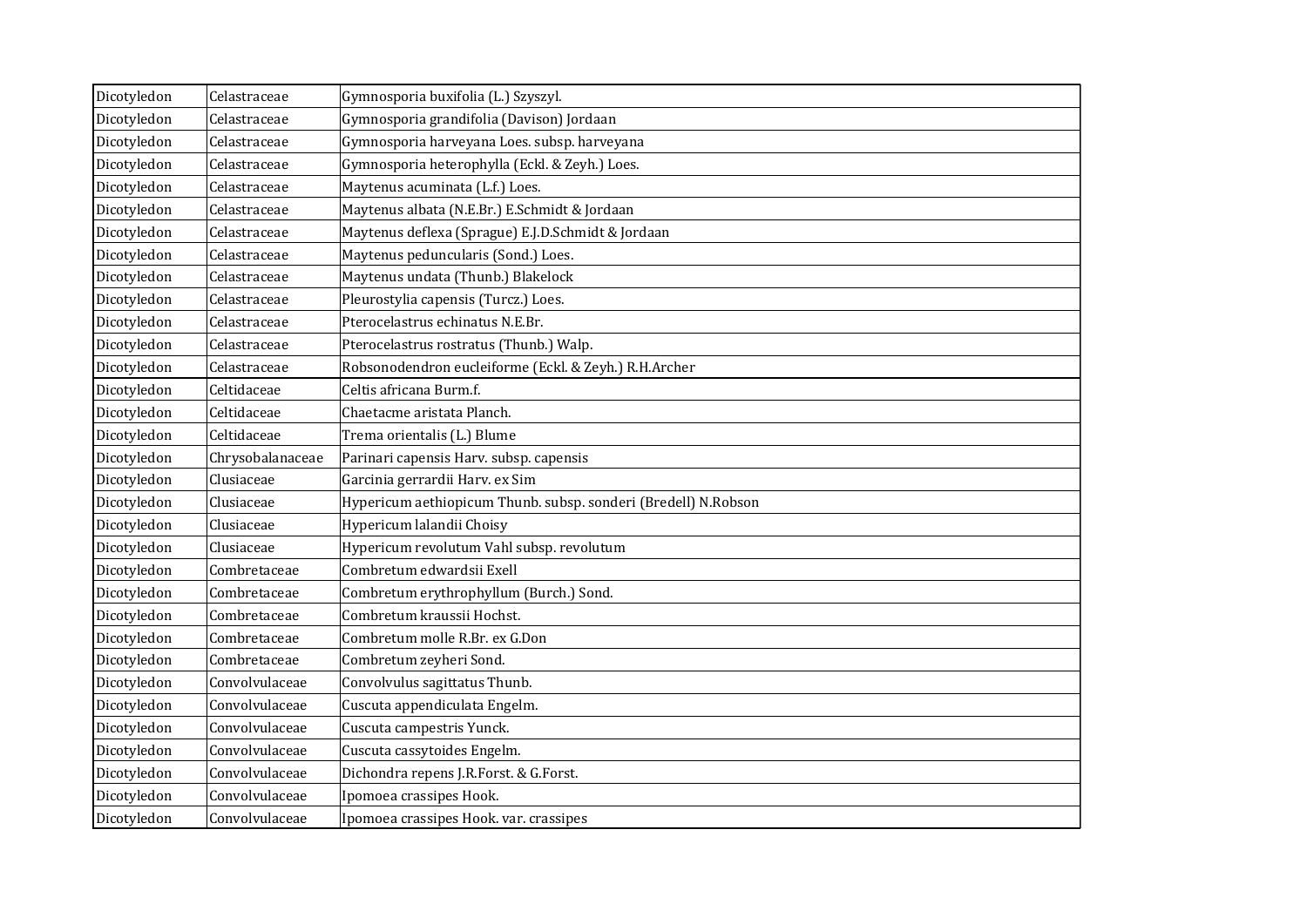| Dicotyledon | Convolvulaceae | Ipomoea oblongata E.Mey. ex Choisy                          |
|-------------|----------------|-------------------------------------------------------------|
| Dicotyledon | Convolvulaceae | Ipomoea obscura (L.) Ker Gawl. var. obscura                 |
| Dicotyledon | Convolvulaceae | Ipomoea ommaneyi Rendle                                     |
| Dicotyledon | Convolvulaceae | Merremia verecunda Rendle                                   |
| Dicotyledon | Crassulaceae   | Crassula acinaciformis Schinz                               |
| Dicotyledon | Crassulaceae   | Crassula alba Forssk. var. alba                             |
| Dicotyledon | Crassulaceae   | Crassula compacta Schönland                                 |
| Dicotyledon | Crassulaceae   | Crassula natalensis Schönland                               |
| Dicotyledon | Crassulaceae   | Crassula pellucida L. subsp. alsinoides (Hook.f.) Toelken   |
| Dicotyledon | Crassulaceae   | Crassula perfoliata L. var. heterotricha (Schinz) Toelken   |
| Dicotyledon | Crassulaceae   | Crassula sarcocaulis Eckl. & Zeyh.                          |
| Dicotyledon | Crassulaceae   | Crassula sarcocaulis Eckl. & Zeyh. subsp. sarcocaulis       |
| Dicotyledon | Crassulaceae   | Crassula setulosa Harv. var. setulosa f. setulosa           |
| Dicotyledon | Crassulaceae   | Crassula swaziensis Schönland                               |
| Dicotyledon | Crassulaceae   | Crassula vaginata Eckl. & Zeyh. subsp. vaginata             |
| Dicotyledon | Crassulaceae   | Kalanchoe paniculata Harv.                                  |
| Dicotyledon | Crassulaceae   | Kalanchoe rotundifolia (Haw.) Haw.                          |
| Dicotyledon | Crassulaceae   | Kalanchoe sexangularis N.E.Br. var. sexangularis            |
| Dicotyledon | Crassulaceae   | Kalanchoe thyrsiflora Harv.                                 |
| Dicotyledon | Cucurbitaceae  | Coccinia adoensis (A.Rich.) Cogn.                           |
| Dicotyledon | Cucurbitaceae  | Kedrostis hirtella (Naudin) Cogn.                           |
| Dicotyledon | Cucurbitaceae  | Trochomeria hookeri Harv.                                   |
| Dicotyledon | Cucurbitaceae  | Zehneria marlothii (Cogn.) R.Fern. & A.Fern.                |
| Dicotyledon | Cucurbitaceae  | Zehneria scabra (L.f.) Sond. subsp. scabra                  |
| Dicotyledon | Curtisiaceae   | Curtisia dentata (Burm.f.) C.A.Sm.                          |
| Dicotyledon | Dipsacaceae    | Cephalaria wilmsiana Szabó                                  |
| Dicotyledon | Dipsacaceae    | Scabiosa columbaria L.                                      |
| Dicotyledon | Dipsacaceae    | Scabiosa drakensbergensis B.L.Burtt                         |
| Dicotyledon | Droseraceae    | Drosera burkeana Planch.                                    |
| Dicotyledon | Droseraceae    | Drosera collinsiae N.E.Br. ex Burtt Davy                    |
| Dicotyledon | Droseraceae    | Drosera madagascariensis DC.                                |
| Dicotyledon | Ebenaceae      | Diospyros galpinii (Hiern) De Winter                        |
| Dicotyledon | Ebenaceae      | Diospyros lycioides Desf. subsp. guerkei (Kuntze) De Winter |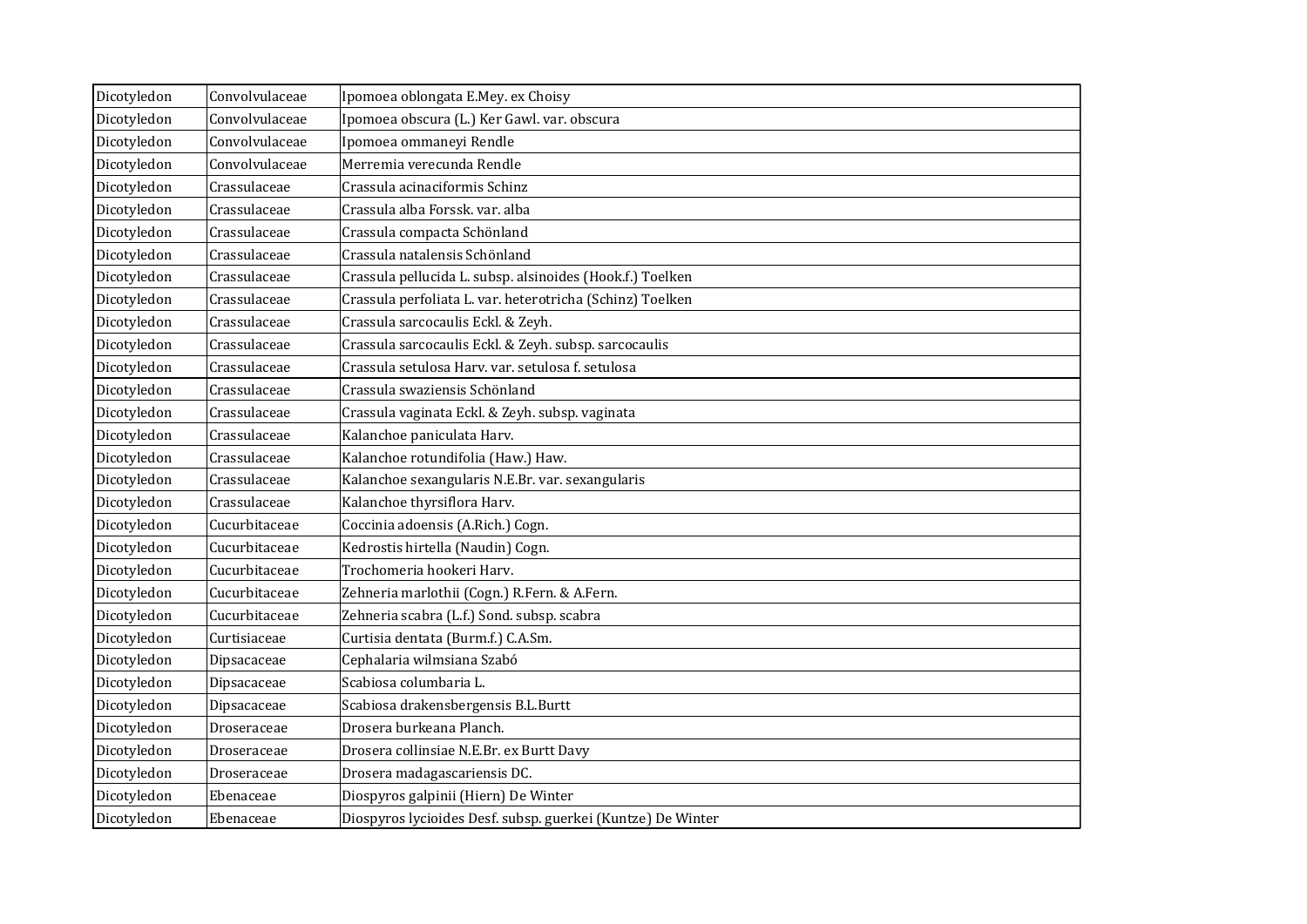| Dicotyledon | Ebenaceae       | Diospyros lycioides Desf. subsp. sericea (Bernh.) De Winter |
|-------------|-----------------|-------------------------------------------------------------|
| Dicotyledon | Ebenaceae       | Diospyros whyteana (Hiern) F.White                          |
| Dicotyledon | Ebenaceae       | Euclea crispa (Thunb.) Gürke subsp. crispa                  |
| Dicotyledon | Ebenaceae       | Euclea natalensis A.DC. subsp. natalensis                   |
| Dicotyledon | Ericaceae       | Erica alticola Guthrie & Bolus                              |
| Dicotyledon | Ericaceae       | Erica drakensbergensis Guthrie & Bolus                      |
| Dicotyledon | Ericaceae       | Erica holtii Schweick.                                      |
| Dicotyledon | Ericaceae       | Erica natalitia Bolus var. natalitia                        |
| Dicotyledon | Ericaceae       | Erica revoluta (Bolus) L.E.Davidson                         |
| Dicotyledon | Ericaceae       | Erica woodii Bolus var. woodii                              |
| Dicotyledon | Ericaceae       | Vaccinium exul Bolus                                        |
| Dicotyledon | Erythroxylaceae | Erythroxylum delagoense Schinz                              |
| Dicotyledon | Erythroxylaceae | Erythroxylum emarginatum Thonn.                             |
| Dicotyledon | Euphorbiaceae   | Acalypha glabrata Thunb. var. glabrata                      |
| Dicotyledon | Euphorbiaceae   | Acalypha glabrata Thunb. var. pilosa Pax                    |
| Dicotyledon | Euphorbiaceae   | Acalypha glandulifolia Buchinger ex Meisn.                  |
| Dicotyledon | Euphorbiaceae   | Acalypha peduncularis E.Mey. ex Meisn.                      |
| Dicotyledon | Euphorbiaceae   | Acalypha punctata Meisn.                                    |
| Dicotyledon | Euphorbiaceae   | Acalypha punctata Meisn. var. punctata                      |
| Dicotyledon | Euphorbiaceae   | Acalypha schinzii Pax                                       |
| Dicotyledon | Euphorbiaceae   | Acalypha wilmsii Pax ex Prain & Hutch.                      |
| Dicotyledon | Euphorbiaceae   | Adenocline acuta (Thunb.) Baill.                            |
| Dicotyledon | Euphorbiaceae   | Clutia affinis Sond.                                        |
| Dicotyledon | Euphorbiaceae   | Clutia laxa Eckl. ex Sond.                                  |
| Dicotyledon | Euphorbiaceae   | Clutia monticola S.Moore var. monticola                     |
| Dicotyledon | Euphorbiaceae   | Clutia natalensis Bernh.                                    |
| Dicotyledon | Euphorbiaceae   | Clutia pulchella L.                                         |
| Dicotyledon | Euphorbiaceae   | Clutia pulchella L. var. pulchella                          |
| Dicotyledon | Euphorbiaceae   | Ctenomeria capensis (Thunb.) Harv. ex Sond.                 |
| Dicotyledon | Euphorbiaceae   | Euphorbia cooperi N.E.Br. ex A.Berger var. cooperi          |
| Dicotyledon | Euphorbiaceae   | Euphorbia gueinzii Boiss.                                   |
| Dicotyledon | Euphorbiaceae   | Euphorbia ingens E.Mey. ex Boiss.                           |
| Dicotyledon | Euphorbiaceae   | Euphorbia kraussiana Bernh. var. kraussiana                 |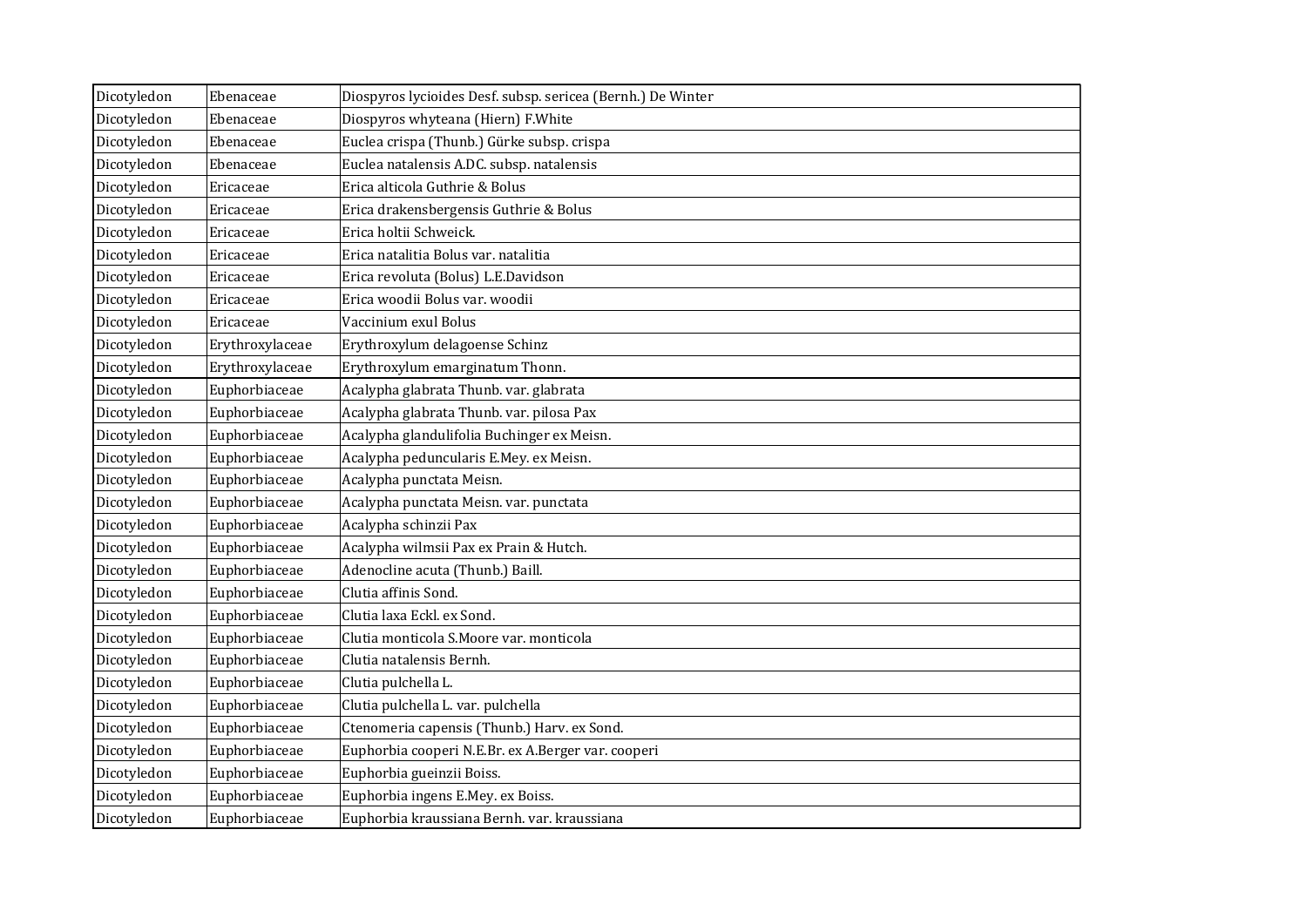| Dicotyledon | Euphorbiaceae | Euphorbia peplus L.                                                                     |
|-------------|---------------|-----------------------------------------------------------------------------------------|
| Dicotyledon | Euphorbiaceae | Euphorbia prostrata Aiton                                                               |
| Dicotyledon | Euphorbiaceae | Euphorbia striata Thunb.                                                                |
| Dicotyledon | Euphorbiaceae | Jatropha latifolia Pax var. latifolia                                                   |
| Dicotyledon | Euphorbiaceae | Tragia wahlbergiana Prain                                                               |
| Dicotyledon | Fabaceae      | Abrus laevigatus E.Mey.                                                                 |
| Dicotyledon | Fabaceae      | Acacia ataxacantha DC.                                                                  |
| Dicotyledon | Fabaceae      | Acacia baileyana F.Muell.                                                               |
| Dicotyledon | Fabaceae      | Acacia caffra (Thunb.) Willd.                                                           |
| Dicotyledon | Fabaceae      | Acacia dealbata Link                                                                    |
| Dicotyledon | Fabaceae      | Acacia decurrens Willd.                                                                 |
| Dicotyledon | Fabaceae      | Acacia karroo Hayne                                                                     |
| Dicotyledon | Fabaceae      | Acacia mearnsii De Wild.                                                                |
| Dicotyledon | Fabaceae      | Acacia nilotica (L.) Willd. ex Delile subsp. kraussiana (Benth.) Brenan                 |
| Dicotyledon | Fabaceae      | Acacia sieberiana DC. var. woodii (Burtt Davy) Keay & Brenan                            |
| Dicotyledon | Fabaceae      | Adenopodia spicata (E.Mey.) C.Presl                                                     |
| Dicotyledon | Fabaceae      | Aeschynomene rehmannii Schinz var. leptobotrya (Harms ex Baker f.) J.B.Gillett          |
| Dicotyledon | Fabaceae      | Alysicarpus zeyheri Harv.                                                               |
| Dicotyledon | Fabaceae      | Argyrolobium pseudotuberosum T.J.Edwards                                                |
| Dicotyledon | Fabaceae      | Argyrolobium robustum T.J.Edwards                                                       |
| Dicotyledon | Fabaceae      | Argyrolobium tomentosum (Andrews) Druce                                                 |
| Dicotyledon | Fabaceae      | Argyrolobium transvaalense Schinz                                                       |
| Dicotyledon | Fabaceae      | Argyrolobium tuberosum Eckl. & Zeyh.                                                    |
| Dicotyledon | Fabaceae      | Argyrolobium wilmsii Harms                                                              |
| Dicotyledon | Fabaceae      | Calpurnia aurea (Aiton) Benth. subsp. aurea                                             |
| Dicotyledon | Fabaceae      | Chamaecrista comosa E.Mey. var. capricornia (Steyaert) Lock                             |
| Dicotyledon | Fabaceae      | Crotalaria capensis Jacq.                                                               |
| Dicotyledon | Fabaceae      | Crotalaria recta Steud. ex A.Rich.                                                      |
| Dicotyledon | Fabaceae      | Dalbergia armata E.Mey.                                                                 |
| Dicotyledon | Fabaceae      | Desmodium setigerum (E.Mey.) Benth. ex Harv.                                            |
| Dicotyledon | Fabaceae      | Dichrostachys cinerea (L.) Wight & Arn. subsp. africana Brenan & Brummitt var. africana |
| Dicotyledon | Fabaceae      | Dolichos falciformis E.Mey.                                                             |
| Dicotyledon | Fabaceae      | Dumasia villosa DC. var. villosa                                                        |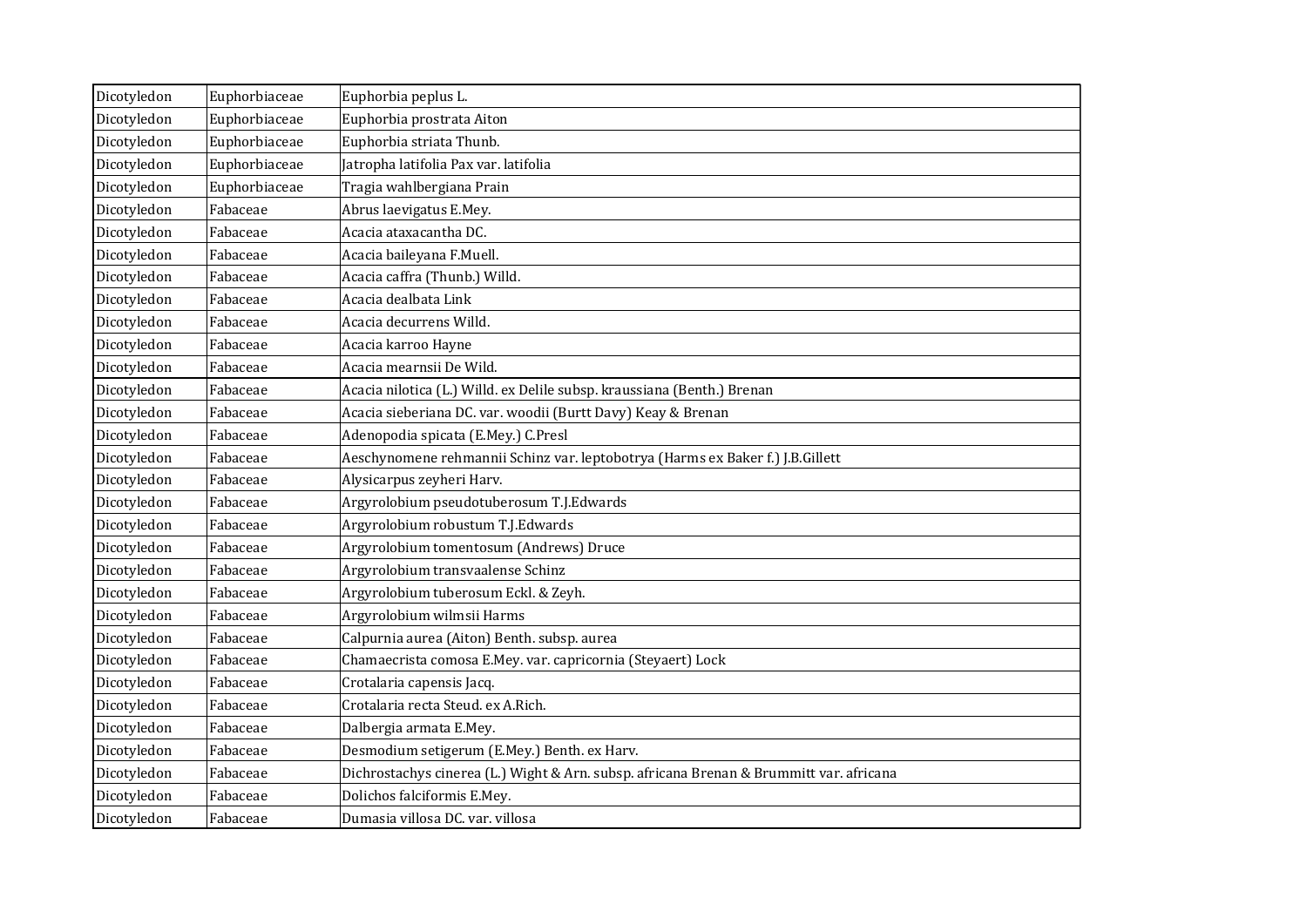| Dicotyledon | Fabaceae | Elephantorrhiza elephantina (Burch.) Skeels                     |
|-------------|----------|-----------------------------------------------------------------|
| Dicotyledon | Fabaceae | Eriosema angustifolium Burtt Davy                               |
| Dicotyledon | Fabaceae | Eriosema cordatum E.Mey.                                        |
| Dicotyledon | Fabaceae | Eriosema ellipticifolium Schinz                                 |
| Dicotyledon | Fabaceae | Eriosema kraussianum Meisn.                                     |
| Dicotyledon | Fabaceae | Eriosema psoraleoides (Lam.) G.Don x E. salignum E.Mey.         |
| Dicotyledon | Fabaceae | Erythrina lysistemon Hutch.                                     |
| Dicotyledon | Fabaceae | Flemingia grahamiana Wight & Arn.                               |
| Dicotyledon | Fabaceae | Hylodesmum repandum (Vahl) H.Ohashi & R.R.Mill                  |
| Dicotyledon | Fabaceae | Indigofera arrecta Hochst. ex A.Rich.                           |
| Dicotyledon | Fabaceae | Indigofera crebra N.E.Br. var. crebra                           |
| Dicotyledon | Fabaceae | Indigofera densa N.E.Br.                                        |
| Dicotyledon | Fabaceae | Indigofera hedyantha Eckl. & Zeyh. subsp. hedyantha             |
| Dicotyledon | Fabaceae | Indigofera hilaris Eckl. & Zeyh.                                |
| Dicotyledon | Fabaceae | Indigofera hybrida N.E.Br.                                      |
| Dicotyledon | Fabaceae | Indigofera lupatana Baker f.                                    |
| Dicotyledon | Fabaceae | Indigofera masonae N.E.Br.                                      |
| Dicotyledon | Fabaceae | Indigofera melanadenia Benth. ex Harv.                          |
| Dicotyledon | Fabaceae | Indigofera oxalidea Welw. ex Baker                              |
| Dicotyledon | Fabaceae | Indigofera ripae N.E.Br.                                        |
| Dicotyledon | Fabaceae | Indigofera rostrata Bolus subsp. namaachensis Schrire           |
| Dicotyledon | Fabaceae | Indigofera sanguinea N.E.Br.                                    |
| Dicotyledon | Fabaceae | Indigofera swaziensis Bolus var. perplexa (N.E.Br.) J.B.Gillett |
| Dicotyledon | Fabaceae | Indigofera swaziensis Bolus var. swaziensis                     |
| Dicotyledon | Fabaceae | Indigofera tristoides N.E.Br.                                   |
| Dicotyledon | Fabaceae | Leobordea eriantha (Benth.) B.-E.van Wyk & Boatwr.              |
| Dicotyledon | Fabaceae | Leobordea hirsuta (Schinz) B.-E.van Wyk & Boatwr.               |
| Dicotyledon | Fabaceae | Lotononis laxa Eckl. & Zeyh.                                    |
| Dicotyledon | Fabaceae | Lotus discolor E.Mey. subsp. discolor                           |
| Dicotyledon | Fabaceae | Mundulea sericea (Willd.) A.Chev. subsp. sericea                |
| Dicotyledon | Fabaceae | Neonotonia wightii (Wight ex Arn.) J.A.Lackey                   |
| Dicotyledon | Fabaceae | Pearsonia grandifolia (Bolus) Polhill subsp. grandifolia        |
| Dicotyledon | Fabaceae | Pearsonia hirsuta Germish.                                      |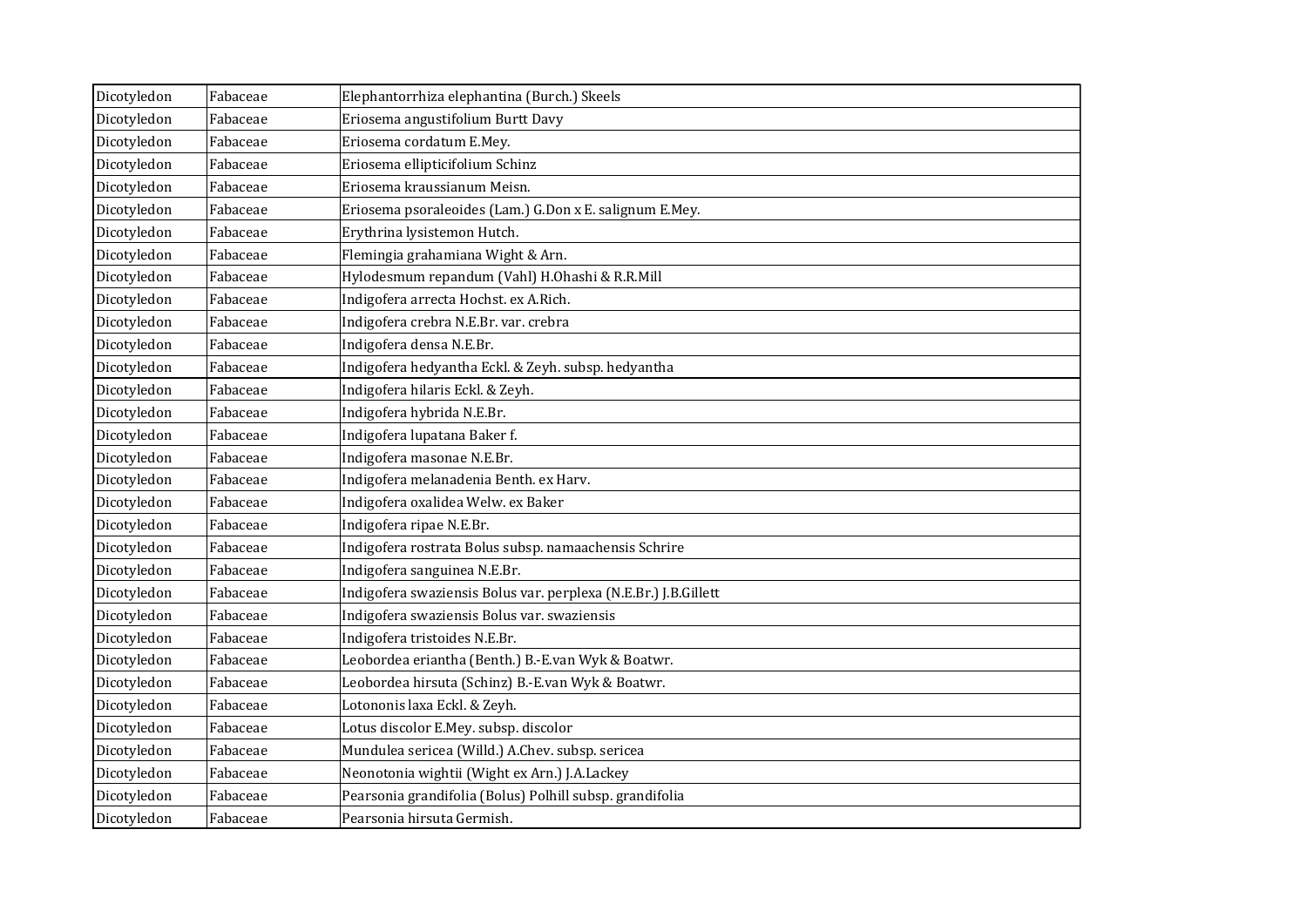| Dicotyledon | Fabaceae     | Pearsonia obovata (Schinz) Polhill                             |
|-------------|--------------|----------------------------------------------------------------|
| Dicotyledon | Fabaceae     | Pearsonia sessilifolia (Harv.) Dummer subsp. sessilifolia      |
| Dicotyledon | Fabaceae     | Pearsonia uniflora (Kensit) Polhill                            |
| Dicotyledon | Fabaceae     | Peltophorum africanum Sond.                                    |
| Dicotyledon | Fabaceae     | Pseudarthria hookeri Wight & Arn. var. hookeri                 |
| Dicotyledon | Fabaceae     | Psoralea latifolia (Harv.) C.H.Stirt.                          |
| Dicotyledon | Fabaceae     | Psoralea rhizotoma C.H.Stirt.                                  |
| Dicotyledon | Fabaceae     | Pterocarpus angolensis DC.                                     |
| Dicotyledon | Fabaceae     | Rhynchosia angulosa Schinz                                     |
| Dicotyledon | Fabaceae     | Rhynchosia caribaea (Jacq.) DC.                                |
| Dicotyledon | Fabaceae     | Rhynchosia clivorum S.Moore var. clivorum                      |
| Dicotyledon | Fabaceae     | Rhynchosia monophylla Schltr.                                  |
| Dicotyledon | Fabaceae     | Rhynchosia nervosa Benth. ex Harv. var. nervosa                |
| Dicotyledon | Fabaceae     | Rhynchosia sordida (E.Mey.) Schinz                             |
| Dicotyledon | Fabaceae     | Rhynchosia spectabilis Schinz                                  |
| Dicotyledon | Fabaceae     | Rhynchosia totta (Thunb.) DC. var. totta                       |
| Dicotyledon | Fabaceae     | Senna septemtrionalis (Viv.) H.S.Irwin & Barneby               |
| Dicotyledon | Fabaceae     | Smithia erubescens (E.Mey.) Baker f.                           |
| Dicotyledon | Fabaceae     | Tephrosia cordata Hutch. & Burtt Davy                          |
| Dicotyledon | Fabaceae     | Tephrosia longipes Meisn. subsp. longipes var. longipes        |
| Dicotyledon | Fabaceae     | Tephrosia macropoda (E.Mey.) Harv.                             |
| Dicotyledon | Fabaceae     | Tephrosia multijuga R.G.N.Young                                |
| Dicotyledon | Fabaceae     | Tephrosia semiglabra Sond.                                     |
| Dicotyledon | Fabaceae     | Tephrosia shiluwanensis Schinz                                 |
| Dicotyledon | Fabaceae     | Teramnus labialis (L.f.) Spreng. subsp. labialis               |
| Dicotyledon | Fabaceae     | Vigna nervosa Markötter                                        |
| Dicotyledon | Fabaceae     | Zornia capensis Pers. subsp. capensis                          |
| Dicotyledon | Gentianaceae | Chironia palustris Burch. subsp. palustris                     |
| Dicotyledon | Gentianaceae | Chironia palustris Burch. subsp. transvaalensis (Gilg) I.Verd. |
| Dicotyledon | Gentianaceae | Exochaenium grande (E.Mey.) Griseb.                            |
| Dicotyledon | Gentianaceae | Sebaea bojeri Griseb.                                          |
| Dicotyledon | Gentianaceae | Sebaea junodii Schinz                                          |
| Dicotyledon | Gentianaceae | Sebaea leiostyla Gilg                                          |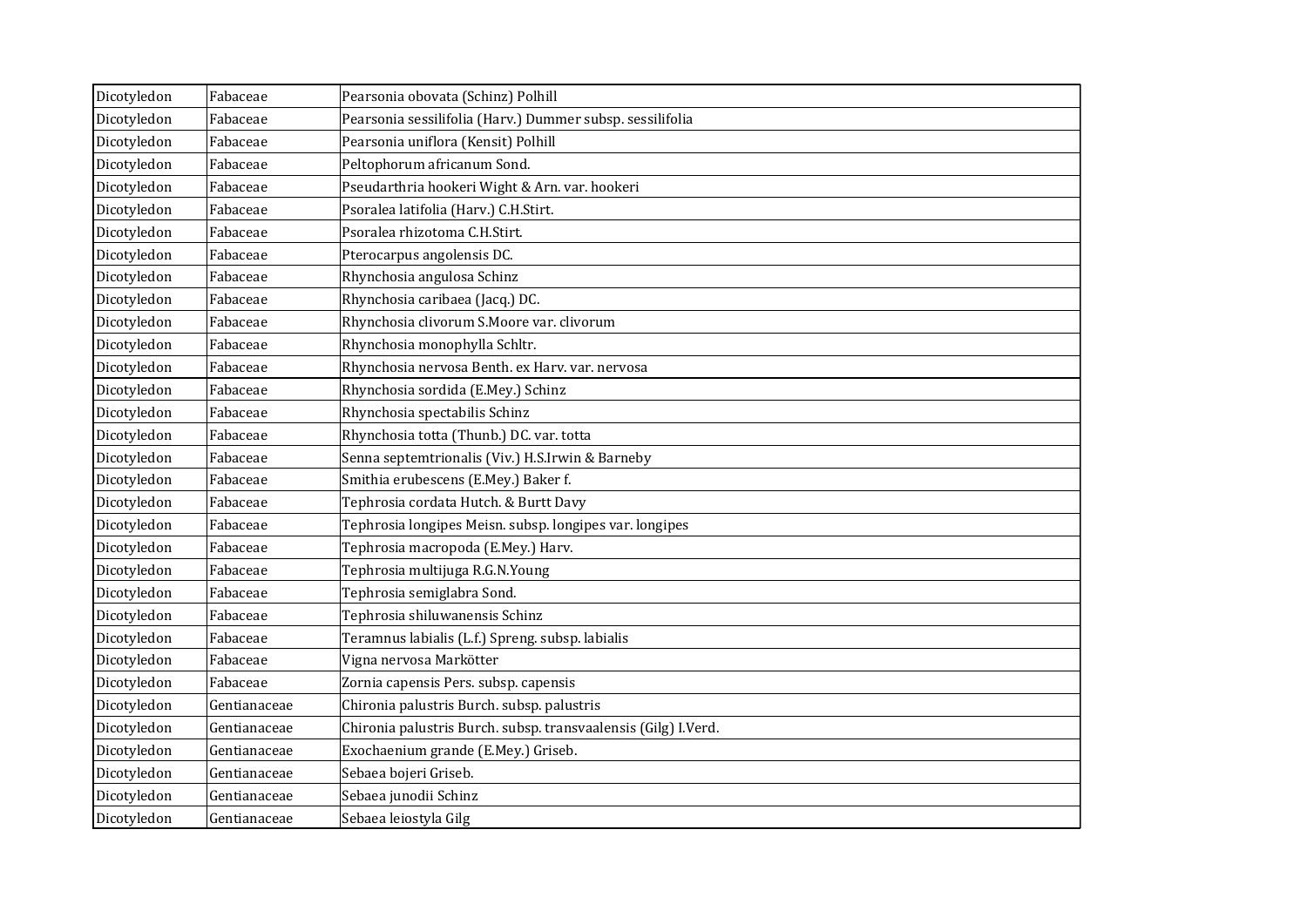| Dicotyledon | Geraniaceae      | Geranium wakkerstroomianum R.Knuth                                             |
|-------------|------------------|--------------------------------------------------------------------------------|
| Dicotyledon | Geraniaceae      | Monsonia attenuata Harv.                                                       |
| Dicotyledon | Geraniaceae      | Pelargonium acraeum R.A.Dyer                                                   |
| Dicotyledon | Geraniaceae      | Pelargonium alchemilloides (L.) L'Hér.                                         |
| Dicotyledon | Geraniaceae      | Pelargonium dispar N.E.Br.                                                     |
| Dicotyledon | Geraniaceae      | Pelargonium luridum (Andrews) Sweet                                            |
| Dicotyledon | Geraniaceae      | Pelargonium multicaule Jacq. subsp. subherbaceum (R.Knuth) J.J.A.van der Walt  |
| Dicotyledon | Gesneriaceae     | Streptocarpus confusus Hilliard subsp. confusus                                |
| Dicotyledon | Gesneriaceae     | Streptocarpus cyaneus S.Moore                                                  |
| Dicotyledon | Gesneriaceae     | Streptocarpus cyaneus S.Moore subsp. cyaneus                                   |
| Dicotyledon | Gesneriaceae     | Streptocarpus roseo-albus Weigend & T.J.Edwards                                |
| Dicotyledon | Greyiaceae       | Greyia radlkoferi Szyszyl.                                                     |
| Dicotyledon | Greyiaceae       | Greyia sutherlandii Hook. & Harv.                                              |
| Dicotyledon | Gunneraceae      | Gunnera perpensa L.                                                            |
| Dicotyledon | Haloragaceae     | Laurembergia repens (L.) P.J.Bergius subsp. brachypoda (Welw. ex Hiern) Oberm. |
| Dicotyledon | Hamamelidaceae   | Trichocladus grandiflorus Oliv.                                                |
| Dicotyledon | Heteropyxidaceae | Heteropyxis canescens Oliv.                                                    |
| Dicotyledon | Heteropyxidaceae | Heteropyxis natalensis Harv.                                                   |
| Dicotyledon | Icacinaceae      | Cassinopsis ilicifolia (Hochst.) Kuntze                                        |
| Dicotyledon | Icacinaceae      | Pyrenacantha grandiflora Baill.                                                |
| Dicotyledon | Iteaceae         | Itea rhamnoides (Harv.) Kubitski                                               |
| Dicotyledon | Kiggelariaceae   | Kiggelaria africana L.                                                         |
| Dicotyledon | Kiggelariaceae   | Rawsonia lucida Harv. & Sond.                                                  |
| Dicotyledon | Lamiaceae        | Aeollanthus parvifolius Benth.                                                 |
| Dicotyledon | Lamiaceae        | Volkameria glabra (E.Mey.) Mabb. & Y.W.Yuan                                    |
| Dicotyledon | Lamiaceae        | Clerodendrum johnstonii Oliv.                                                  |
| Dicotyledon | Lamiaceae        | Leonotis ocymifolia (Burm.f.) Iwarsson                                         |
| Dicotyledon | Lamiaceae        | Leucas neuflizeana Courbon                                                     |
| Dicotyledon | Lamiaceae        | Mentha longifolia (L.) Huds. subsp. polyadena (Briq.) Briq.                    |
| Dicotyledon | Lamiaceae        | Ocimum labiatum (N.E.Br.) A.J.Paton                                            |
| Dicotyledon | Lamiaceae        | Ocimum obovatum E.Mey. ex Benth. subsp. obovatum var. obovatum                 |
| Dicotyledon | Lamiaceae        | Ocimum serratum (Schltr.) A.J.Paton                                            |
| Dicotyledon | Lamiaceae        | Platostoma rotundifolium (Briq.) A.J.Paton                                     |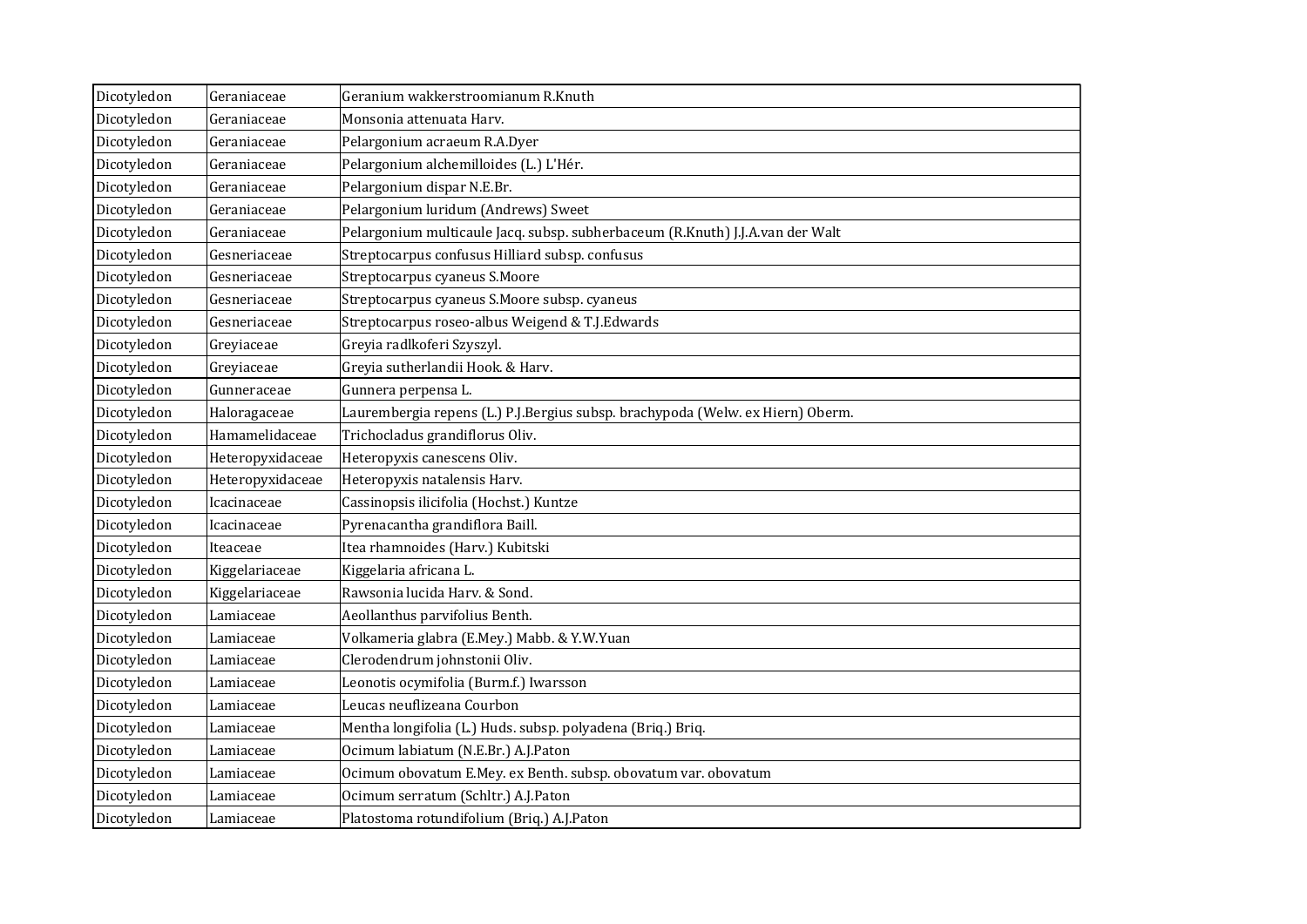| Dicotyledon | Lamiaceae        | Plectranthus fruticosus L'Hér.                               |
|-------------|------------------|--------------------------------------------------------------|
| Dicotyledon | Lamiaceae        | Plectranthus grallatus Briq.                                 |
| Dicotyledon | Lamiaceae        | Plectranthus grandidentatus Gürke                            |
| Dicotyledon | Lamiaceae        | Plectranthus laxiflorus Benth.                               |
| Dicotyledon | Lamiaceae        | Plectranthus madagascariensis (Pers.) Benth.                 |
| Dicotyledon | Lamiaceae        | Plectranthus rubropunctatus Codd                             |
| Dicotyledon | Lamiaceae        | Plectranthus strigosus Benth.                                |
| Dicotyledon | Lamiaceae        | Plectranthus verticillatus (L.f.) Druce                      |
| Dicotyledon | Lamiaceae        | Pycnostachys reticulata (E.Mey.) Benth.                      |
| Dicotyledon | Lamiaceae        | Rabdosiella calycina (Benth.) Codd                           |
| Dicotyledon | Lamiaceae        | Rotheca hirsuta (Hochst.) R.Fern.                            |
| Dicotyledon | Lamiaceae        | Rotheca myricoides (Hochst.) Steane & Mabb.                  |
| Dicotyledon | Lamiaceae        | Stachys aethiopica L.                                        |
| Dicotyledon | Lamiaceae        | Stachys caffra E.Mey. ex Benth.                              |
| Dicotyledon | Lamiaceae        | Stachys grandifolia E.Mey. ex Benth.                         |
| Dicotyledon | Lamiaceae        | Stachys natalensis Hochst. var. galpinii (Briq.) Codd        |
| Dicotyledon | Lamiaceae        | Stachys natalensis Hochst. var. natalensis                   |
| Dicotyledon | Lamiaceae        | Stachys simplex Schltr.                                      |
| Dicotyledon | Lamiaceae        | Syncolostemon albiflorus (N.E.Br.) D.F.Otieno                |
| Dicotyledon | Lamiaceae        | Syncolostemon eriocephalus I.Verd.                           |
| Dicotyledon | Lamiaceae        | Syncolostemon rehmannii (Gürke) D.F.Otieno                   |
| Dicotyledon | Lamiaceae        | Syncolostemon rugosifolius (M.Ashby) D.F.Otieno              |
| Dicotyledon | Lamiaceae        | Syncolostemon stalmansii (A.J.Paton & K.Balkwill) D.F.Otieno |
| Dicotyledon | Lamiaceae        | Syncolostemon aff. thorncroftii (N.E.Br.) D.F.Otieno         |
| Dicotyledon | Lamiaceae        | Tetradenia riparia (Hochst.) Codd                            |
| Dicotyledon | Lamiaceae        | Teucrium trifidum Retz.                                      |
| Dicotyledon | Lauraceae        | Cinnamomum sp.                                               |
| Dicotyledon | Lauraceae        | Cryptocarya transvaalensis Burtt Davy                        |
| Dicotyledon | Lauraceae        | Cryptocarya woodii Engl.                                     |
| Dicotyledon | Lentibulariaceae | Genlisea hispidula Stapf                                     |
| Dicotyledon | Lentibulariaceae | Utricularia arenaria A.DC.                                   |
| Dicotyledon | Lentibulariaceae | Utricularia livida E.Mey.                                    |
| Dicotyledon | Lentibulariaceae | Utricularia prehensilis E.Mey.                               |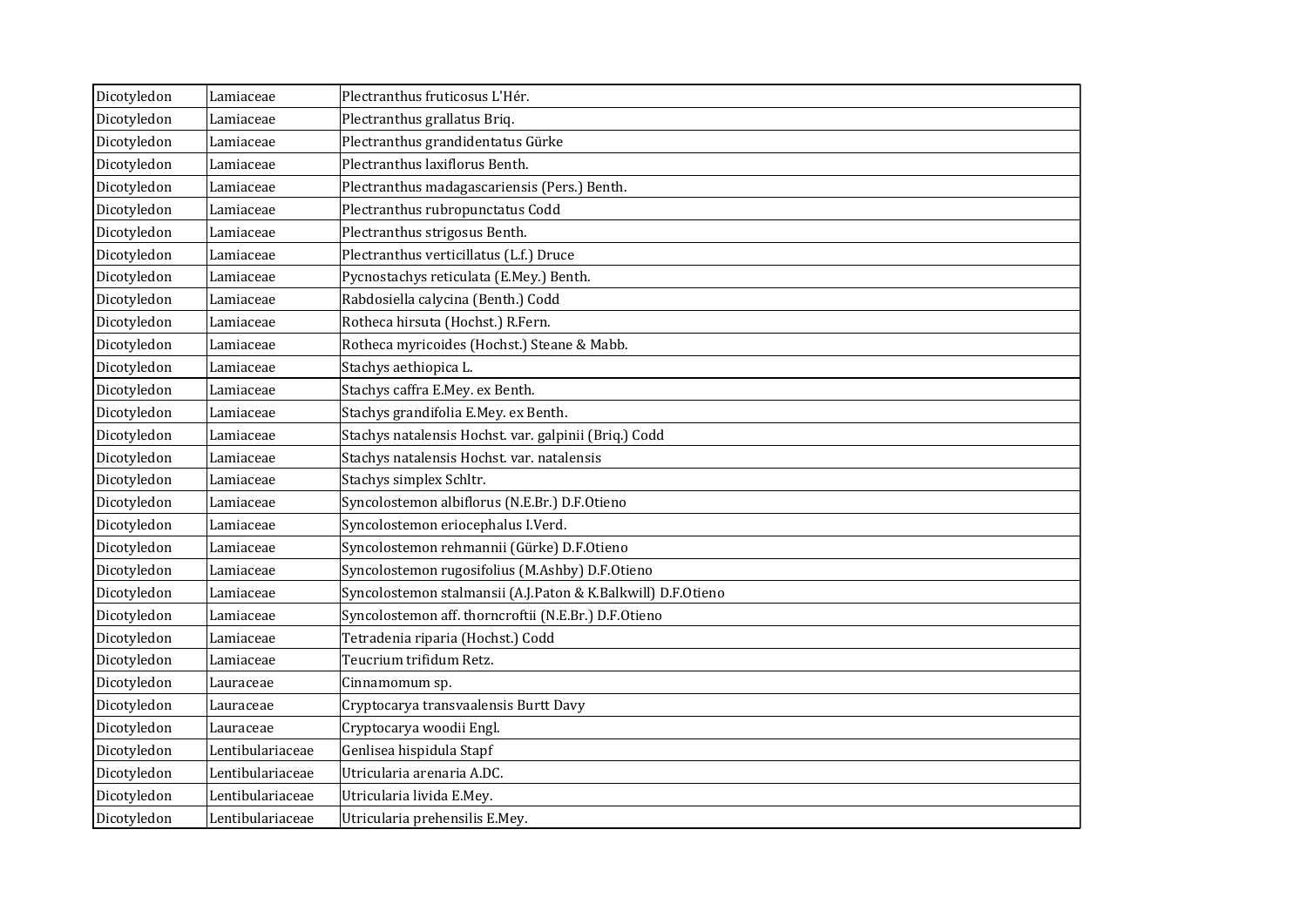| Dicotyledon | Linaceae        | Linum thunbergii Eckl. & Zeyh.                                                    |
|-------------|-----------------|-----------------------------------------------------------------------------------|
| Dicotyledon | Linderniaceae   | Craterostigma wilmsii Engl. ex Diels                                              |
| Dicotyledon | Lobeliaceae     | Cyphia elata Harv. var. elata                                                     |
| Dicotyledon | Lobeliaceae     | Cyphia oblongifolia Sond. & Harv.                                                 |
| Dicotyledon | Lobeliaceae     | Cyphia stenopetala Diels                                                          |
| Dicotyledon | Lobeliaceae     | Lobelia erinus L.                                                                 |
| Dicotyledon | Lobeliaceae     | Lobelia eurypoda E.Wimm.                                                          |
| Dicotyledon | Lobeliaceae     | Lobelia flaccida (C.Presl) A.DC. subsp. flaccida                                  |
| Dicotyledon | Lobeliaceae     | Lobelia vanreenensis (Kuntze) K.Schum.                                            |
| Dicotyledon | Lobeliaceae     | Monopsis decipiens (Sond.) Thulin                                                 |
| Dicotyledon | Loranthaceae    | Erianthemum dregei (Eckl. & Zeyh.) Tiegh.                                         |
| Dicotyledon | Loranthaceae    | Pedistylis galpinii (Schinz ex Sprague) Wiens                                     |
| Dicotyledon | Lythraceae      | Nesaea sagittifolia (Sond.) Koehne var. sagittifolia                              |
| Dicotyledon | Maesaceae       | Maesa rufescens A.DC.                                                             |
| Dicotyledon | Malpighiaceae   | Sphedamnocarpus pruriens (Juss.) Szyszyl. subsp. pruriens                         |
| Dicotyledon | Malvaceae       | Hibiscus calyphyllus Cav.                                                         |
| Dicotyledon | Malvaceae       | Hibiscus trionum L.                                                               |
| Dicotyledon | Malvaceae       | Pavonia columella Cav.                                                            |
| Dicotyledon | Malvaceae       | Sida serratifolia R. Wilczek & Steyaert                                           |
| Dicotyledon | Malvaceae       | Sida spinosa L. var. spinosa                                                      |
| Dicotyledon | Malvaceae       | Sida ternata L.f.                                                                 |
| Dicotyledon | Melastomataceae | Antherotoma naudinii Hook.f.                                                      |
| Dicotyledon | Melastomataceae | Argyrella canescens (E.Mey. ex Graham) Harv.                                      |
| Dicotyledon | Meliaceae       | Ekebergia capensis Sparrm.                                                        |
| Dicotyledon | Meliaceae       | Ekebergia pterophylla (C.DC.) Hofmeyr                                             |
| Dicotyledon | Meliaceae       | Melia azedarach L.                                                                |
| Dicotyledon | Meliaceae       | Toona ciliata M.Roem.                                                             |
| Dicotyledon | Melianthaceae   | Bersama tysoniana Oliv.                                                           |
| Dicotyledon | Menispermaceae  | Cissampelos torulosa E.Mey. ex Harv.                                              |
| Dicotyledon | Menispermaceae  | Stephania abyssinica (Quart.-Dill. & A.Rich.) Walp. var. tomentella (Oliv.) Diels |
| Dicotyledon | Metteniusaceae  | Apodytes dimidiata E.Mey. ex Arn. subsp. dimidiata                                |
| Dicotyledon | Molluginaceae   | Psammotropha myriantha Sond.                                                      |
| Dicotyledon | Monimiaceae     | Xymalos monospora (Harv.) Baill.                                                  |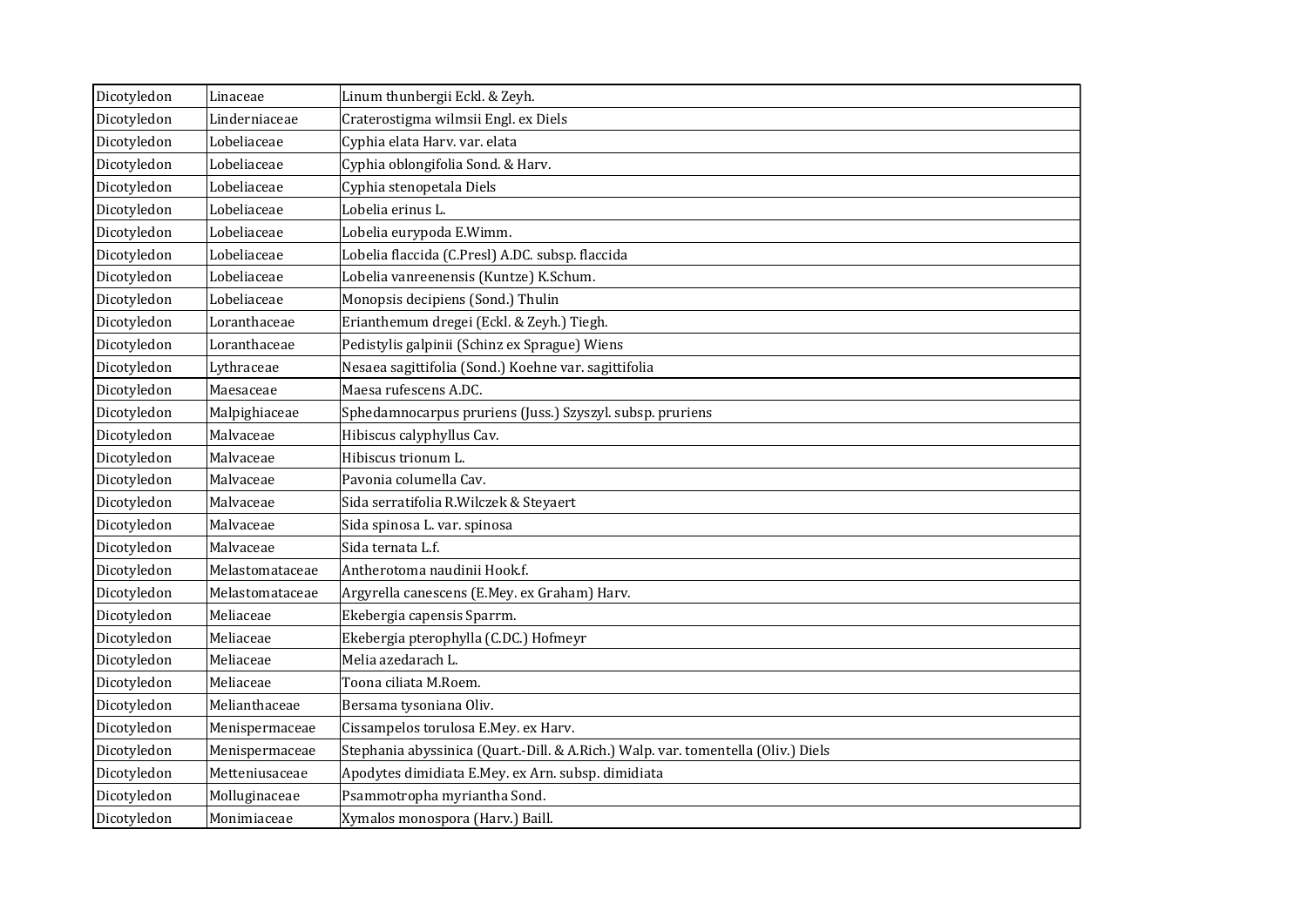| Dicotyledon | Moraceae       | Ficus burkei (Miq.) Miq. f. burkei                               |
|-------------|----------------|------------------------------------------------------------------|
| Dicotyledon | Moraceae       | Ficus craterostoma Warb. ex Mildbr. & Burret                     |
| Dicotyledon | Moraceae       | Ficus glumosa Delile                                             |
| Dicotyledon | Moraceae       | Ficus ingens Miq.                                                |
| Dicotyledon | Moraceae       | Ficus salicifolia Vahl                                           |
| Dicotyledon | Moraceae       | Ficus sur Forssk.                                                |
| Dicotyledon | Myricaceae     | Morella brevifolia (E.Mey. ex C.DC.) Killick                     |
| Dicotyledon | Myricaceae     | Morella microbracteata (Weim.) Verdc. & Polhill                  |
| Dicotyledon | Myricaceae     | Morella pilulifera (Rendle) Killick                              |
| Dicotyledon | Myricaceae     | Morella serrata (Lam.) Killick                                   |
| Dicotyledon | Myrothamnaceae | Myrothamnus flabellifolius Welw.                                 |
| Dicotyledon | Myrsinaceae    | Myrsine africana L.                                              |
| Dicotyledon | Myrsinaceae    | Myrsine pillansii Adamson                                        |
| Dicotyledon | Myrsinaceae    | Rapanea melanophloeos (L.) Mez                                   |
| Dicotyledon | Myrtaceae      | Eugenia natalitia Sond.                                          |
| Dicotyledon | Myrtaceae      | Syzygium sp. incert.                                             |
| Dicotyledon | Myrtaceae      | Syzygium cordatum Hochst. ex C.Krauss                            |
| Dicotyledon | Myrtaceae      | Syzygium gerrardii (Harv. ex Hook.f.) Burtt Davy                 |
| Dicotyledon | Ochnaceae      | Ochna confusa Burtt Davy & Greenway                              |
| Dicotyledon | Ochnaceae      | Ochna holstii Engl.                                              |
| Dicotyledon | Ochnaceae      | Ochna natalitia (Meisn.) Walp.                                   |
| Dicotyledon | Olacaceae      | Ximenia caffra Sond. var. natalensis Sond.                       |
| Dicotyledon | Oleaceae       | Chionanthus foveolatus (E.Mey.) Stearn                           |
| Dicotyledon | Oleaceae       | Chionanthus foveolatus (E.Mey.) Stearn subsp. foveolatus         |
| Dicotyledon | Oleaceae       | Jasminum breviflorum Harv. ex C.H.Wright                         |
| Dicotyledon | Oleaceae       | Jasminum quinatum Schinz                                         |
| Dicotyledon | Oleaceae       | Jasminum streptopus E.Mey. var. transvaalensis (S.Moore) I.Verd. |
| Dicotyledon | Oleaceae       | Olea capensis L. subsp. hochstetteri (Baker) Friis & P.S.Green   |
| Dicotyledon | Oleaceae       | Olea europaea L. subsp. africana (Mill.) P.S.Green               |
| Dicotyledon | Oleaceae       | Schrebera alata (Hochst.) Welw.                                  |
| Dicotyledon | Oliniaceae     | Olinia emarginata Burtt Davy                                     |
| Dicotyledon | Onagraceae     | Oenothera glazioviana Micheli                                    |
| Dicotyledon | Onagraceae     | Oenothera indecora Cambess.                                      |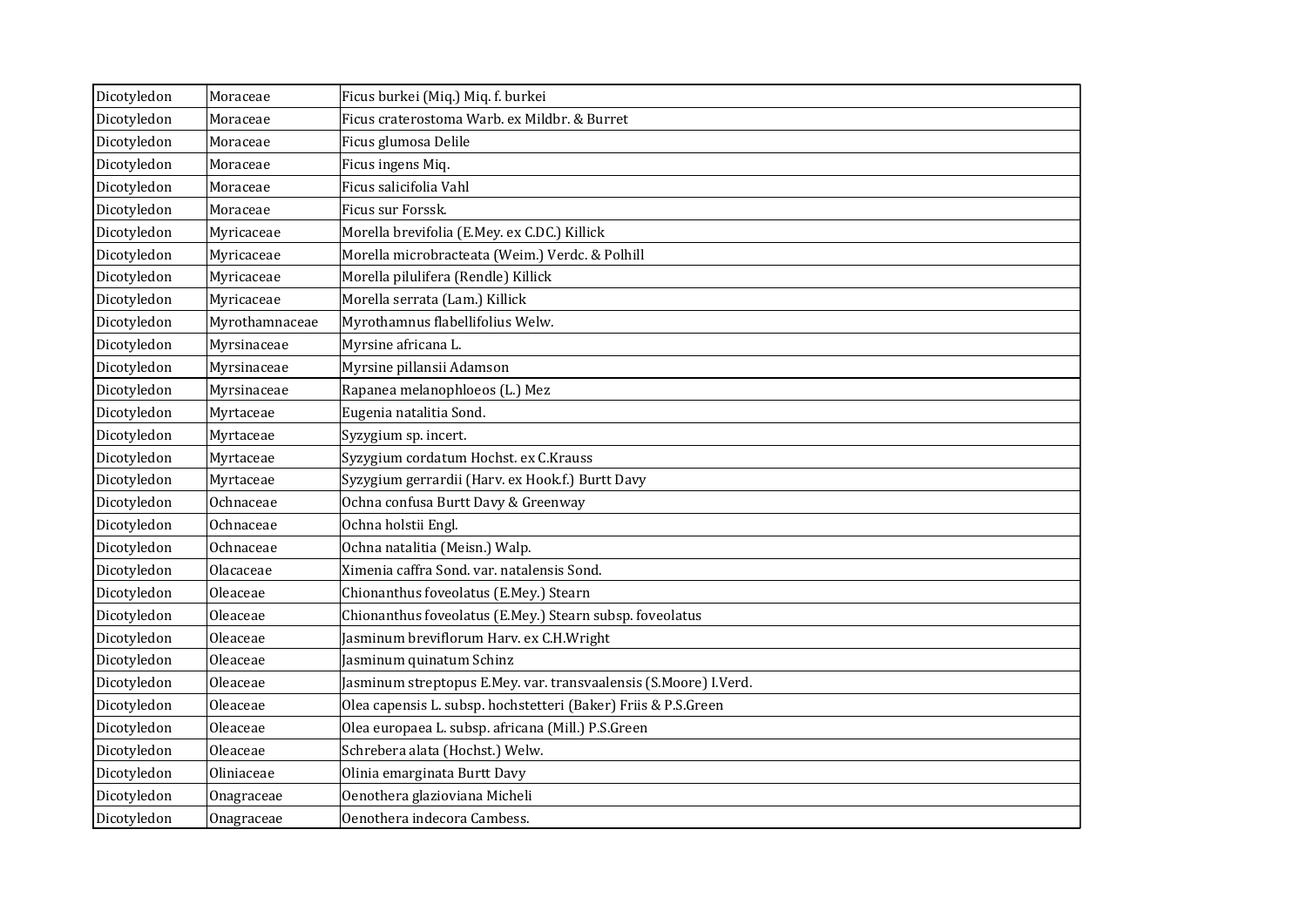| Dicotyledon | Onagraceae     | Oenothera rosea L'Hér. ex Aiton                                         |
|-------------|----------------|-------------------------------------------------------------------------|
| Dicotyledon | Onagraceae     | Oenothera tetraptera Cav.                                               |
| Dicotyledon | Orobanchaceae  | Alectra capensis Thunb.                                                 |
| Dicotyledon | Orobanchaceae  | Alectra orobanchoides Benth.                                            |
| Dicotyledon | Orobanchaceae  | Alectra sessiliflora (Vahl) Kuntze                                      |
| Dicotyledon | Orobanchaceae  | Buchnera dura Benth.                                                    |
| Dicotyledon | Orobanchaceae  | Cycnium adonense E.Mey. ex Benth.                                       |
| Dicotyledon | Orobanchaceae  | Cycnium racemosum Benth.                                                |
| Dicotyledon | Orobanchaceae  | Graderia subintegra Mast.                                               |
| Dicotyledon | Orobanchaceae  | Harveya huttonii Hiern                                                  |
| Dicotyledon | Orobanchaceae  | Sopubia mannii Skan var. tenuifolia (Engl. & Gilg) Hepper               |
| Dicotyledon | Orobanchaceae  | Striga asiatica (L.) Kuntze                                             |
| Dicotyledon | Orobanchaceae  | Striga bilabiata (Thunb.) Kuntze subsp. bilabiata                       |
| Dicotyledon | Oxalidaceae    | Oxalis corniculata L.                                                   |
| Dicotyledon | Oxalidaceae    | Oxalis latifolia Kunth                                                  |
| Dicotyledon | Oxalidaceae    | Oxalis obliquifolia Steud. ex A.Rich.                                   |
| Dicotyledon | Passifloraceae | Adenia gummifera (Harv.) Harms var. gummifera                           |
| Dicotyledon | Passifloraceae | Basananthe sandersonii (Harv.) W.J.de Wilde                             |
| Dicotyledon | Passifloraceae | Passiflora subpeltata Ortega                                            |
| Dicotyledon | Pedaliaceae    | Ceratotheca triloba (Bernh.) Hook.f.                                    |
| Dicotyledon | Pentapetaceae  | Dombeya pulchra N.E.Br.                                                 |
| Dicotyledon | Pentapetaceae  | Dombeya rotundifolia (Hochst.) Planch. var. rotundifolia                |
| Dicotyledon | Phyllanthaceae | Phyllanthus nummulariifolius Poir. var. nummulariifolius                |
| Dicotyledon | Phyllanthaceae | Phyllanthus parvulus Sond. var. garipensis (E.Mey. ex Drège) Radcl.-Sm. |
| Dicotyledon | Phytolaccaceae | Phytolacca dioica L.                                                    |
| Dicotyledon | Phytolaccaceae | Phytolacca octandra L.                                                  |
| Dicotyledon | Piperaceae     | Peperomia blanda (Jacq.) Kunth                                          |
| Dicotyledon | Piperaceae     | Peperomia retusa (L.f.) A.Dietr.                                        |
| Dicotyledon | Piperaceae     | Peperomia tetraphylla (G.Forst.) Hook. & Arn.                           |
| Dicotyledon | Piperaceae     | Piper capense L.f. var. capense                                         |
| Dicotyledon | Pittosporaceae | Pittosporum viridiflorum Sims                                           |
| Dicotyledon | Plumbaginaceae | Plumbago zeylanica L.                                                   |
| Dicotyledon | Polygalaceae   | Polygala albida Schinz subsp. albida                                    |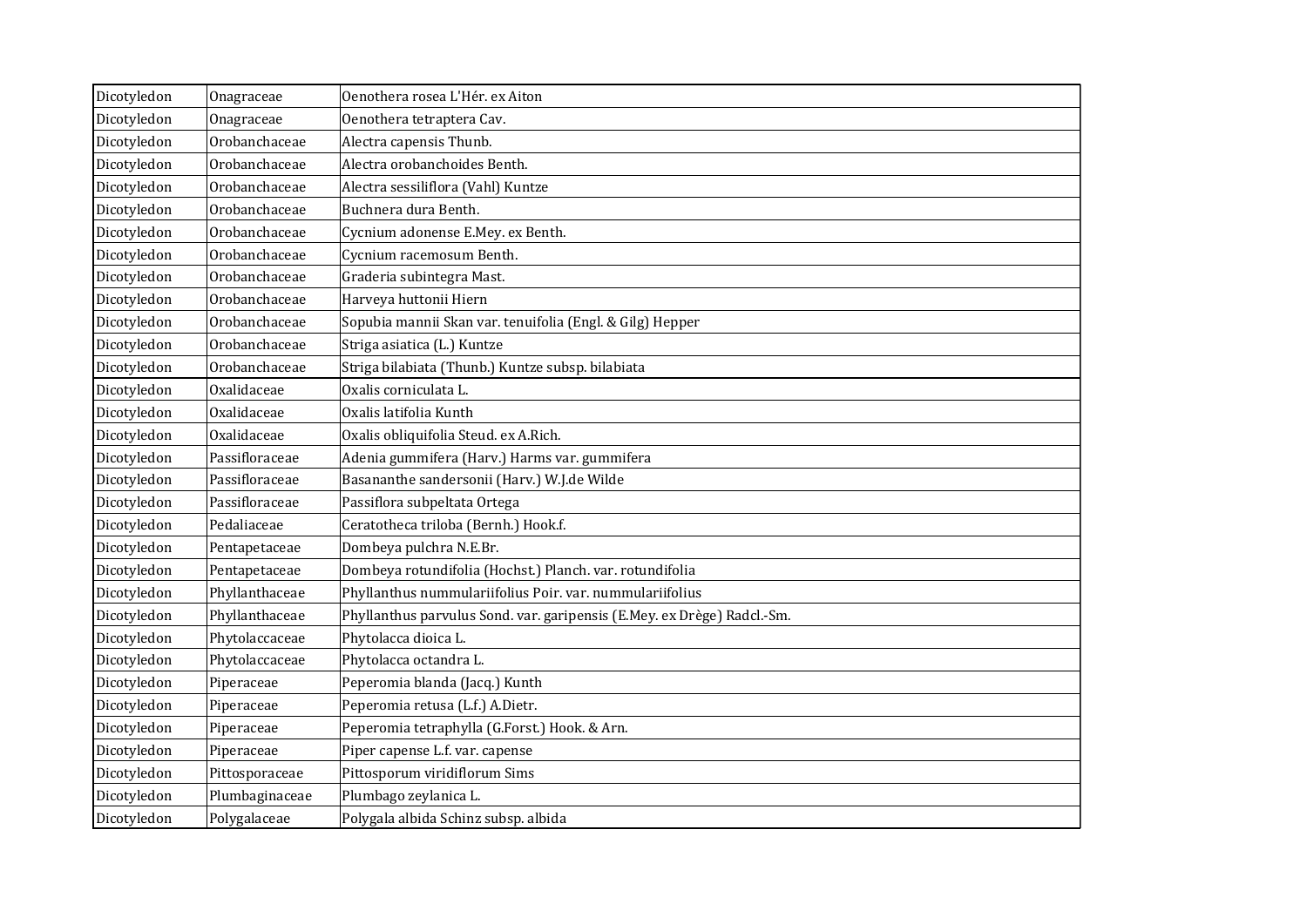| Dicotyledon | Polygalaceae   | Polygala gerrardii Chodat                                     |
|-------------|----------------|---------------------------------------------------------------|
| Dicotyledon | Polygalaceae   | Polygala gracilenta Burtt Davy                                |
| Dicotyledon | Polygalaceae   | Polygala hottentotta C.Presl                                  |
| Dicotyledon | Polygalaceae   | Polygala houtboshiana Chodat                                  |
| Dicotyledon | Polygalaceae   | Polygala leendertziae Burtt Davy                              |
| Dicotyledon | Polygalaceae   | Polygala ohlendorfiana Eckl. & Zeyh.                          |
| Dicotyledon | Polygalaceae   | Polygala producta N.E.Br.                                     |
| Dicotyledon | Polygalaceae   | Polygala transvaalensis Chodat subsp. transvaalensis          |
| Dicotyledon | Polygalaceae   | Polygala virgata Thunb. var. decora (Sond.) Harv.             |
| Dicotyledon | Polygonaceae   | Oxygonum dregeanum Meisn. subsp. lanceolatum Germish.         |
| Dicotyledon | Polygonaceae   | Persicaria attenuata (R.Br.) Soják subsp. africana K.L.Wilson |
| Dicotyledon | Polygonaceae   | Persicaria decipiens (R.Br.) K.L.Wilson                       |
| Dicotyledon | Polygonaceae   | Rumex acetosella L.                                           |
| Dicotyledon | Polygonaceae   | Rumex angiocarpus Murb.                                       |
| Dicotyledon | Polygonaceae   | Rumex sagittatus Thunb.                                       |
| Dicotyledon | Polygonaceae   | Rumex sp.                                                     |
| Dicotyledon | Proteaceae     | Faurea galpinii E.Phillips                                    |
| Dicotyledon | Proteaceae     | Faurea rochetiana (A.Rich.) Chiov. ex Pic.Serm.               |
| Dicotyledon | Proteaceae     | Faurea saligna Harv.                                          |
| Dicotyledon | Proteaceae     | Protea caffra Meisn. subsp. caffra                            |
| Dicotyledon | Proteaceae     | Protea gaguedi J.F.Gmel.                                      |
| Dicotyledon | Proteaceae     | Protea parvula Beard                                          |
| Dicotyledon | Proteaceae     | Protea roupelliae Meisn. subsp. roupelliae                    |
| Dicotyledon | Ptaeroxylaceae | Ptaeroxylon obliquum (Thunb.) Radlk.                          |
| Dicotyledon | Ranunculaceae  | Anemone transvaalensis (Szyszyl.) Burtt Davy                  |
| Dicotyledon | Ranunculaceae  | Clematis brachiata Thunb.                                     |
| Dicotyledon | Ranunculaceae  | Ranunculus multifidus Forssk.                                 |
| Dicotyledon | Ranunculaceae  | Thalictrum rhynchocarpum Quart.-Dill. & A.Rich.               |
| Dicotyledon | Rhamnaceae     | Berchemia zeyheri (Sond.) Grubov                              |
| Dicotyledon | Rhamnaceae     | Helinus integrifolius (Lam.) Kuntze                           |
| Dicotyledon | Rhamnaceae     | Phylica paniculata Willd.                                     |
| Dicotyledon | Rhamnaceae     | Rhamnus prinoides L'Hér.                                      |
| Dicotyledon | Rhamnaceae     | Scutia myrtina (Burm.f.) Kurz                                 |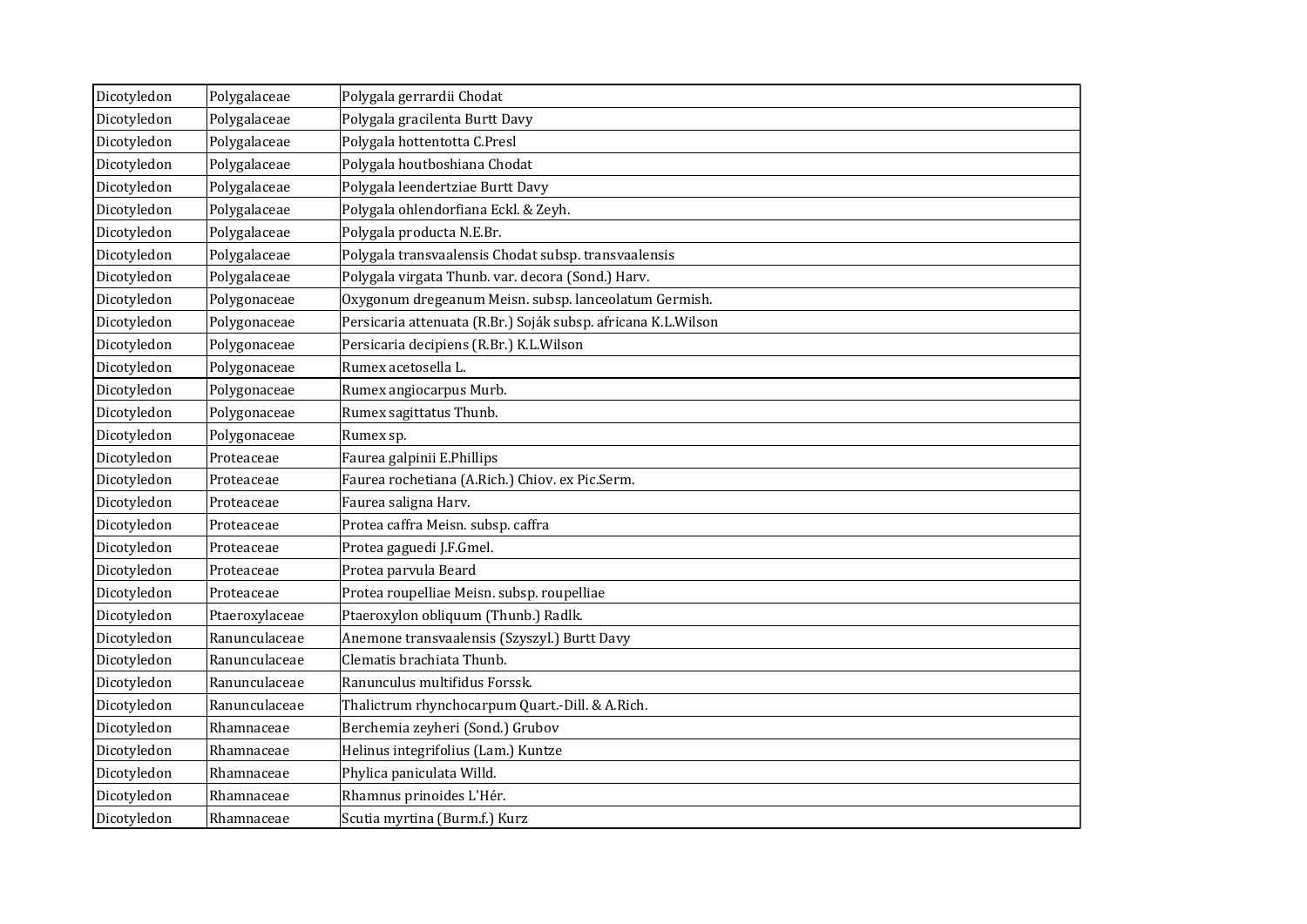| Dicotyledon | Rhamnaceae     | Ziziphus mucronata Willd. subsp. mucronata                          |
|-------------|----------------|---------------------------------------------------------------------|
| Dicotyledon | Rhamnaceae     | Ziziphus zeyheriana Sond.                                           |
| Dicotyledon | Rhizophoraceae | Cassipourea malosana (Baker) Alston                                 |
| Dicotyledon | Rosaceae       | Agrimonia bracteata E.Mey. ex C.A.Mey.                              |
| Dicotyledon | Rosaceae       | Alchemilla cryptantha Steud.                                        |
| Dicotyledon | Rosaceae       | Cliffortia linearifolia Eckl. & Zeyh.                               |
| Dicotyledon | Rosaceae       | Cliffortia nitidula (Engl.) R.E.Fr. & T.C.E.Fr. subsp. pilosa Weim. |
| Dicotyledon | Rosaceae       | Cliffortia repens Schltr.                                           |
| Dicotyledon | Rosaceae       | Cotoneaster glaucophyllus Franch.                                   |
| Dicotyledon | Rosaceae       | Crataegus pubescens (C.Presl) C.Presl f. stipulacea Stapf           |
| Dicotyledon | Rosaceae       | Leucosidea sericea Eckl. & Zeyh.                                    |
| Dicotyledon | Rosaceae       | Prunus africana (Hook.f.) Kalkman                                   |
| Dicotyledon | Rosaceae       | Rubus apetalus Poir.                                                |
| Dicotyledon | Rosaceae       | Rubus cuneifolius Pursh                                             |
| Dicotyledon | Rosaceae       | Rubus niveus Thunb.                                                 |
| Dicotyledon | Rosaceae       | Rubus pinnatus Willd.                                               |
| Dicotyledon | Rosaceae       | Rubus rigidus Sm.                                                   |
| Dicotyledon | Rosaceae       | Rubus transvaaliensis Gust.                                         |
| Dicotyledon | Rubiaceae      | Afrocanthium mundianum (Cham. & Schltdl.) Lantz                     |
| Dicotyledon | Rubiaceae      | Anthospermum herbaceum L.f.                                         |
| Dicotyledon | Rubiaceae      | Anthospermum hispidulum E.Mey. ex Sond.                             |
| Dicotyledon | Rubiaceae      | Anthospermum rigidum Eckl. & Zeyh. subsp. pumilum (Sond.) Puff      |
| Dicotyledon | Rubiaceae      | Anthospermum welwitschii Hiern                                      |
| Dicotyledon | Rubiaceae      | Bridsonia chamaedendrum (Kuntze) Verstraete & A.E.van Wyk           |
| Dicotyledon | Rubiaceae      | Burchellia bubalina (L.f.) Sims                                     |
| Dicotyledon | Rubiaceae      | Canthium inerme (L.f.) Kuntze                                       |
| Dicotyledon | Rubiaceae      | Canthium kuntzeanum Bridson                                         |
| Dicotyledon | Rubiaceae      | Conostomium natalense (Hochst.) Bremek. var. glabrum Bremek.        |
| Dicotyledon | Rubiaceae      | Coptosperma supra-axillare (Hemsl.) Degreef                         |
| Dicotyledon | Rubiaceae      | Empogona lanceolata (Sond.) Tosh & Robbr.                           |
| Dicotyledon | Rubiaceae      | Fadogia tetraquetra K.Krause var. tetraquetra                       |
| Dicotyledon | Rubiaceae      | Galium spurium L. subsp. africanum Verdc.                           |
| Dicotyledon | Rubiaceae      | Galium thunbergianum Eckl. & Zeyh. var. hirsutum (Sond.) Verdc.     |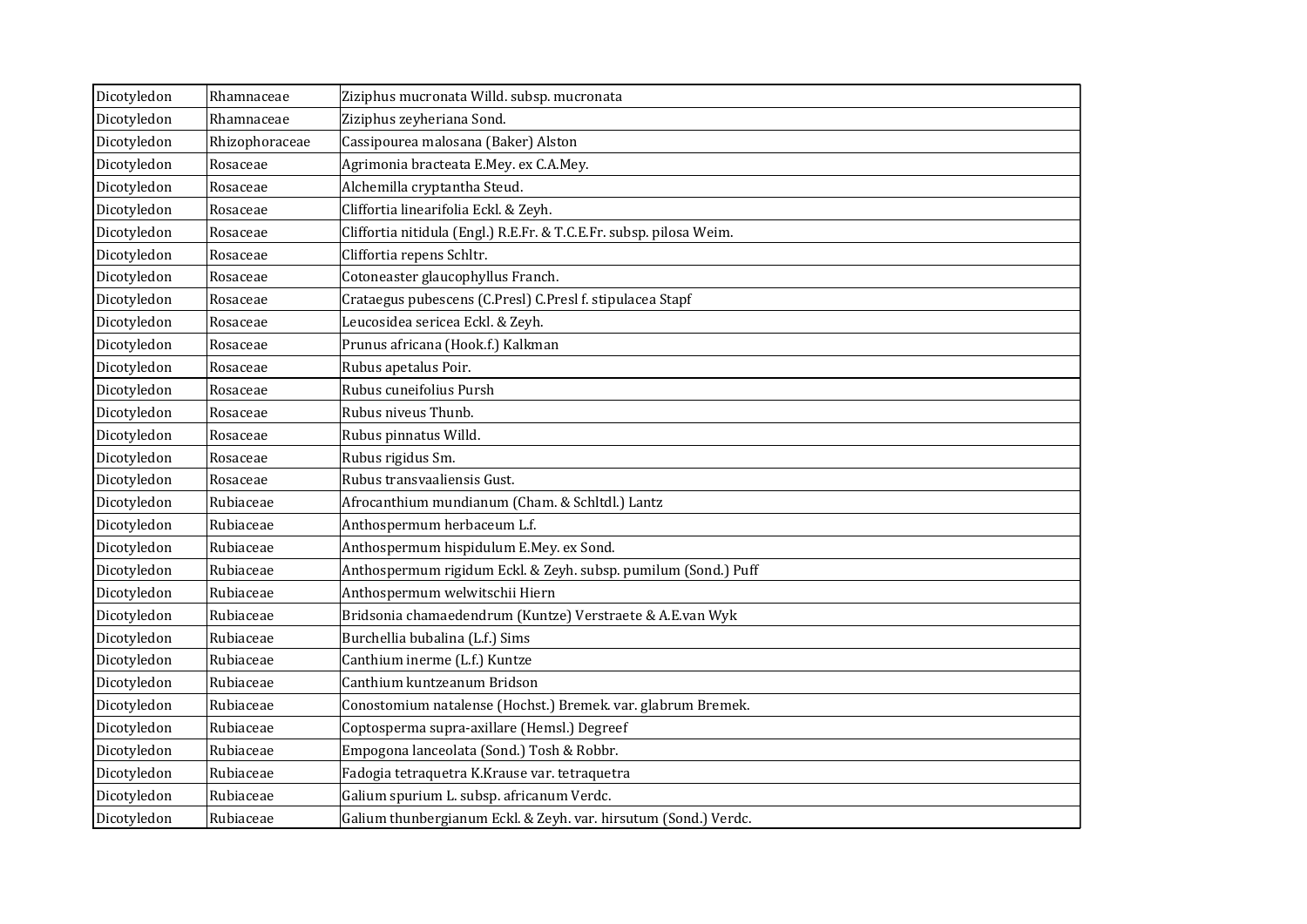| Dicotyledon | Rubiaceae | Galopina circaeoides Thunb.                                                                 |
|-------------|-----------|---------------------------------------------------------------------------------------------|
| Dicotyledon | Rubiaceae | Hyperacanthus amoenus (Sims) Bridson                                                        |
| Dicotyledon | Rubiaceae | Keetia gueinzii (Sond.) Bridson                                                             |
| Dicotyledon | Rubiaceae | Kohautia amatymbica Eckl. & Zeyh.                                                           |
| Dicotyledon | Rubiaceae | Kraussia floribunda Harv.                                                                   |
| Dicotyledon | Rubiaceae | Oldenlandia herbacea (L.) Roxb. var. herbacea                                               |
| Dicotyledon | Rubiaceae | Oxyanthus speciosus DC.                                                                     |
| Dicotyledon | Rubiaceae | Pachystigma bowkeri Robyns                                                                  |
| Dicotyledon | Rubiaceae | Pavetta cooperi Harv. & Sond.                                                               |
| Dicotyledon | Rubiaceae | Pavetta edentula Sond.                                                                      |
| Dicotyledon | Rubiaceae | Pavetta eylesii S.Moore                                                                     |
| Dicotyledon | Rubiaceae | Pavetta gardeniifolia A.Rich. var. gardeniifolia                                            |
| Dicotyledon | Rubiaceae | Pavetta gardeniifolia A.Rich. var. subtomentosa K.Schum.                                    |
| Dicotyledon | Rubiaceae | Pavetta kotzei Bremek.                                                                      |
| Dicotyledon | Rubiaceae | Pentanisia angustifolia (Hochst.) Hochst.                                                   |
| Dicotyledon | Rubiaceae | Pentanisia prunelloides (Klotzsch ex Eckl. & Zeyh.) Walp. subsp. latifolia (Hochst.) Verdc. |
| Dicotyledon | Rubiaceae | Pentanisia prunelloides (Klotzsch ex Eckl. & Zeyh.) Walp. subsp. prunelloides               |
| Dicotyledon | Rubiaceae | Psychotria capensis (Eckl.) Vatke                                                           |
| Dicotyledon | Rubiaceae | Psychotria zombamontana (Kuntze) E.M.A.Petit                                                |
| Dicotyledon | Rubiaceae | Psydrax obovata (Eckl. & Zeyh.) Bridson subsp. elliptica Bridson                            |
| Dicotyledon | Rubiaceae | Rothmannia capensis Thunb.                                                                  |
| Dicotyledon | Rubiaceae | Rothmannia globosa (Hochst.) Keay                                                           |
| Dicotyledon | Rubiaceae | Rubia horrida (Thunb.) Puff                                                                 |
| Dicotyledon | Rubiaceae | Spermacoce natalensis Hochst.                                                               |
| Dicotyledon | Rubiaceae | Spermacoce senensis (Klotzsch) Hiern                                                        |
| Dicotyledon | Rubiaceae | Vangueria infausta Burch.                                                                   |
| Dicotyledon | Rutaceae  | Citrus limon (L.) Burm.f.                                                                   |
| Dicotyledon | Rutaceae  | Clausena anisata (Willd.) Hook.f. ex Benth. var. anisata                                    |
| Dicotyledon | Rutaceae  | Vepris lanceolata (Lam.) G.Don                                                              |
| Dicotyledon | Rutaceae  | Vepris reflexa I.Verd.                                                                      |
| Dicotyledon | Rutaceae  | Calodendrum capense (L.f.) Thunb.                                                           |
| Dicotyledon | Rutaceae  | Zanthoxylum capense (Thunb.) Harv.                                                          |
| Dicotyledon | Rutaceae  | Zanthoxylum davyi (I.Verd.) P.G.Waterman                                                    |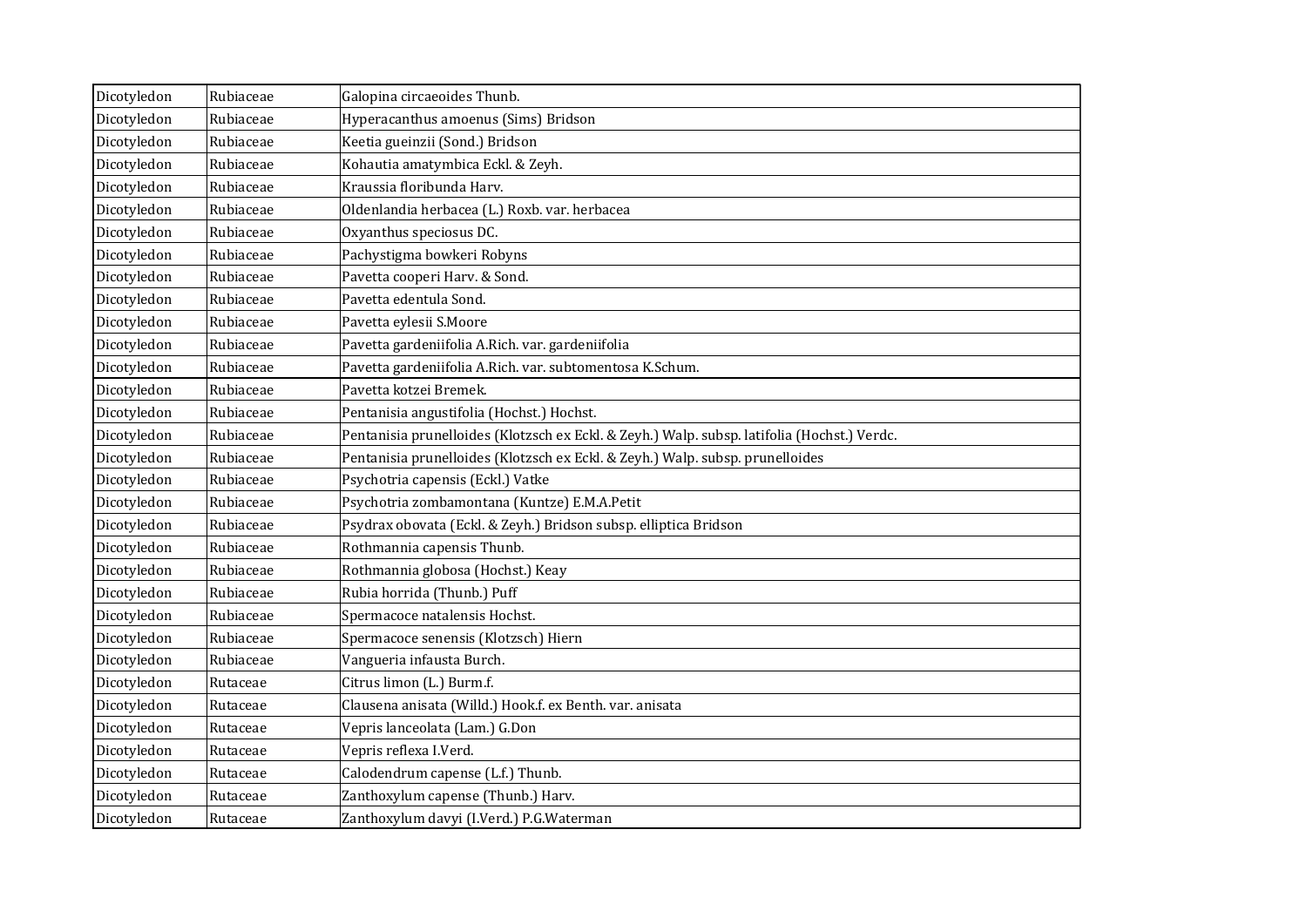| Dicotyledon | Rutaceae         | Zanthoxylum thorncroftii (I.Verd.) P.G.Waterman         |
|-------------|------------------|---------------------------------------------------------|
| Dicotyledon | Salicaceae       | Dovyalis lucida Sim                                     |
| Dicotyledon | Salicaceae       | Dovyalis zeyheri (Sond.) Warb.                          |
| Dicotyledon | Salicaceae       | Salix mucronata Thunb.                                  |
| Dicotyledon | Salicaceae       | Scolopia mundii (Eckl. & Zeyh.) Warb.                   |
| Dicotyledon | Salicaceae       | Scolopia zeyheri (Nees) Harv.                           |
| Dicotyledon | Salicaceae       | Trimeria grandifolia (Hochst.) Warb. subsp. grandifolia |
| Dicotyledon | Santalaceae      | Osyridicarpus schimperianus (Hochst. ex A.Rich.) A.DC.  |
| Dicotyledon | Santalaceae      | Osyris lanceolata Hochst. & Steud.                      |
| Dicotyledon | Santalaceae      | Thesium costatum A.W.Hill var. costatum                 |
| Dicotyledon | Santalaceae      | Thesium costatum A.W.Hill var. juniperinum A.W.Hill     |
| Dicotyledon | Santalaceae      | Thesium costatum A.W.Hill var. paniculatum N.E.Br.      |
| Dicotyledon | Santalaceae      | Thesium lobelioides A.DC.                               |
| Dicotyledon | Santalaceae      | Thesium racemosum Bernh.                                |
| Dicotyledon | Santalaceae      | Thesium utile A.W.Hill                                  |
| Dicotyledon | Sapindaceae      | Allophylus africanus P.Beauv. var. africanus            |
| Dicotyledon | Sapindaceae      | Hippobromus pauciflorus (L.f.) Radlk.                   |
| Dicotyledon | Sapindaceae      | Pappea capensis Eckl. & Zeyh.                           |
| Dicotyledon | Sapotaceae       | Englerophytum magalismontanum (Sond.) T.D.Penn.         |
| Dicotyledon | Sapotaceae       | Englerophytum natalense (Sond.) T.D.Penn.               |
| Dicotyledon | Sapotaceae       | Mimusops obovata Nees ex Sond.                          |
| Dicotyledon | Scrophulariaceae | Bowkeria cymosa MacOwan                                 |
| Dicotyledon | Scrophulariaceae | Chaenostoma floribundum Benth.                          |
| Dicotyledon | Scrophulariaceae | Chaenostoma neglectum J.M.Wood & M.S.Evans              |
| Dicotyledon | Scrophulariaceae | Diclis reptans Benth.                                   |
| Dicotyledon | Scrophulariaceae | Halleria lucida L.                                      |
| Dicotyledon | Scrophulariaceae | Hebenstretia comosa Hochst.                             |
| Dicotyledon | Scrophulariaceae | Hebenstretia oatesii Rolfe subsp. oatesii               |
| Dicotyledon | Scrophulariaceae | Hebenstretia oatesii Rolfe subsp. rhodesiana Roessler   |
| Dicotyledon | Scrophulariaceae | Jamesbrittenia grandiflora (Galpin) Hilliard            |
| Dicotyledon | Scrophulariaceae | Limosella major Diels                                   |
| Dicotyledon | Scrophulariaceae | Nemesia fruticans (Thunb.) Benth.                       |
| Dicotyledon | Scrophulariaceae | Nemesia strumosa (Herb.Banks ex Benth.) Benth.          |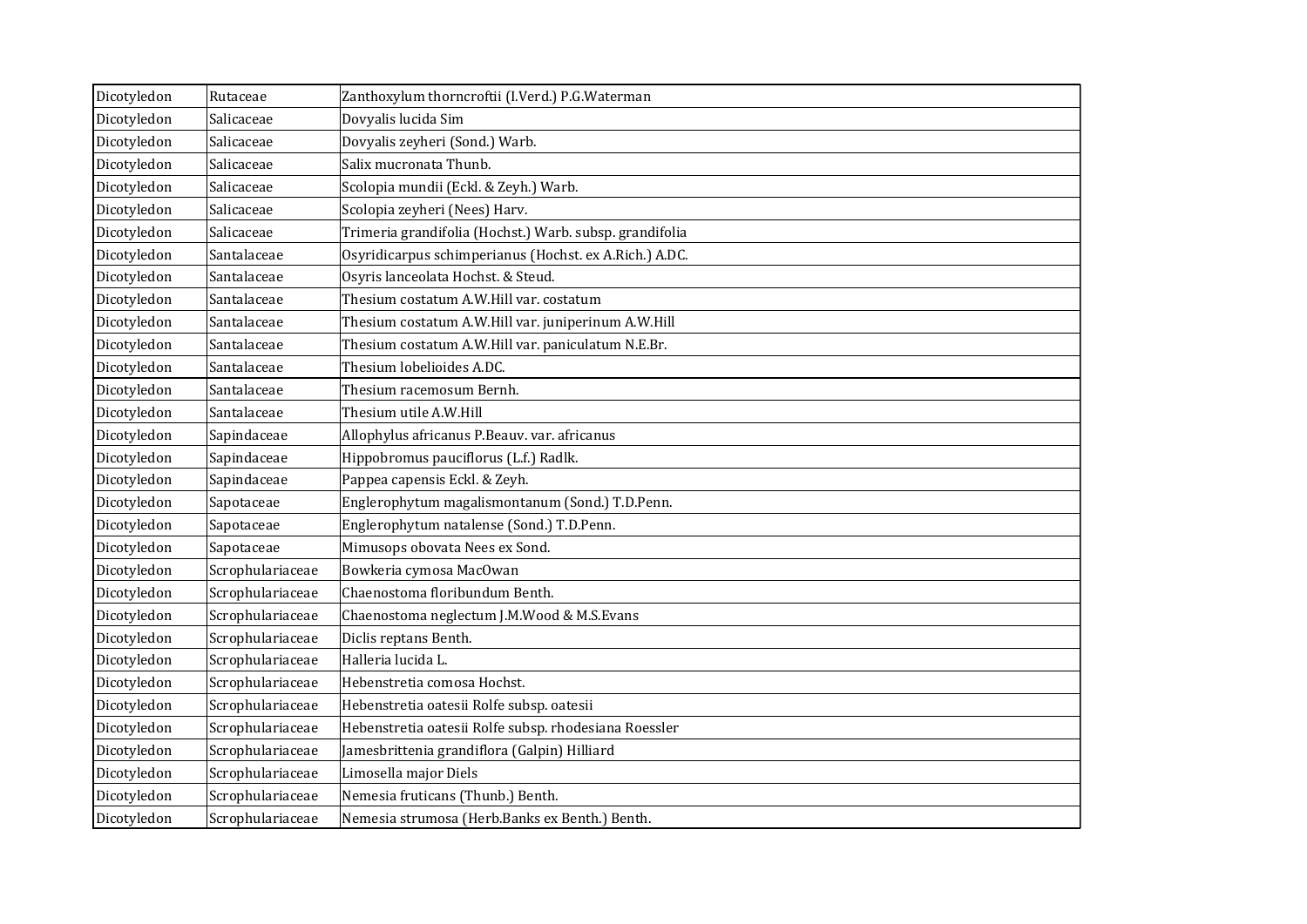| Dicotyledon | Scrophulariaceae | Phygelius aequalis Harv. ex Hiern                                  |
|-------------|------------------|--------------------------------------------------------------------|
| Dicotyledon | Scrophulariaceae | Selago atherstonei Rolfe                                           |
| Dicotyledon | Scrophulariaceae | Selago compacta Rolfe                                              |
| Dicotyledon | Scrophulariaceae | Selago procera Hilliard                                            |
| Dicotyledon | Scrophulariaceae | Teedia lucida (Sol.) Rudolphi                                      |
| Dicotyledon | Scrophulariaceae | Tetraselago longituba (Rolfe) Hilliard & B.L.Burtt                 |
| Dicotyledon | Scrophulariaceae | Tetraselago wilmsii (Rolfe) Hilliard & B.L.Burtt                   |
| Dicotyledon | Scrophulariaceae | Zaluzianskya elongata Hilliard & B.L.Burtt                         |
| Dicotyledon | Solanaceae       | Cestrum aurantiacum Lindl.                                         |
| Dicotyledon | Solanaceae       | Datura stramonium L.                                               |
| Dicotyledon | Solanaceae       | Nicandra physalodes (L.) Gaertn.                                   |
| Dicotyledon | Solanaceae       | Physalis peruviana L.                                              |
| Dicotyledon | Solanaceae       | Solanum aculeastrum Dunal subsp. aculeastrum                       |
| Dicotyledon | Solanaceae       | Solanum aculeatissimum Jacq.                                       |
| Dicotyledon | Solanaceae       | Solanum anguivi Lam.                                               |
| Dicotyledon | Solanaceae       | Solanum campylacanthum A.Rich.                                     |
| Dicotyledon | Solanaceae       | Solanum chenopodioides Lam.                                        |
| Dicotyledon | Solanaceae       | Solanum giganteum Jacq.                                            |
| Dicotyledon | Solanaceae       | Solanum mauritianum Scop.                                          |
| Dicotyledon | Solanaceae       | Solanum retroflexum Dunal                                          |
| Dicotyledon | Solanaceae       | Solanum rubetorum Dunal                                            |
| Dicotyledon | Solanaceae       | Solanum terminale Forssk. subsp. terminale                         |
| Dicotyledon | Solanaceae       | Solanum tuberosum L.                                               |
| Dicotyledon | Sparrmanniaceae  | Corchorus confusus Wild                                            |
| Dicotyledon | Sparrmanniaceae  | Corchorus schimperi Cufod.                                         |
| Dicotyledon | Sparrmanniaceae  | Grewia bicolor Juss. var. bicolor                                  |
| Dicotyledon | Sparrmanniaceae  | Grewia occidentalis L.                                             |
| Dicotyledon | Sparrmanniaceae  | Sparrmannia ricinocarpa (Eckl. & Zeyh.) Kuntze                     |
| Dicotyledon | Sparrmanniaceae  | Triumfetta annua L. f. annua                                       |
| Dicotyledon | Sparrmanniaceae  | Triumfetta pilosa Roth var. effusa (E.Mey. ex Harv.) Wild          |
| Dicotyledon | Sparrmanniaceae  | Triumfetta pilosa Roth var. tomentosa Szyszyl. ex Sprague & Hutch. |
| Dicotyledon | Sparrmanniaceae  | Triumfetta welwitschii Mast. var. welwitschii                      |
| Dicotyledon | Strychnaceae     | Strychnos henningsii Gilg                                          |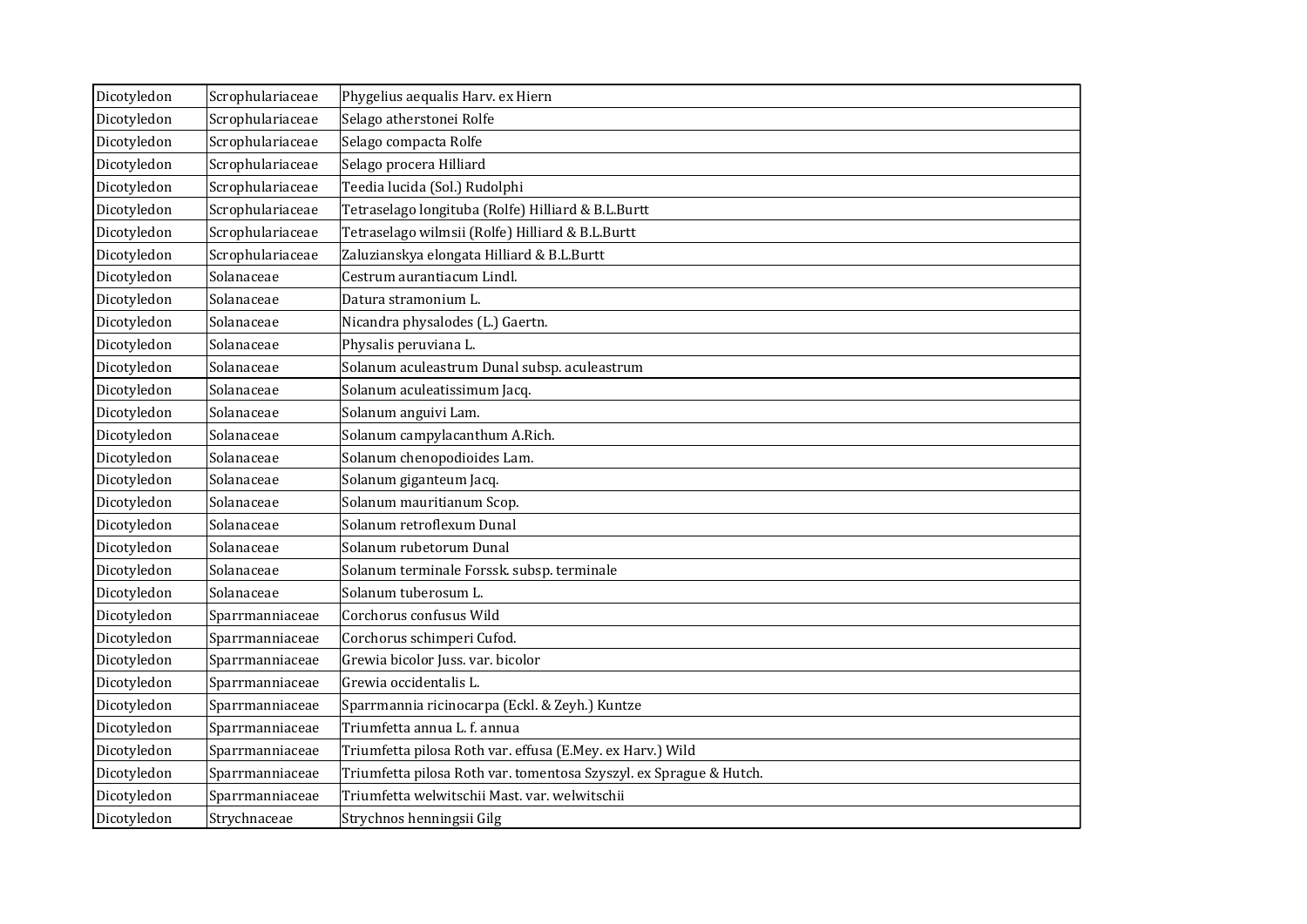| Dicotyledon | Strychnaceae  | Strychnos madagascariensis Poir.                                                                     |
|-------------|---------------|------------------------------------------------------------------------------------------------------|
| Dicotyledon | Strychnaceae  | Strychnos spinosa Lam.                                                                               |
| Dicotyledon | Thymelaeaceae | Dais cotinifolia L.                                                                                  |
| Dicotyledon | Thymelaeaceae | Englerodaphne pilosa Burtt Davy                                                                      |
| Dicotyledon | Thymelaeaceae | Gnidia nodiflora Meisn.                                                                              |
| Dicotyledon | Thymelaeaceae | Gnidia phaeotricha Gilg                                                                              |
| Dicotyledon | Thymelaeaceae | Lasiosiphon caffer Meisn.                                                                            |
| Dicotyledon | Thymelaeaceae | Lasiosiphon capitatus (L.f.) Burtt Davy                                                              |
| Dicotyledon | Thymelaeaceae | Lasiosiphon kraussii (Meisn.) Meisn.                                                                 |
| Dicotyledon | Thymelaeaceae | Lasiosiphon microcephalus (Meisn.) J.C.Manning & Magee                                               |
| Dicotyledon | Thymelaeaceae | Passerina montana Thoday                                                                             |
| Dicotyledon | Thymelaeaceae | Peddiea africana Harv.                                                                               |
| Dicotyledon | Urticaceae    | Didymodoxa caffra (Thunb.) Friis & Wilmot-Dear                                                       |
| Dicotyledon | Urticaceae    | Girardinia diversifolia (Link) Friis                                                                 |
| Dicotyledon | Urticaceae    | Laportea peduncularis (Wedd.) Chew subsp. peduncularis                                               |
| Dicotyledon | Urticaceae    | Obetia tenax (N.E.Br.) Friis                                                                         |
| Dicotyledon | Valerianaceae | Valeriana capensis Thunb.                                                                            |
| Dicotyledon | Verbenaceae   | Lantana camara L.                                                                                    |
| Dicotyledon | Verbenaceae   | Lippia javanica (Burm.f.) Spreng.                                                                    |
| Dicotyledon | Verbenaceae   | Lippia rehmannii H.Pearson                                                                           |
| Dicotyledon | Verbenaceae   | Lippia wilmsii H.Pearson                                                                             |
| Dicotyledon | Verbenaceae   | Verbena bonariensis L.                                                                               |
| Dicotyledon | Verbenaceae   | Verbena brasiliensis Vell.                                                                           |
| Dicotyledon | Verbenaceae   | Verbena officinalis L.                                                                               |
| Dicotyledon | Verbenaceae   | Verbena rigida Spreng.                                                                               |
| Dicotyledon | Vitaceae      | Cyphostemma anatomicum (C.A.Sm.) Wild & R.B.Drumm.                                                   |
| Dicotyledon | Vitaceae      | Cyphostemma cirrhosum (Thunb.) Desc. ex Wild & R.B.Drumm. subsp. transvaalense (Szyszyl.) Wild & R.B |
| Dicotyledon | Vitaceae      | Cyphostemma humile (N.E.Br.) Desc. ex Wild & R.B.Drumm. subsp. dolichopus (C.A.Sm.) Wild & R.B.Drumm |
| Dicotyledon | Vitaceae      | Rhoicissus rhomboidea (E.Mey. ex Harv.) Planch.                                                      |
| Dicotyledon | Vitaceae      | Rhoicissus sp. A of Schmidt 2002                                                                     |
| Dicotyledon | Vitaceae      | Rhoicissus sp. nov. (Retief)                                                                         |
| Dicotyledon | Vitaceae      | Rhoicissus tomentosa (Lam.) Wild & R.B.Drumm.                                                        |
| Dicotyledon | Vitaceae      | Rhoicissus tridentata (L.f.) Wild & R.B.Drumm. subsp. cuneifolia (Eckl. & Zeyh.) Urton               |